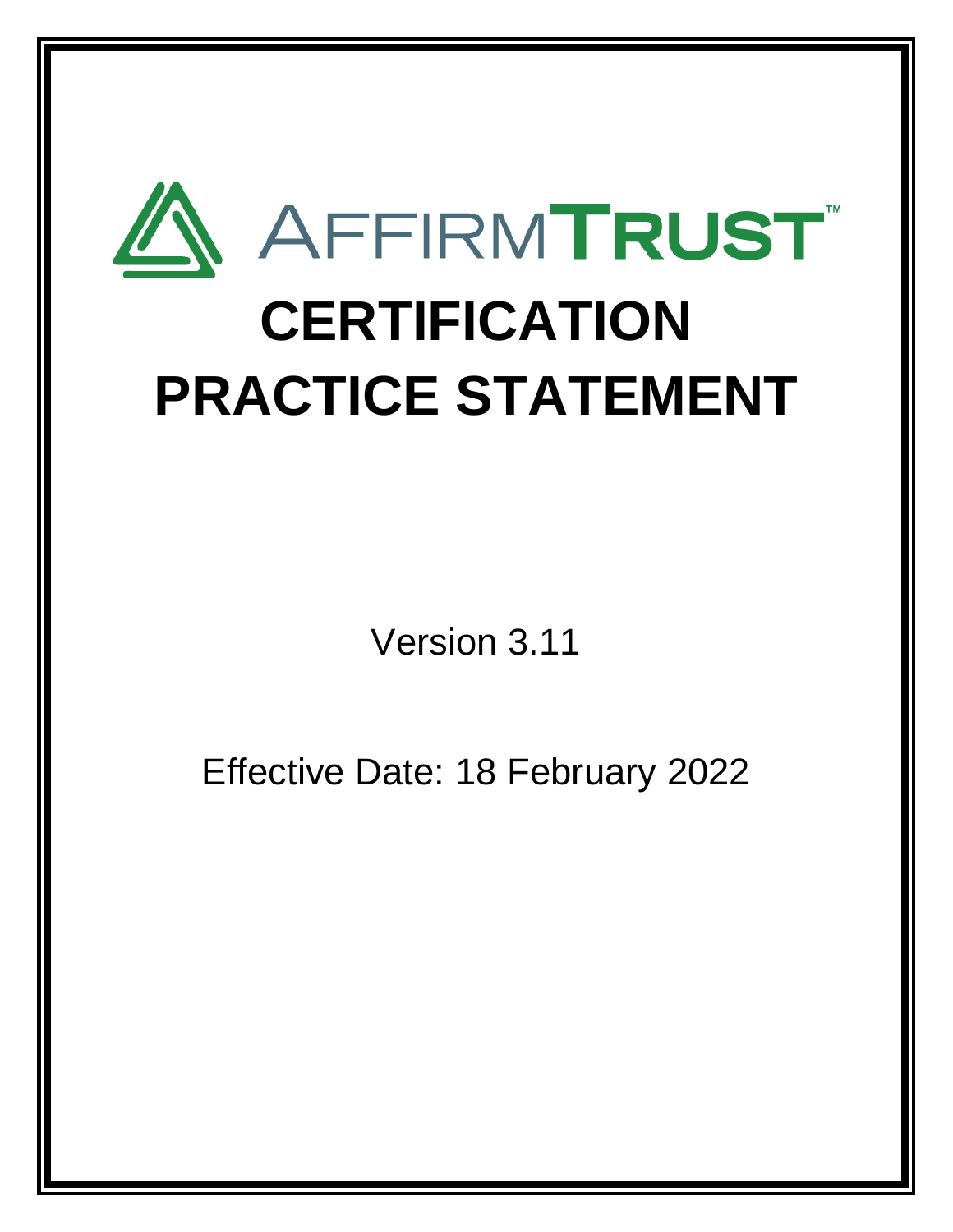# **REVISION HISTORY**

| <b>Issue</b> | <b>Date</b>           | <b>Changes in this Revision</b>                                                                                                                                          |
|--------------|-----------------------|--------------------------------------------------------------------------------------------------------------------------------------------------------------------------|
| 3.6          | 31 May 2019           | Update to IP address validation methods and<br><b>CPR</b> procedure                                                                                                      |
| 3.7          | July 25, 2019         | Update for Domain Name validation methods                                                                                                                                |
| 3.8          | September 30,<br>2019 | <b>Update CAA</b>                                                                                                                                                        |
| 3.9          | September 30,<br>2020 | Update email address for CPR,<br>implementation of CAB Forum ballots (SC23,<br>SC24, SC25, SC28, SC30, SC31, SC33 and<br>SC35), and removal of non-inclusive<br>language |
| 3.10         | July 19, 2021         | Update for CAB Forum ballots (SC42, SC44,<br>SC45, SC46 and SC47), update for Mozilla<br>policy 2.7.1                                                                    |
| 3.11         | February 18,<br>2022  | Update Affirm Trust Ottawa address, CAB<br>Forum ballot SC53, clarify application and<br>vetting methods, and define separation of<br>duties                             |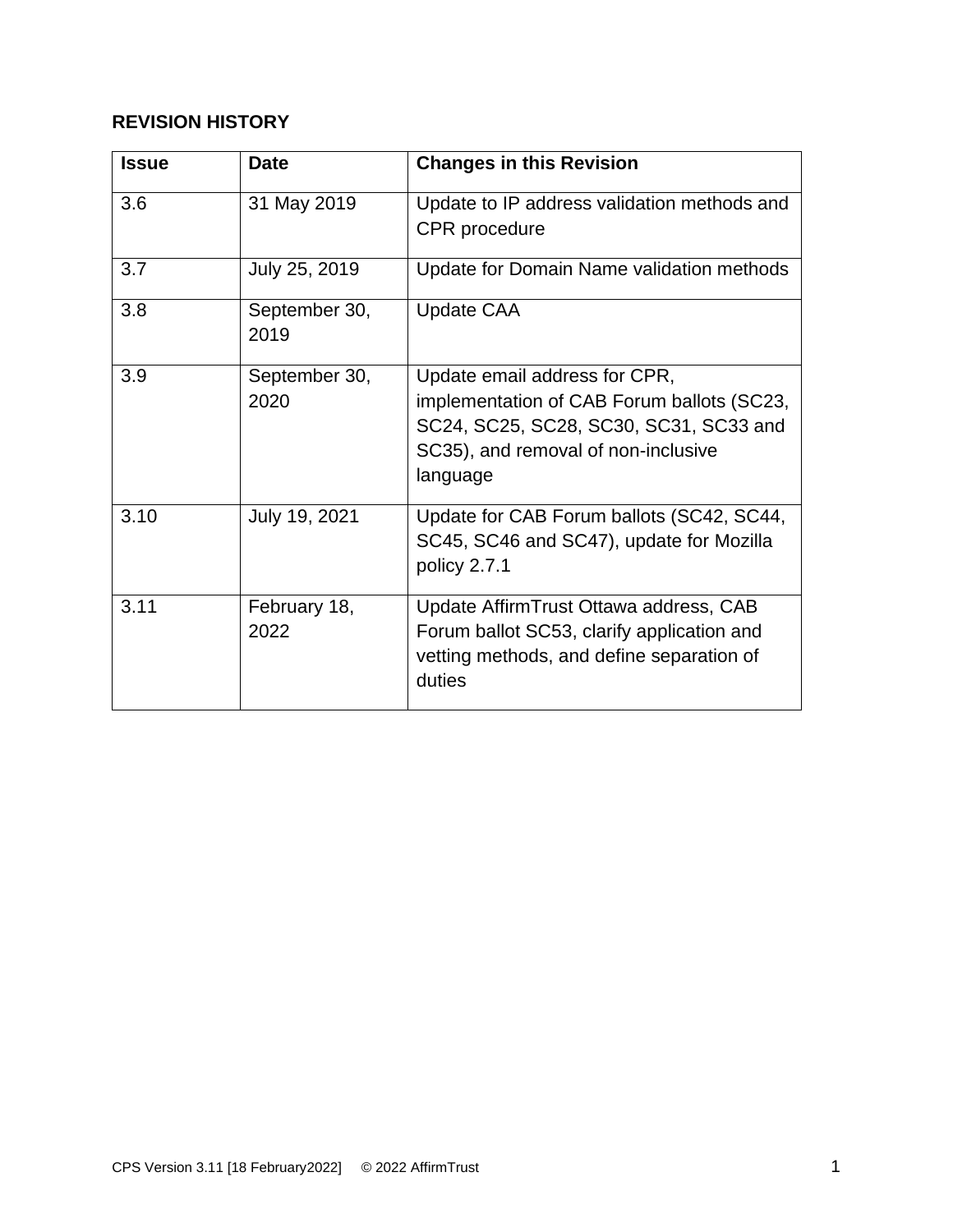# **TABLE OF CONTENTS**

| 1. |  |
|----|--|
|    |  |
|    |  |
|    |  |
|    |  |
|    |  |
|    |  |
|    |  |
|    |  |
|    |  |
|    |  |
|    |  |
|    |  |
|    |  |
|    |  |
|    |  |
|    |  |
|    |  |
|    |  |
|    |  |
|    |  |
|    |  |
|    |  |
|    |  |
|    |  |
|    |  |
|    |  |
|    |  |
|    |  |
|    |  |
|    |  |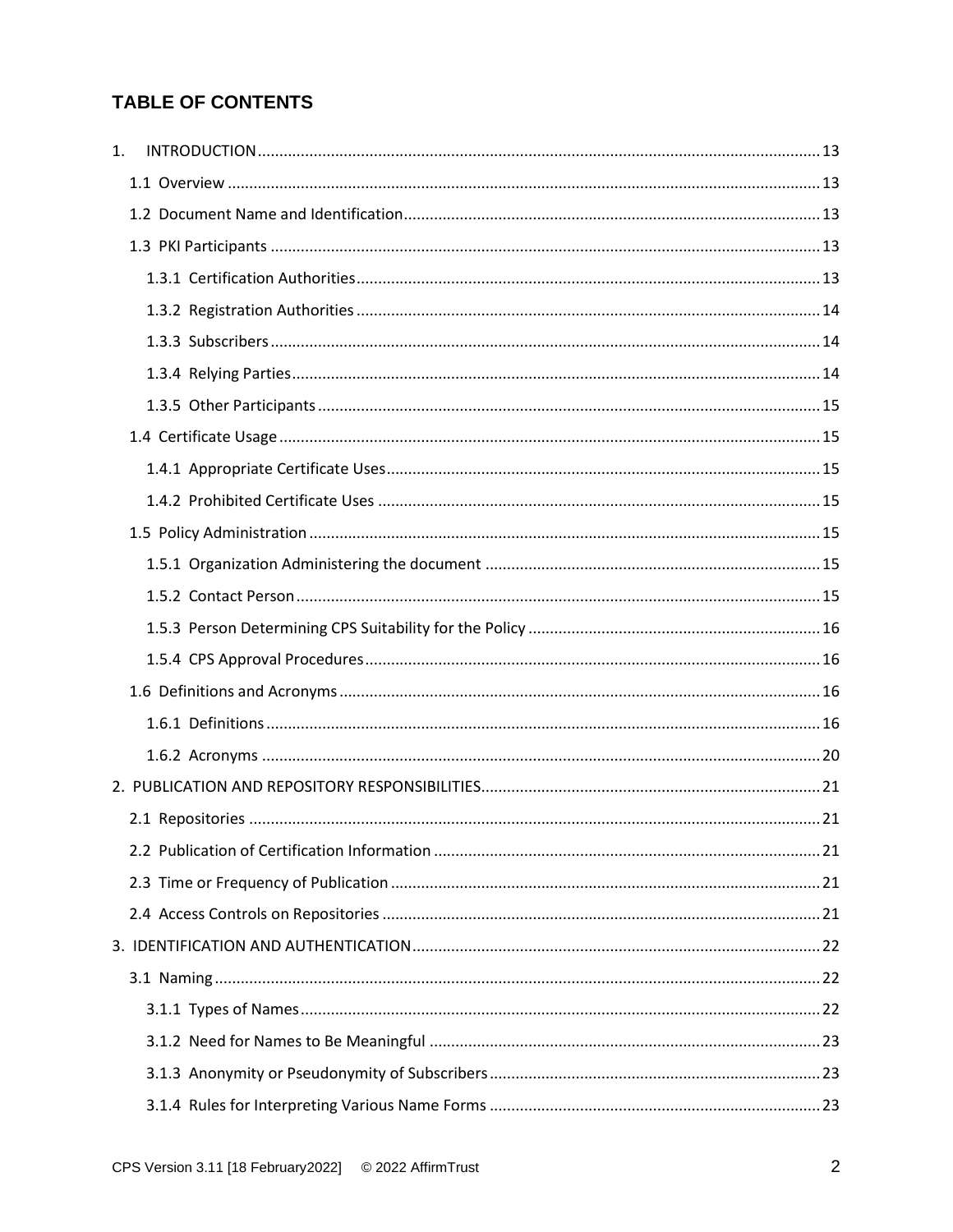| 3.2.2      |  |
|------------|--|
|            |  |
|            |  |
|            |  |
|            |  |
|            |  |
|            |  |
|            |  |
|            |  |
|            |  |
|            |  |
|            |  |
|            |  |
|            |  |
|            |  |
|            |  |
|            |  |
|            |  |
|            |  |
|            |  |
| 3.2.2.4.13 |  |
| 3.2.2.4.14 |  |
| 3.2.2.4.15 |  |
| 3.2.2.4.16 |  |
| 3.2.2.4.17 |  |
| 3.2.2.4.18 |  |
| 3.2.2.4.19 |  |
| 3.2.2.4.20 |  |
|            |  |
|            |  |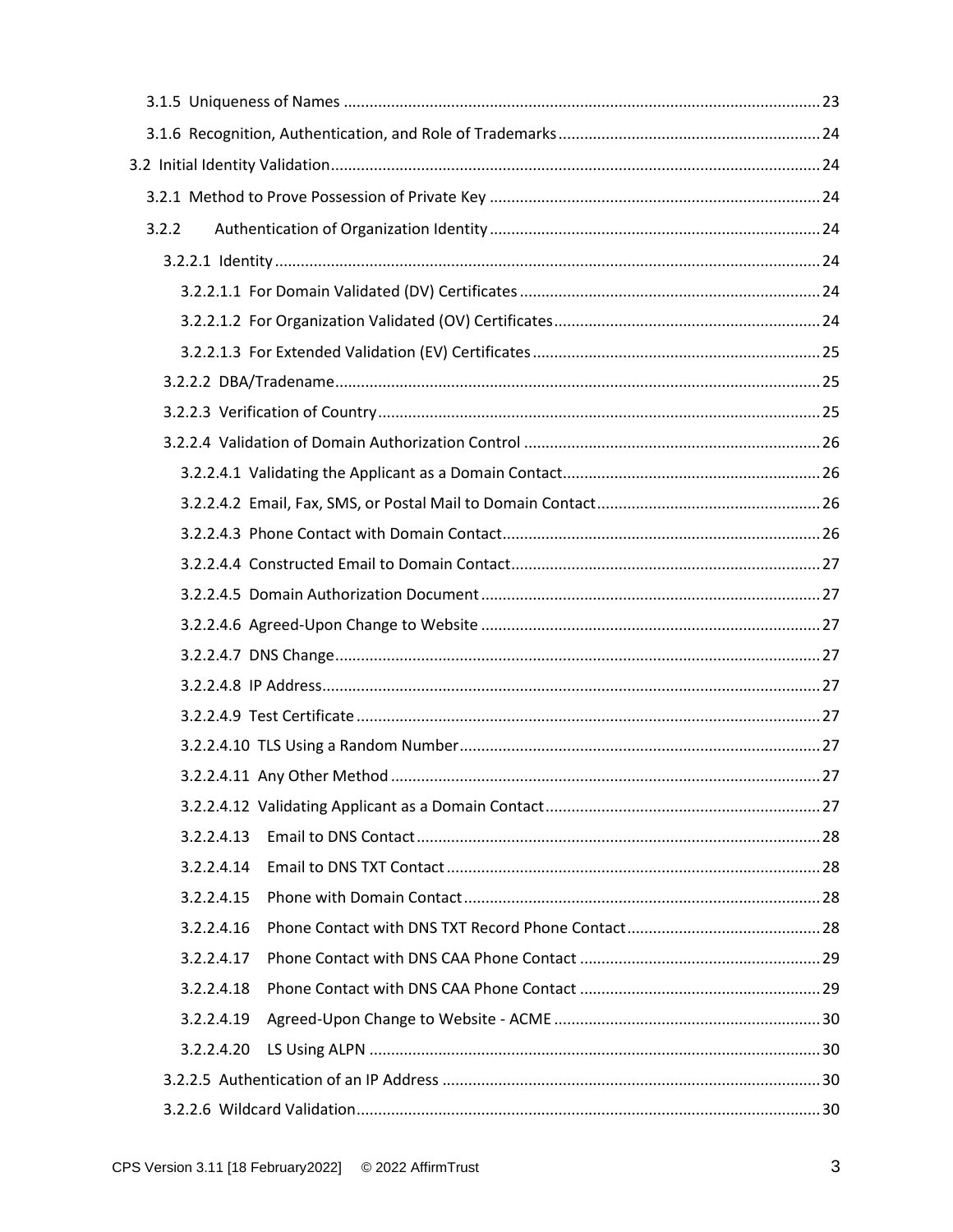| 3.2.5.1 |  |
|---------|--|
|         |  |
|         |  |
|         |  |
|         |  |
|         |  |
|         |  |
|         |  |
|         |  |
|         |  |
|         |  |
|         |  |
|         |  |
| 4.2.1.1 |  |
| 4.2.1.2 |  |
| 4.2.1.3 |  |
|         |  |
|         |  |
| 4.2.4   |  |
|         |  |
|         |  |
|         |  |
|         |  |
|         |  |
|         |  |
|         |  |
|         |  |
|         |  |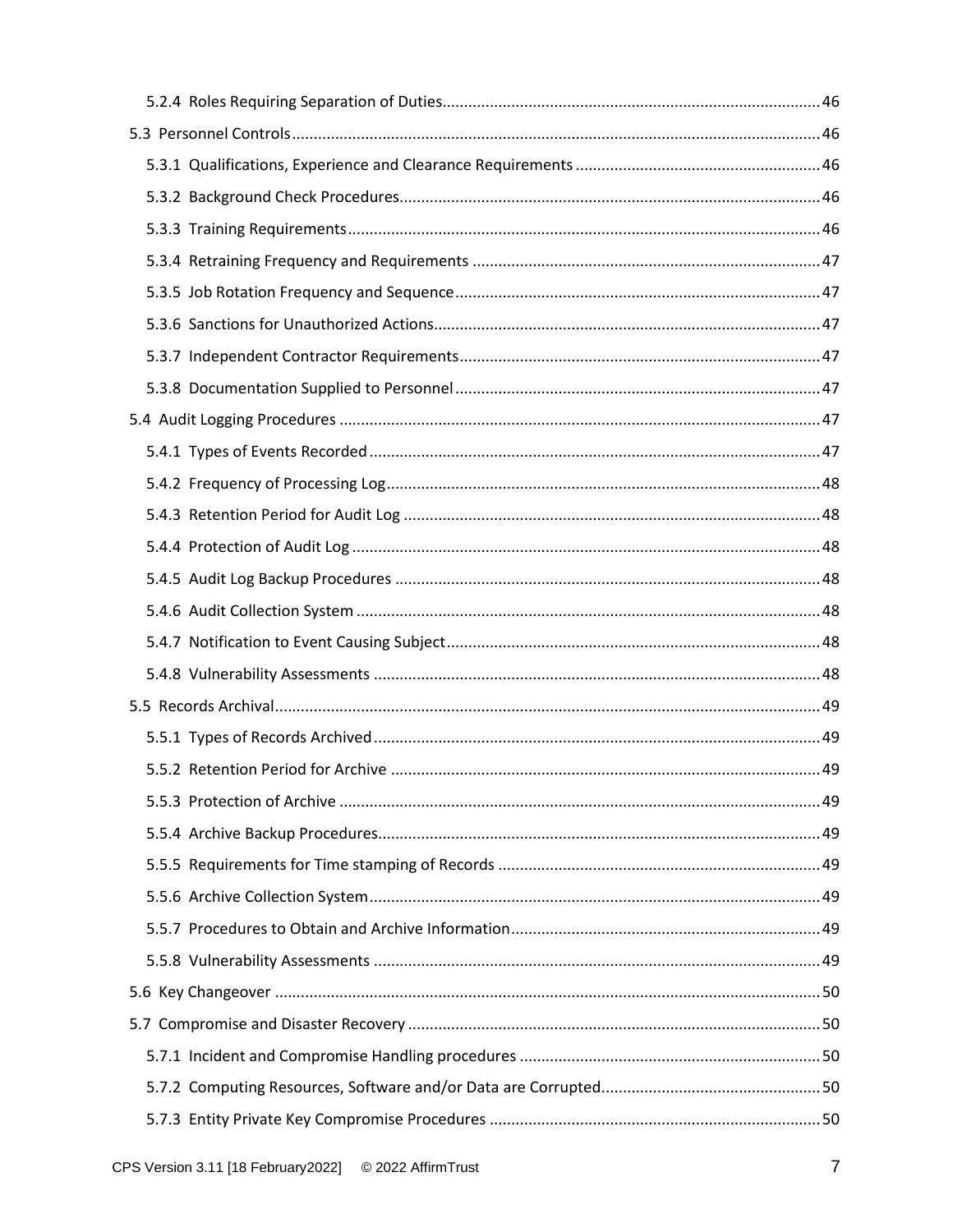| 6.2 Private Key Protection and Cryptographic Module Engineering Controls54 |  |
|----------------------------------------------------------------------------|--|
|                                                                            |  |
|                                                                            |  |
|                                                                            |  |
|                                                                            |  |
|                                                                            |  |
|                                                                            |  |
|                                                                            |  |
|                                                                            |  |
|                                                                            |  |
|                                                                            |  |
|                                                                            |  |
|                                                                            |  |
|                                                                            |  |
|                                                                            |  |
|                                                                            |  |
|                                                                            |  |
|                                                                            |  |
|                                                                            |  |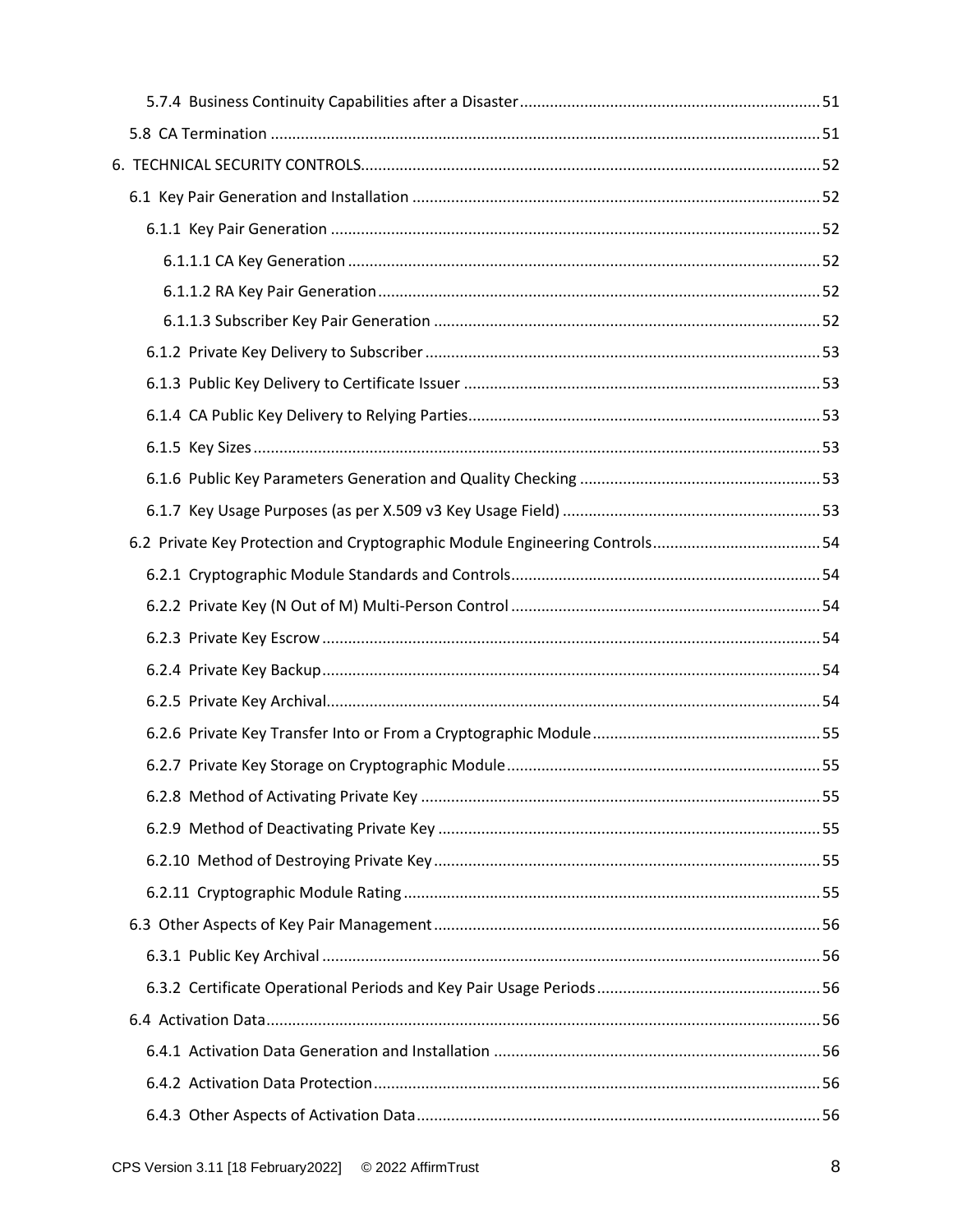| 7.1.4.3 Subject Information - Root Certificate and Subordinate CA Certificates 60 |  |
|-----------------------------------------------------------------------------------|--|
|                                                                                   |  |
|                                                                                   |  |
|                                                                                   |  |
|                                                                                   |  |
|                                                                                   |  |
|                                                                                   |  |
|                                                                                   |  |
|                                                                                   |  |
|                                                                                   |  |
|                                                                                   |  |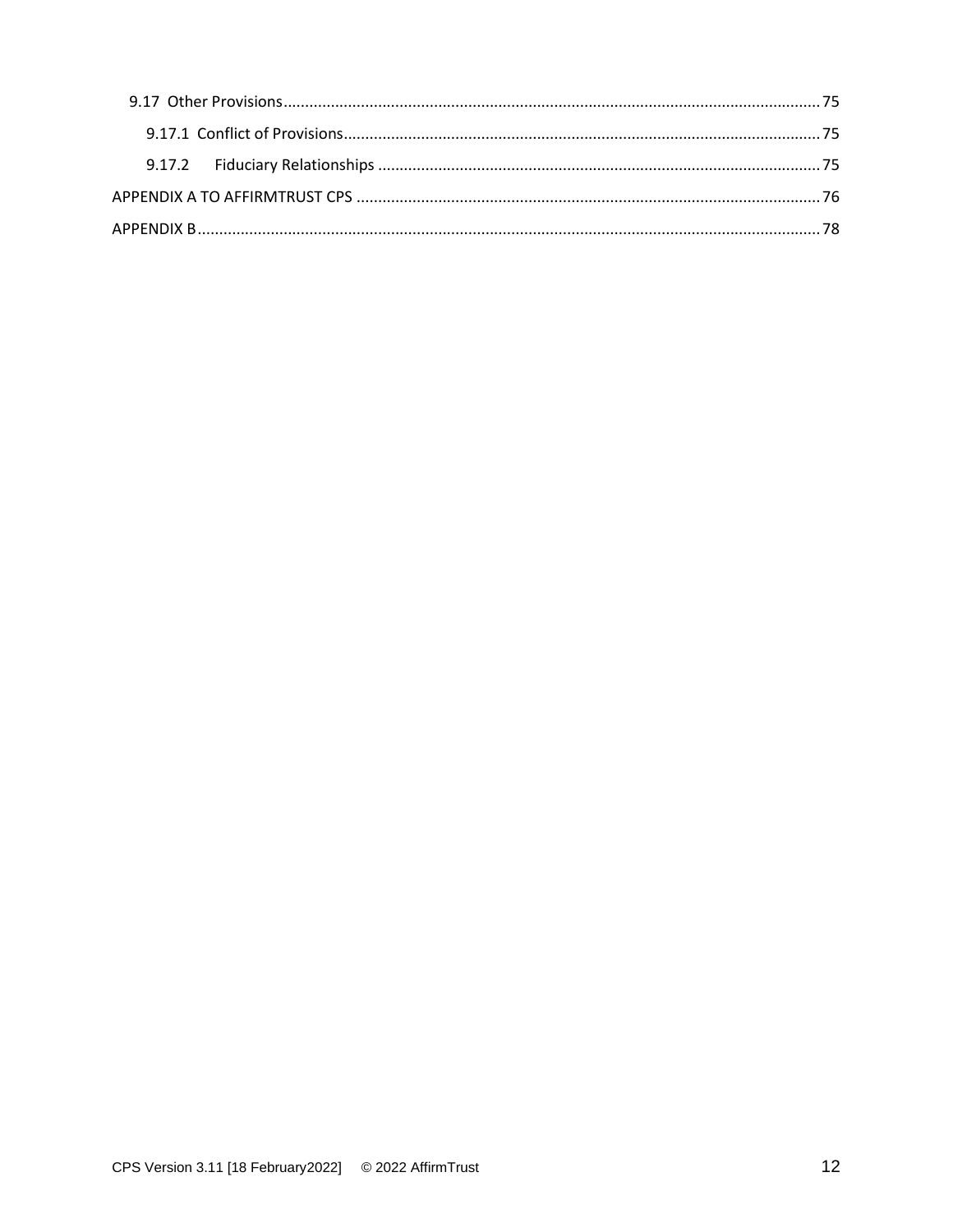# <span id="page-13-0"></span>1. INTRODUCTION

The AffirmTrust CAs issue Certificates, which include the following Certificate Types:

- DV Certificate(s)
- OV Certificate(s)
- EV Certificate(s)

# <span id="page-13-1"></span>1.1 Overview

This AffirmTrust Certification Practice Statement (the "CPS") presents the principles and procedures AffirmTrust employs in the issuance and life cycle management of the roots, subroots, and certificates listed on Appendix A.

This CPS and any and all amendments thereto are incorporated by reference into all of the Certificates listed on Appendix A. The CPS is available on AffirmTrust's website. In the event of any differences between the Japanese and English versions of this document, the English version will prevail.

AffirmTrust is established to provide certificate services for a variety of external customers. The organization operates from the sub-CA roots listed on Appendix A, which issue certificates to various AffirmTrust customers. Subscribers include all parties who contract with AffirmTrust for AffirmTrust digital certificate services. All parties who may rely upon the AffirmTrust certificates are considered relying parties. This CPS and other AffirmTrust business practices disclosures are applicable to all AffirmTrust certificates issued by AffirmTrust.

This CPS follows the format of RFC 3647. For the purposes of this CPS, all capitalized terms used herein shall have the meaning given to them in §1.6.1, Definitions and Acronyms, or elsewhere in this CPS.

# <span id="page-13-2"></span>1.2 Document Name and Identification

This document is the AffirmTrust Certification Practices Statement and was approved for publication by the AffirmTrust PKI Policy Authority. IANA has assigned the following OID to AffirmTrust: 1.3.6.1.4.1.34697. The OID for this CPS is 1.3.6.1.4.1.34697.1.1, which is also the OID that AffirmTrust uses to indicate its adherence to and compliance with the Baseline Requirements of the CA/Browser Forum.

# <span id="page-13-3"></span>1.3 PKI Participants

## <span id="page-13-4"></span>1.3.1 Certification Authorities

AffirmTrust is a certification authority (CA) that issues SSL Certificates in accordance with this CPS. As a CA, AffirmTrust performs functions associated with Public Key operations, including receiving certificate requests, issuing, revoking and renewing a digital certificate, and maintaining, issuing, and publishing CRLs and OCSP responses.

AffirmTrust's self-signed, offline Root CAs create online subordinate CAs in accordance with this CPS and applicable cross-certification policies and memoranda of agreement with other CAs. For ease of reference herein, all AffirmTrust Root CAs and cross-signed or subordinate CAs that issue Certificates are referred to as "CAs."

AffirmTrust operations are managed by the AffirmTrust PKI Policy Authority (PKIPA) which is composed of members of the AffirmTrust Group management. The PKIPA is responsible for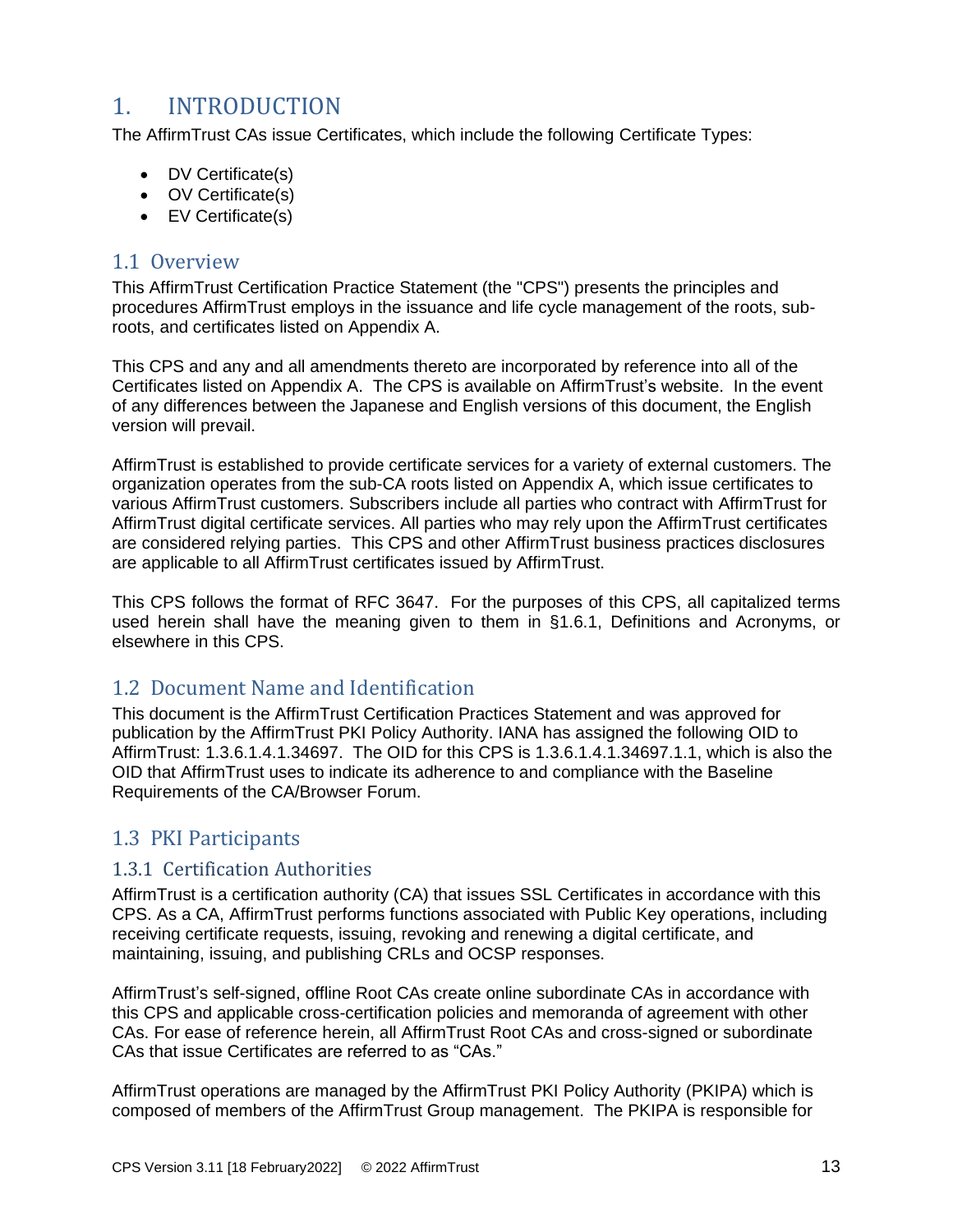the approval of this CPS and overseeing the conformance of the AffirmTrust practices with applicable requirements.

AffirmTrust Server Certificates are X.509 Certificates with SSL Extensions issued from subroots that chain and may be cross-signed to the trusted roots listed on Appendix A, and which facilitate secure electronic commerce by providing limited authentication of a Subscriber's server and permitting SSL encrypted transactions between a Relying Party's browser and the Subscriber's server.

AffirmTrust conforms to the current version of the CA-Browser Forum Baseline Requirements ("Baseline Requirements") and Guidelines for Issuance and Management of Extended Validation Certificates ("EV Guidelines") and implements the Baseline Requirements and EV Guidelines through this CPS and AffirmTrust's other policies. In the event of any inconsistency between AffirmTrust's other policies and the Baseline Requirements or EV Guidelines, the Baseline Requirements and EV Guidelines take precedence.

## <span id="page-14-0"></span>1.3.2 Registration Authorities

AffirmTrust does not use Delegated Third Parties to perform RA functions.

AffirmTrust CA may accept Certificate Applications from Applicants and perform verification of the information contained in such Certificate Applications, according to the procedures established by the Policy Authority.

Third Party RAs are not be delegated to validate FQDNs nor IP Addresses per section 3.2.2.4 or section 3.2.2.5.

AffirmTrust CA may designate an Enterprise RA to verify Certificate requests from the Enterprise RA's own organization. The requested FQDNs must be within the Enterprise RA's Domain Namespace.

#### <span id="page-14-1"></span>1.3.3 Subscribers

Subscribers may use AffirmTrust's CA services to support transactions and communications. The subject of a Certificate is the party named in the Certificate. Prior to verification of identity and issuance of a Certificate, a Subscriber is an Applicant.

#### <span id="page-14-2"></span>1.3.4 Relying Parties

Relying Parties are entities that act in reliance on a Certificate and/or digital signature issued by AffirmTrust. Relying parties must check the appropriate CRL or OCSP response prior to relying on information featured in a Certificate. The location of the CRL distribution point is detailed within the Certificate.

Relying Parties are also obligated to: (a) Restrict reliance on Certificates issued by the CA to the purposes for those Certificates, in accordance with this CPS, (b) Agree to be bound by the provisions of limitations of liability as described in the CPS (or other CA business practices disclosure) upon reliance on a Certificate issued by the CA, and (c) agree to be bound by the Relying Party Agreement as published at the AffirmTrust website. AffirmTrust does not accept responsibility for reliance on a fraudulently obtained Certificate or a Certificate that is revoked as indicated on the CRL or OCSP response.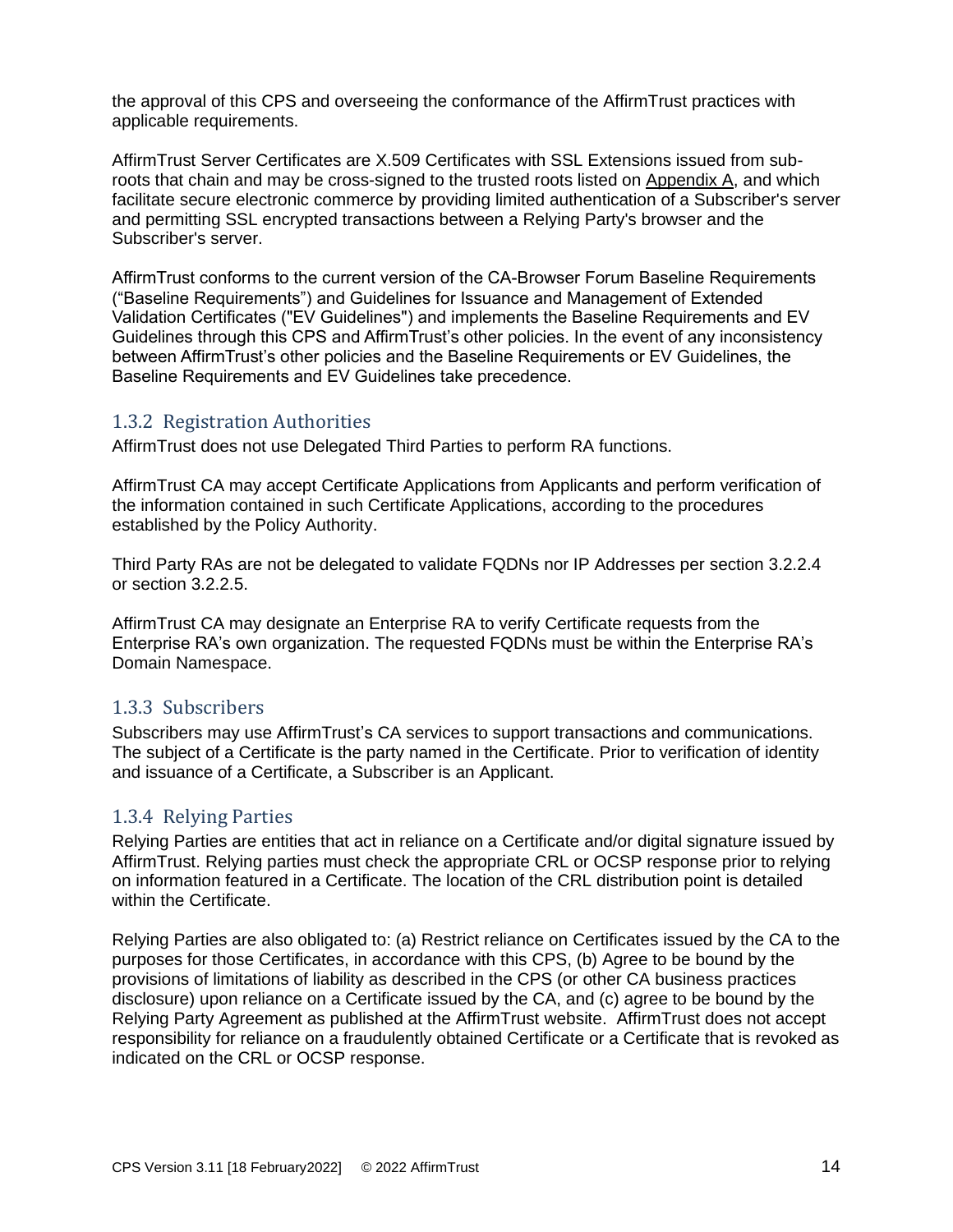# <span id="page-15-0"></span>1.3.5 Other Participants

No stipulation.

# <span id="page-15-1"></span>1.4 Certificate Usage

A digital certificate (or certificate) is formatted data that cryptographically binds an identified subscriber with a Public Key. A digital certificate allows an entity taking part in an electronic transaction to prove its identity to other participants in such transaction. Digital certificates are used in commercial environments as a digital equivalent of an identification card.

# <span id="page-15-2"></span>1.4.1 Appropriate Certificate Uses

Certificates issued pursuant to this CPS may be used for all legal authentication, encryption, access control, and digital signature purposes, as designated by the key usage and extended key usage fields found within the Certificate. However, the sensitivity of the information processed or protected by a Certificate varies greatly, and each Relying Party must evaluate the application environment and associated risks before deciding on whether to use a Certificate issued under this CPS.

# <span id="page-15-3"></span>1.4.2 Prohibited Certificate Uses

Certificates do not guarantee that the Subject is trustworthy, honest, reputable in its business dealings, compliant with any laws, or safe to do business with. A Certificate only establishes that the information in the Certificate was verified as reasonably correct when the Certificate issued.

Certificates issued under this CPS may not be used (i) for any application in which failure could lead to death, personal injury or severe physical or property damage such as (a) the monitoring, operation or control of nuclear power facilities, (b) air traffic control systems, (c) aircraft navigation or communications systems, or mass transit systems, (d) weapons systems, or (e) medical devices or direct life support machines; or (ii) where prohibited by law.

Certificates issued under this CPS may not be used for "traffic management" or man-in-themiddle purposes.

# <span id="page-15-4"></span>1.5 Policy Administration

## <span id="page-15-5"></span>1.5.1 Organization Administering the document

The CPS is administered by the Policy Authority; it is based on the policies established by Entrust Limited.

## <span id="page-15-6"></span>1.5.2 Contact Person

The contact information for questions about Certificates is:

AffirmTrust Limited 2500 Solandt Road, Suite 100 Ottawa, Ontario Canada, K2K 3G5

Email: mailto:support@affirmtrust.com

Certificate Problem Reports, such as Certificate misuse, vulnerability reports or external reports of key compromise, must be emailed to [abuse@affirmtrust.com.](mailto:abuse@affirmtrust.com)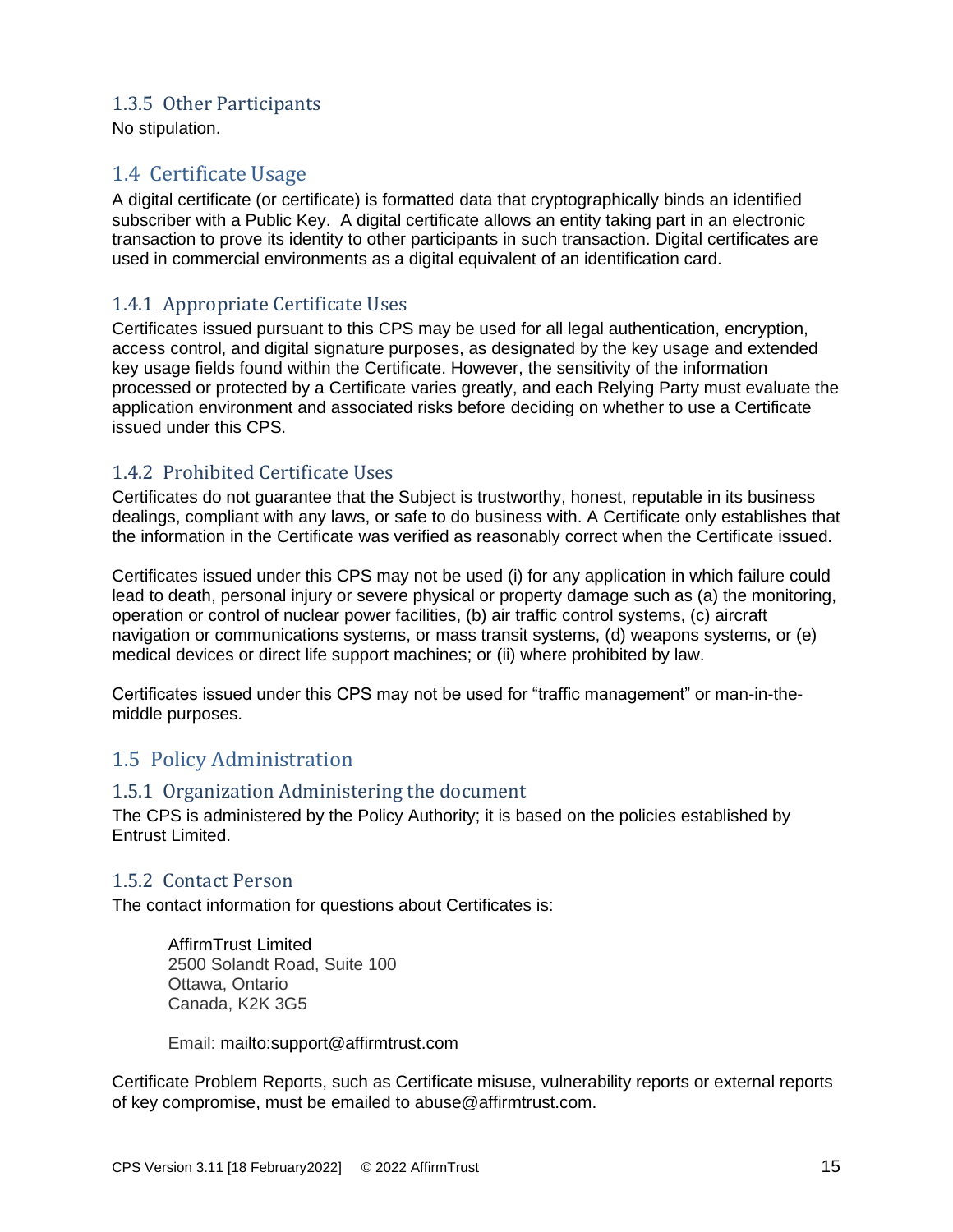# <span id="page-16-0"></span>1.5.3 Person Determining CPS Suitability for the Policy

The PKI Policy Authority determines the suitability and applicability of this CPS.

## <span id="page-16-1"></span>1.5.4 CPS Approval Procedures

The PKI Policy Authority approves the CPS and any amendments. Amendments may be made by either updating the entire CPS or by publishing an addendum. The PKI Policy Authority determines whether an amendment to this CPS requires notice or an OID change. See also §9.10 and §9.12 below.

# <span id="page-16-2"></span>1.6 Definitions and Acronyms

#### <span id="page-16-3"></span>1.6.1 Definitions

Affiliate. An organization which is directly or indirectly controlled by one entity, which directly or indirectly controls such entity or which is under common control with such entity; "control" means the direct or indirect ownership of more than fifty percent (50%) of the shares or interests entitled to vote for the directors of such entity or the equivalent, for so long as such entitlement exists, or equivalent power over management.

AffirmTrust. Entrust Limited, an Ontario, Canada corporation doing business as AffirmTrust.

AffirmTrust Group. Collectively Entrust Corporation, its subsidiaries, its licensors (including for the avoidance of any doubt Microsoft), its resellers, its suppliers, and the directors, officers, employees, agents and independent contractors of any of them.

AffirmTrust Group Affiliates. Collectively, Entrust Corporation and its Affiliates.

Applicant. All parties who apply for AffirmTrust digital certificate services with AffirmTrust to be a Subscriber.

Application Software Supplier. A developer of Internet browser software or other software that displays or uses Certificates.

Authorization Domain Name. As defined in the Baseline Requirements.

Baseline Requirements. The CA/Browser Forum Baseline Requirements published at [http://www.cabforum.org,](http://www.cabforum.org/) as such Baseline Requirements may be amended from time to time.

CA Key Pair. As defined in the Baseline Requirements.

Certificate. A record that, at a minimum: (a) identifies the CA issuing it; (b) names or otherwise identifies its Subscriber; (c) contains a Public Key that corresponds to a Private Key under the control of the Subscriber; (d) identifies its Operational Period; and (e) contains a Certificate serial number and is digitally signed by the CA. The term Certificate, as referred to in this CPS, means a Certificate issued by AffirmTrust pursuant to this CPS.

Certificate Problem Report. As defined in the Baseline Requirements.

Certificate Profile. As defined in the Baseline Requirements.

Certificate Revocation List. A time-stamped list of revoked Certificates that has been digitally signed by the CA. An entity that issues Certificates and performs all of the functions associated with issuing such Certificates.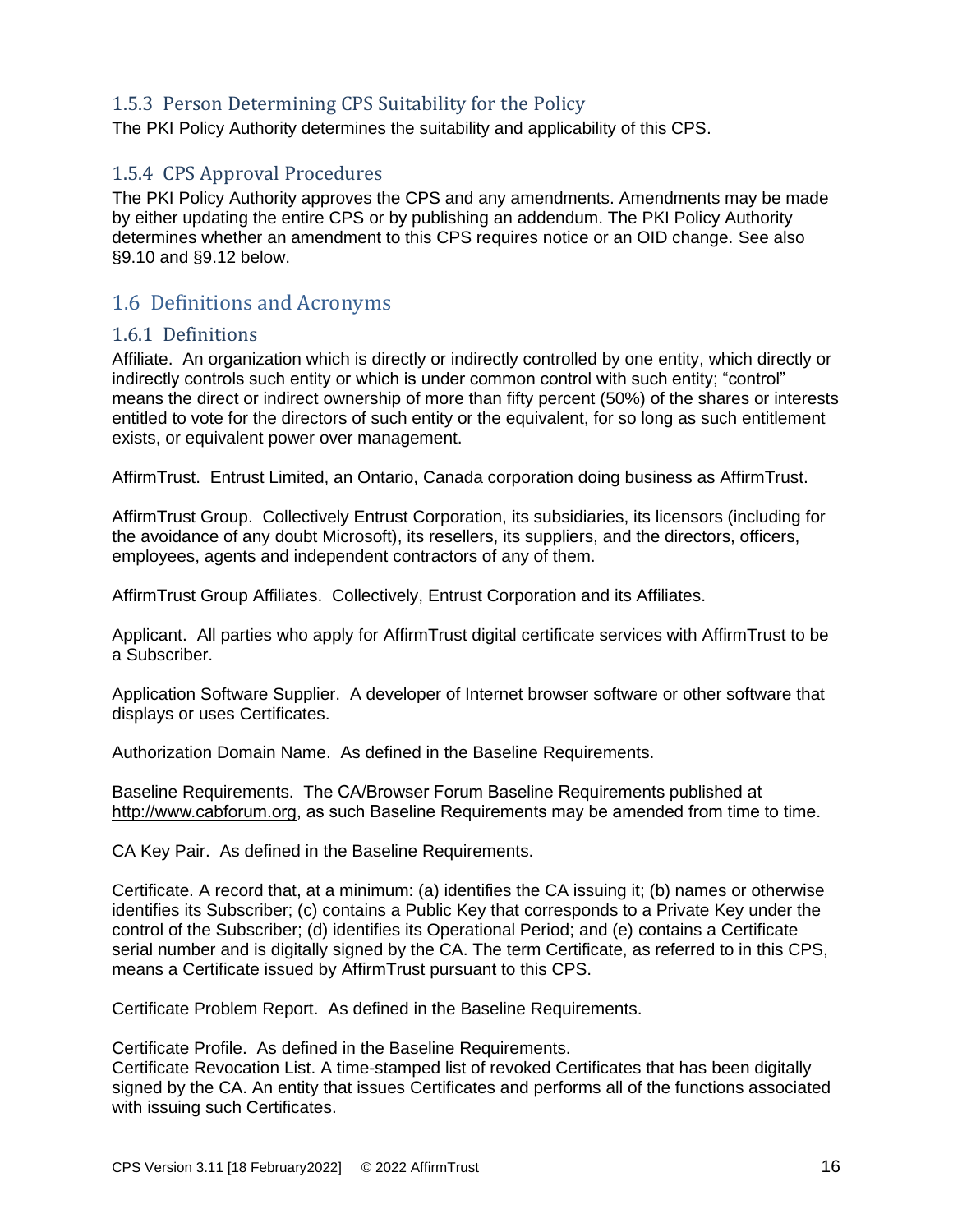Certification Authority. A certification authority operated by or on behalf of AffirmTrust for the purpose of issuing, managing, revoking, renewing, and providing access to Certificates. The Certification Authority (i) creates and digitally signs Certificates that contain among other things a Subject's Public Key and other information that is intended to identify the Subject, (ii) makes Certificates available to facilitate communication with the Subject identified in the Certificate, and (iii) creates and digitally signs Certificate Revocation Lists containing information about Certificates that have been revoked and which should no longer be used or relied upon.

Compromise. Suspected or actual unauthorized disclosure, loss, loss of control over, or use of a Private Key associated with a Certificate.

Domain Contact. As defined in the Baseline Requirements.

Domain Label. As defined in the Baseline Requirements.

Domain Name. As defined in the Baseline Requirements.

Domain Namespace. As defined in the Baseline Requirements.

Domain Name Registrant. As defined in the Baseline Requirements.

Domain Name Registrar. As defined in the Baseline Requirements.

DNS CAA Email Contact. As defined in the Baseline Requirements.

DNS CAA Phone Contact. As defined in the Baseline Requirements.

DNS TXT Record Email Contact. As defined in the Baseline Requirements.

DNS TXT Record Phone Contact. As defined in the Baseline Requirements.

DV (Domain Validated) Certificate. An SSL Certificate that contains the Domain Name of the Subscriber that has been validated according to the issuer's disclosed practices, but that does not contain any information about any organization or person associated with the Subscriber.

Enterprise RA. As defined in the Baseline Requirements.

EV Certificate. An SSL Certificate that contains information specified in the EV Guidelines and that has been validated in accordance with those EV Guidelines.

EV Certificate Beneficiaries. (a) The Subscriber entering into the Subscriber Agreement for the EV Certificate; (b) the Subject named in the EV Certificate; (c) all Application Software Suppliers with whom AffirmTrust has entered into a contract for inclusion of its Root Certificate in software distributed by such Application Software Suppliers; and (d) all Relying Parties that actually rely on such EV Certificate during the period when it is valid.

EV Guidelines. The CA/Browser Forum Guidelines for Issuance and Management of Extended Validation Certificates published at [http://www.cabforum.org,](http://www.cabforum.org/) as such Guidelines may be amended from time to time.

EV Policies. AffirmTrust EV Certificate practices, policies, and procedures governing the issuance of EV Certificates, including this CPS.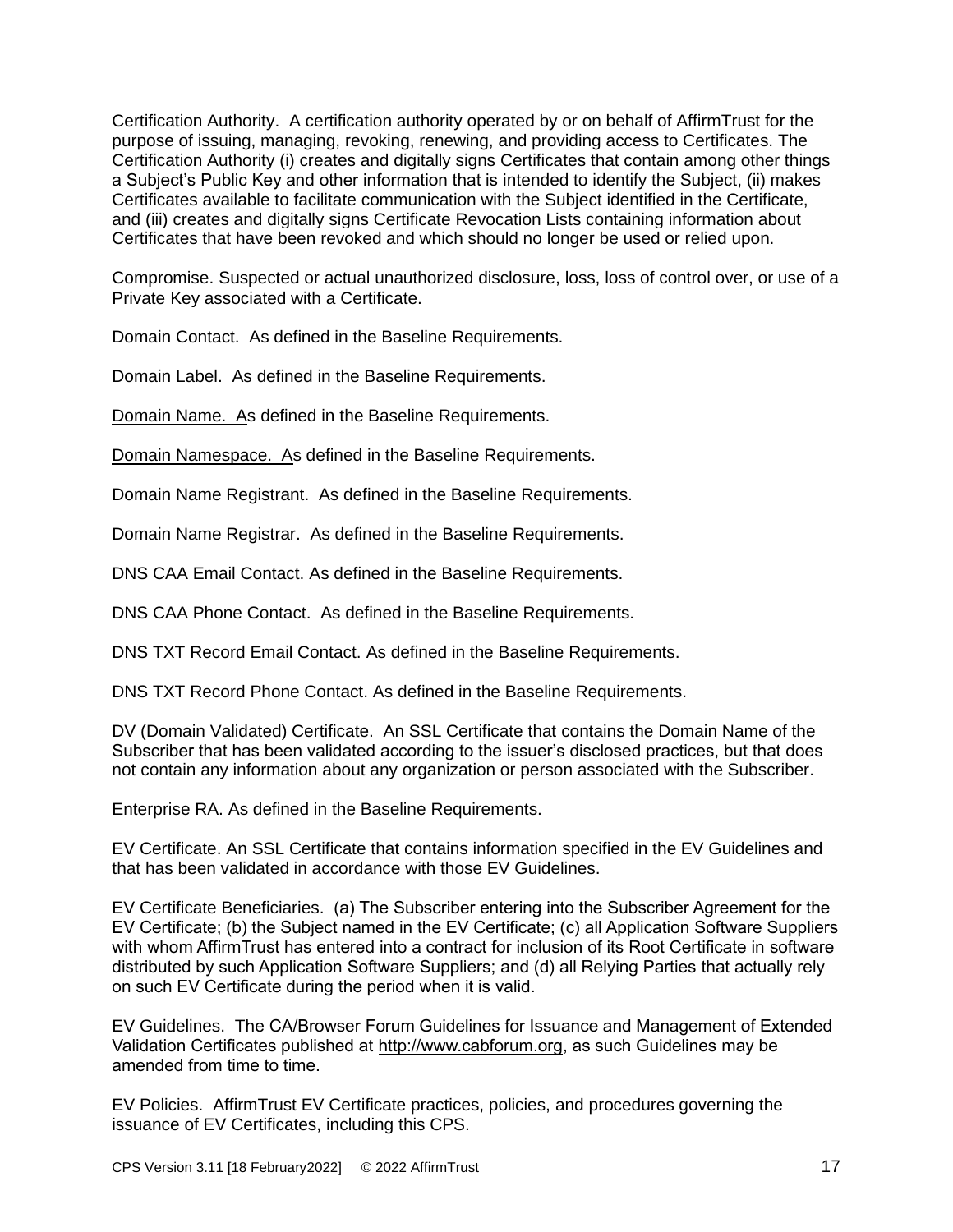Extension. Means to place additional information about a Certificate within a Certificate. The X.509 standard defines a set of Extensions that may be used in Certificates.

Fully-Qualified Domain Name. As defined in the Baseline Requirements.

Incorporating Agency. As defined in the EV SSL Guidelines.

Internal Name. As defined in the Baseline Requirements.

Key Compromise. As defined in the Baseline Requirements.

Key Pair. Two mathematically related keys, having the following properties: (i) one key can be used to encrypt a message that can only be decrypted using the other key, and (ii) even knowing one key, it is computationally impractical to discover the other key.

OCSP. Online Certificate Status Protocol as used by AffirmTrust to report the revocation status of Certificates.

Operational Period. A Certificate's period of validity. It would typically begin on the date the Certificate is issued (or such later date as specified in the Certificate), and ends on the date and time it expires as noted in the Certificate or is earlier revoked unless it is suspended.

Organization. The entity named or identified in a Certificate in the Organizational Name field that has purchased a Certificate.

OV Certificate. An SSL Certificate that contains information about the organization named in the Certificate that has been validated according to the issuer's disclosed practices, but which has not been validated according to the EV Guidelines.

PKI Policy Authority. Those personnel who work for or on behalf of AffirmTrust and who are responsible for determining the policies and procedures that govern the operation of the CAs.

Place of Business. As defined in the EV SSL Guidelines.

Private Key. The key of a Key Pair used to create a digital signature. This key must be kept a secret.

Public Key. The key of a Key Pair used to verify a digital signature. The Public Key is made freely available to anyone who will receive digitally signed messages from the holder of the Key Pair. The Public Key is usually provided via a Certificate issued by AffirmTrust. A Public Key is used to verify the digital signature of a message purportedly sent by the holder of the corresponding Private Key.

Qualified Government Information Source. As defined in the EV SSL Guidelines.

Qualified Government Tax Information Source. As defined in the EV SSL Guidelines.

Qualified Independent Information Source. As defined in the EV SSL Guidelines.

Registration Agency. As defined in the EV SSL Guidelines.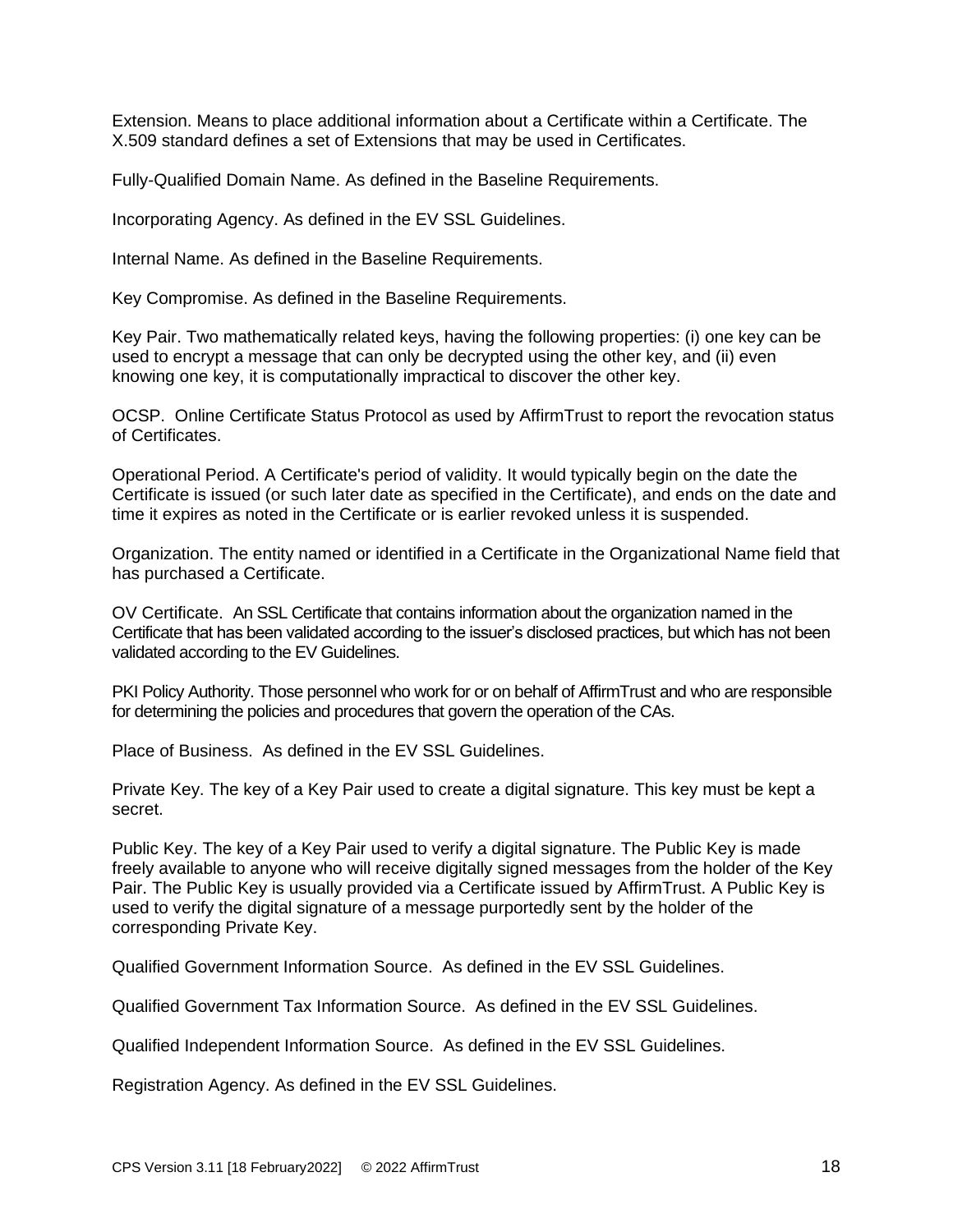Registration Authority. An entity that performs two functions: (1) the receipt of information from a Subject to be named in a Certificate, and (2) the performance of verification of information provided by the Subject following the procedures prescribed by the CAs. In the event that the information provided by a Subject satisfies the criteria defined by the CAs, an RA may send a request to a CA requesting that the CA generate, digitally sign, and issue a Certificate containing the information verified by the RA. An RA may be operated by AffirmTrust or by an independent third-party.

Registration Number. As defined in the EV SSL Guidelines.

Reliable Data Source. As defined in the Baseline Requirements.

Reliable Method of Communication. As defined in the Baseline Requirements.

Relying Party. A recipient of a digitally signed message who relies on a Certificate to verify the digital signature on the message. Also, a recipient of a Certificate who relies on the information contained in the Certificate.

Root CA. The top level CA whose Root Certificate is distributed by Application Software Suppliers and that issues Subordinate CA Certificates.

Root Certificate. The self-signed Certificate issued by the Root CA to identify itself and to facilitate verification of Certificates issued to its Subordinate CAs.

Root Key(s). The Private Key used by AffirmTrust to sign the Certificates.

SSL Certificate. A Certificate issued by a CA for use on secure servers.

Subject. The person, entity, or organization identified in the "Subject" field in a Certificate.

Subordinate CA. A CA whose Certificate is signed by the Root CA, or another Subordinate CA.

Subscriber. A person or entity who (a) is the subject named or identified in a Certificate issued to such person or entity, (b) holds a Private Key that corresponds to a Public Key listed in that Certificate, and (c) the person or entity to whom digitally signed messages verified by reference to such Certificate are to be attributed. For the purpose of this CPS, a person or entity who applies for a Certificate (an "Applicant") by the submission of an enrollment form is also referred to as a Subscriber.

Subscriber Agreement (also known as Terms of Service). The agreement between a Subscriber and AffirmTrust.

Trusted Role. As defined in the CA/Browser Forum's Network and Certificate System Security Requirements.

Verified Method of Communication. As defined in the EV SSL Guidelines.

Verified Professional Letter. As defined in the EV SSL Guidelines.

Wildcard Domain Name. As defined in the Baseline Requirements.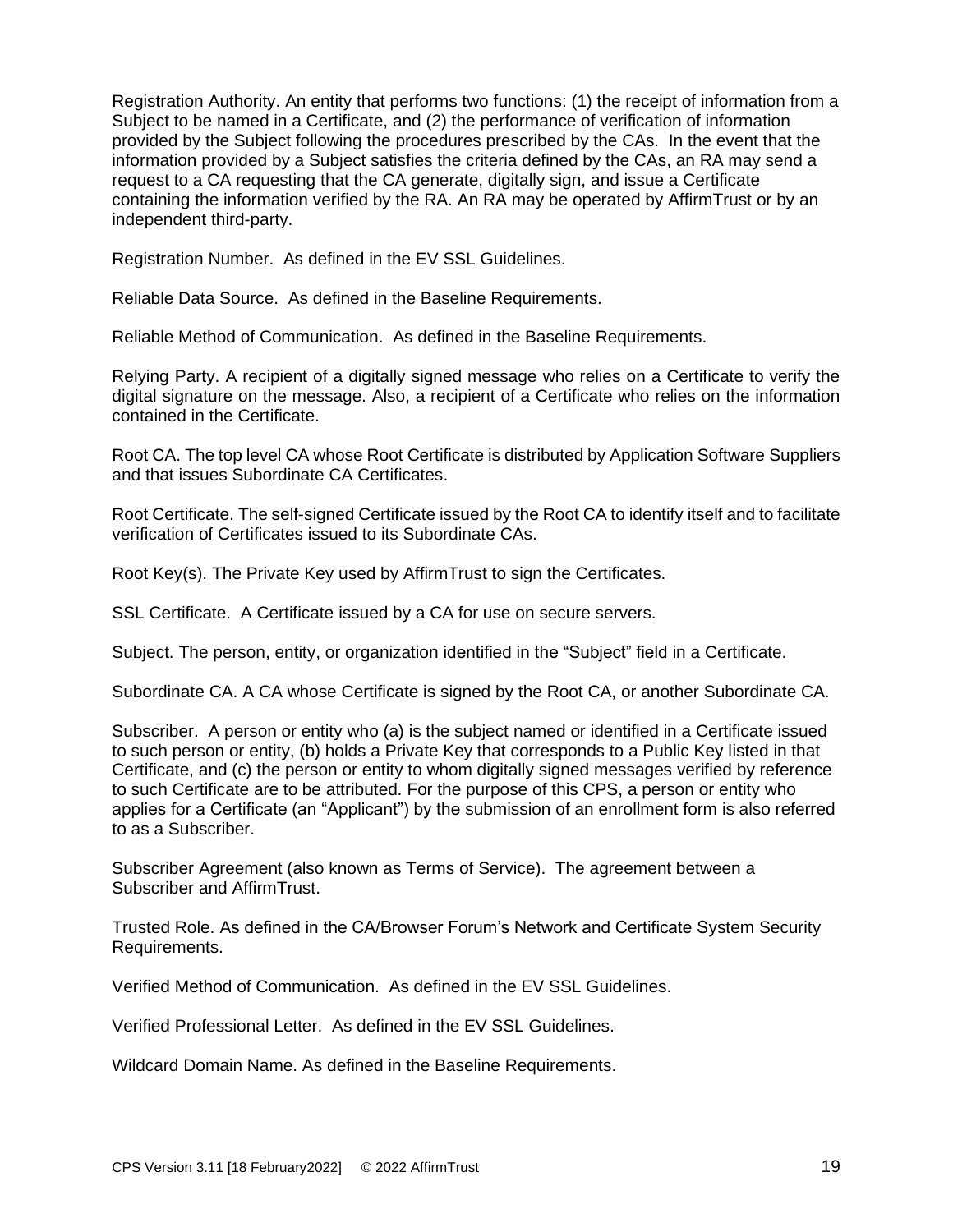# <span id="page-20-0"></span>1.6.2 Acronyms

| <b>ADN</b>    | <b>Authorization Domain Name</b>                                                 |
|---------------|----------------------------------------------------------------------------------|
| СA            | <b>Certification Authority</b>                                                   |
| CAA           | <b>Certification Authority Authorization</b>                                     |
| <b>CPR</b>    | Certificate Problem Report                                                       |
| <b>CPS</b>    | <b>Certification Practice Statement</b>                                          |
| <b>CRL</b>    | <b>Certificate Revocation List</b>                                               |
| <b>CSR</b>    | <b>Certificate Signing Request</b>                                               |
| СT            | Certificate Transparency                                                         |
| DBA           | Doing Business As                                                                |
| DN            | <b>Distinguished Name</b>                                                        |
| <b>DNS</b>    | Domain Name System                                                               |
| <b>DNSSEC</b> | Domain Name System Security Extensions                                           |
| DV            | Domain Validated                                                                 |
| ECC           | <b>Elliptic Curve Cryptography</b>                                               |
| EKU           | <b>Extended Key Usage</b>                                                        |
| EV            | <b>Extended Validation</b>                                                       |
| <b>FIPS</b>   | (US Government) Federal Information Processing Standard                          |
| <b>FQDN</b>   | <b>Fully Qualified Domain Name</b>                                               |
| <b>HTTP</b>   | <b>Hyper Text Transfer Protocol</b>                                              |
| <b>HTTPS</b>  | <b>Hyper Text Transfer Protocol Secure</b>                                       |
| <b>IANA</b>   | Internet Assigned Numbers Authority                                              |
| <b>ICANN</b>  | Internet Corporation for Assigned Names and Numbers                              |
| <b>IETF</b>   | <b>Internet Engineering Task Force</b>                                           |
| <b>ISO</b>    | International Organization for Standardization                                   |
| <b>ITU-T</b>  | International Telecommunication Union - Telecommunication Standardization Sector |
| <b>NIST</b>   | (US Government) National Institute of Standards and Technology                   |
| <b>OCSP</b>   | <b>Online Certificate Status Protocol</b>                                        |
| OID           | Object Identifier                                                                |
| OV            | <b>Organization Validated</b>                                                    |
| PA            | <b>Policy Authority</b>                                                          |
| <b>PIN</b>    | <b>Personal Identification Number</b>                                            |
| PKI           | Public-Key Infrastructure                                                        |
| QGIS          | <b>Qualified Government Information Source</b>                                   |
| <b>QTIS</b>   | <b>Qualified Government Tax Information Source</b>                               |
| QIIS          | Qualified Independent Information Source                                         |
| <b>RA</b>     | <b>Registration Authority</b>                                                    |
| <b>RFC</b>    | <b>Request for Comment</b>                                                       |
| <b>RSA</b>    | Rivest-Shamir-Adleman cryptosystem                                               |
| <b>SAN</b>    | <b>Subject Alternative Name</b>                                                  |
| <b>SSL</b>    | Secure Sockets Layer                                                             |
| <b>TLS</b>    | <b>Transport Layer Security</b>                                                  |
| <b>URL</b>    | <b>Universal Resource Locator</b>                                                |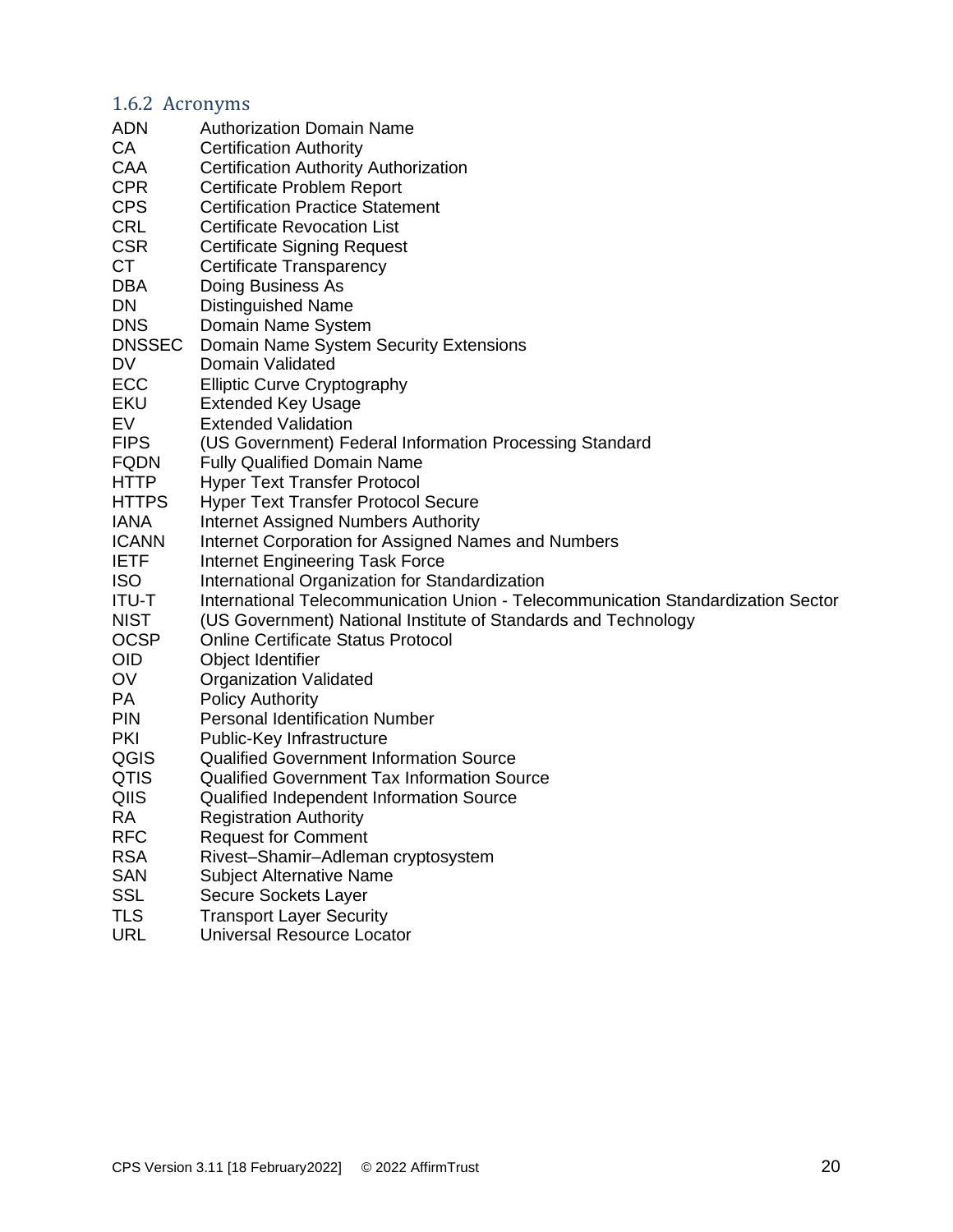# <span id="page-21-0"></span>2. PUBLICATION AND REPOSITORY RESPONSIBILITIES

AffirmTrust maintains the Repository to store various information related to Certificates and the operation of the CAs and RAs. The CPS and various other related information is published in the Repository.

# <span id="page-21-1"></span>2.1 Repositories

AffirmTrust maintains the Repositories to allow access to Certificate-related and CRL Certificate revocation information. The information in the Repositories is accessible through a web interface, available on a 24x7 basis and is periodically updated as set forth in this CPS. The Repositories are the only approved source for CRL and other information about Certificates.

AffirmTrust will adhere to the latest version of the CPS published in the Repository.

The Repository can be accessed at [https://www.affirmtrust.com/resources/.](https://www.affirmtrust.com/resources/)

Web Pages that can be used by application software suppliers to test their software with Subscriber Certificates that chain up to each publicly trusted Root Certificate are hosted at [https://www.affirmtrust.com/resources/.](https://www.affirmtrust.com/resources/)

# <span id="page-21-2"></span>2.2 Publication of Certification Information

AffirmTrust publishes its CPS, CA Certificates, Subscriber Agreements (Terms of Service), Relying Party Agreements, and CRLs in online repositories.

# <span id="page-21-3"></span>2.3 Time or Frequency of Publication

AffirmTrust CPS will be re-issued and published at least once per year. The CPS will be updated with an incremented version number and a new date on an annual basis even if no other changes have been made to this document.

CRLs will be updated as per §4.9.7.

OCSP responses will be updated as per §4.9.10.

# <span id="page-21-4"></span>2.4 Access Controls on Repositories

Information published on repositories is public information. Read only access is unrestricted. AffirmTrust has implemented logical and physical controls to prevent unauthorized write access to its repositories.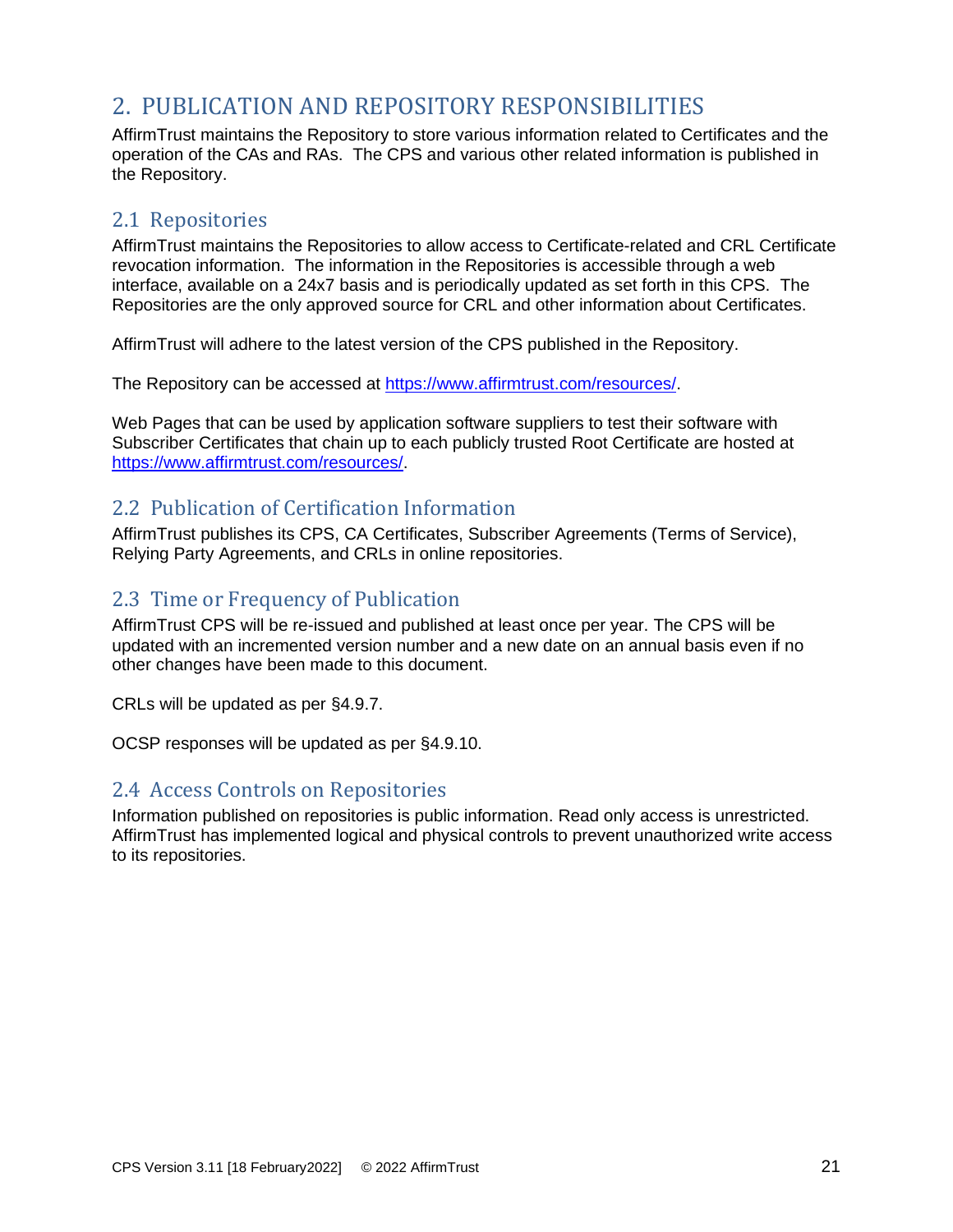# <span id="page-22-0"></span>3. IDENTIFICATION AND AUTHENTICATION

The PKI Policy Authority mandates the verification practices for verifying identification and authentication, and may, in its discretion, update such practices.

# <span id="page-22-1"></span>3.1 Naming

Before issuing an Certificate, the AffirmTrust CAs ensure that all Subject organization information in the Certificate conforms to the requirements of, and has been verified in accordance with the procedures prescribed in this CPS and matches the information confirmed and documented by the RA pursuant to its verification processes.

For EV Certificates, the CA and RA must follow the verification procedures in this CPS and the EV Guidelines and match the information confirmed and documented by the RA pursuant to its verification processes. Such verification procedures are intended to accomplish the following:

- (i) Verify the Applicant's existence and identity, including;
	- a. Verify the Applicant's legal existence and identity (as stipulated in the EV Guidelines),
	- b. Verify the Applicant's physical existence (business presence at a physical address) , and
	- c. Verify the Applicant's operational existence (business activity).
- (ii) Verify the Applicant's authorization for the EV Certificate, including;
	- a. Verify the name, title, and authority of the Contract Signer, Certificate Approver, and Certificate Requester;
	- b. Verify that Contract Signer signed the Subscription Agreement; and
	- c. Verify that a Certificate Approver has signed or otherwise approved the EV Certificate request.

## <span id="page-22-2"></span>3.1.1 Types of Names

The Subject names in a Certificate comply with the X.501 Distinguished Name (DN) form. The CAs shall use a single naming convention as set forth below.

- 1. DV Certificates
	- (i) "Common Name" (CN) which is the hostname, the fully qualified hostname or path used in the DNS of the secure server on which the Applicant is intending to install the DV Certificate;
- 2. OV Certificates
	- (ii) "Country Name" (C) which is the two-letter ISO 3166 code for the country in which the Applicant is located and plans to host the secure server on which the Applicant is intending to install the OV Certificate;
	- (iii) "Organization Name" (O) which is the name of the organization in the case of a corporation, partnership, or other entity. In the case of a sole proprietorship, the organization name can be the name of the Applicant;
	- (iv) "Organizational Unit Name" (OU) which is an optional field. The OU field may be used to distinguish between different organizational groups within an organization (for example, to distinguish between human resources, marketing, and development);
	- (v) "Common Name" (CN) which is the hostname, the fully qualified hostname or path used in the DNS of the secure server on which the Applicant is intending to install the OV Certificate;
	- (vi) "Locality" (L), which is the city or locality of the organization's place of business; and
	- (vii) "State" (ST) (if applicable), which is the state or province of the organization's place of business.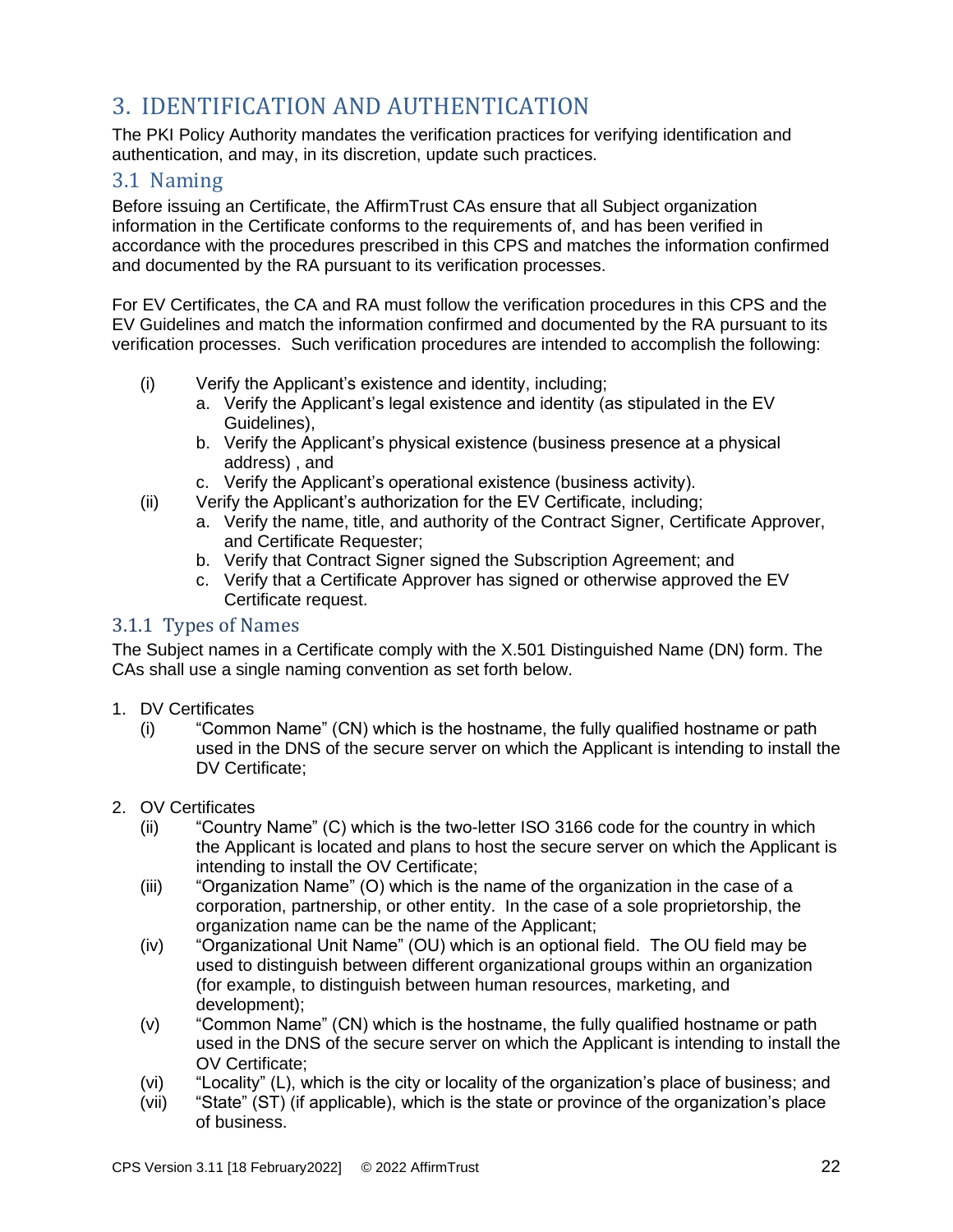Effective on or before 1 September 2022, the OU field will not be included in OV Certificates.

- 3. EV Certificates
	- (viii) Same as OV Certificates, plus
	- (ix) "serialNumber" which is the registration number of Subscriber,
	- (x) "businessCategory" which is the applicable business category clause per the EV Guidelines,
	- (xi) "jurisdictionOfIncorporationLocalityName" (if applicable) which is the jurisdiction of registration or incorporation locality of Subscriber,
	- (xii) "jurisdictionOfIncorporationStateOrProvinceName" (if applicable) which is the jurisdiction of registration or incorporation state or province of Subscriber, and
	- (xiii) "jurisdictionOfIncorporationCountry" which is the jurisdiction of registration or incorporation country of Subscriber.

Effective on or before 1 September 2022, the OU field will not be included in EV Certificates.

EV Certificates do not include any Subject name attributes which are not defined in EV SSL Guidelines section 9.2.

# <span id="page-23-0"></span>3.1.2 Need for Names to Be Meaningful

The Certificates issued pursuant to this CPS are meaningful only if the names that appear in the Certificates can be understood and used by Relying Parties. Names used in the Certificates must identify the person or object to which they are assigned in a meaningful way. AffurmTrust CAs shall not issue Certificates to the Subscribers that contain Domain Names, IP addresses, DN, URL, and/or e-mail addresses that the Subscribers do not legitimately own or control. Examples of fields and extensions where these names appear include subject DN and subject alternative names.

The value of the Common Name to be used in a Certificate shall be the Applicant's FQDN or path that is used in the DNS of the secure server on which the Applicant is intending to install the Certificate.

For EV Certificates, the FQDN for an EV Certificate cannot be an IP address or a Wildcard Domain Name.

## <span id="page-23-1"></span>3.1.3 Anonymity or Pseudonymity of Subscribers

No stipulation.

## <span id="page-23-2"></span>3.1.4 Rules for Interpreting Various Name Forms

No stipulation.

## <span id="page-23-3"></span>3.1.5 Uniqueness of Names

Names shall be defined unambiguously for each Subject in a Repository. The Distinguished Name attribute will usually be unique to the Subject to which it is issued.

#### EV Certificates

A unique number is included in the serial number attribute of the Subject name per the EV SSL Guidelines.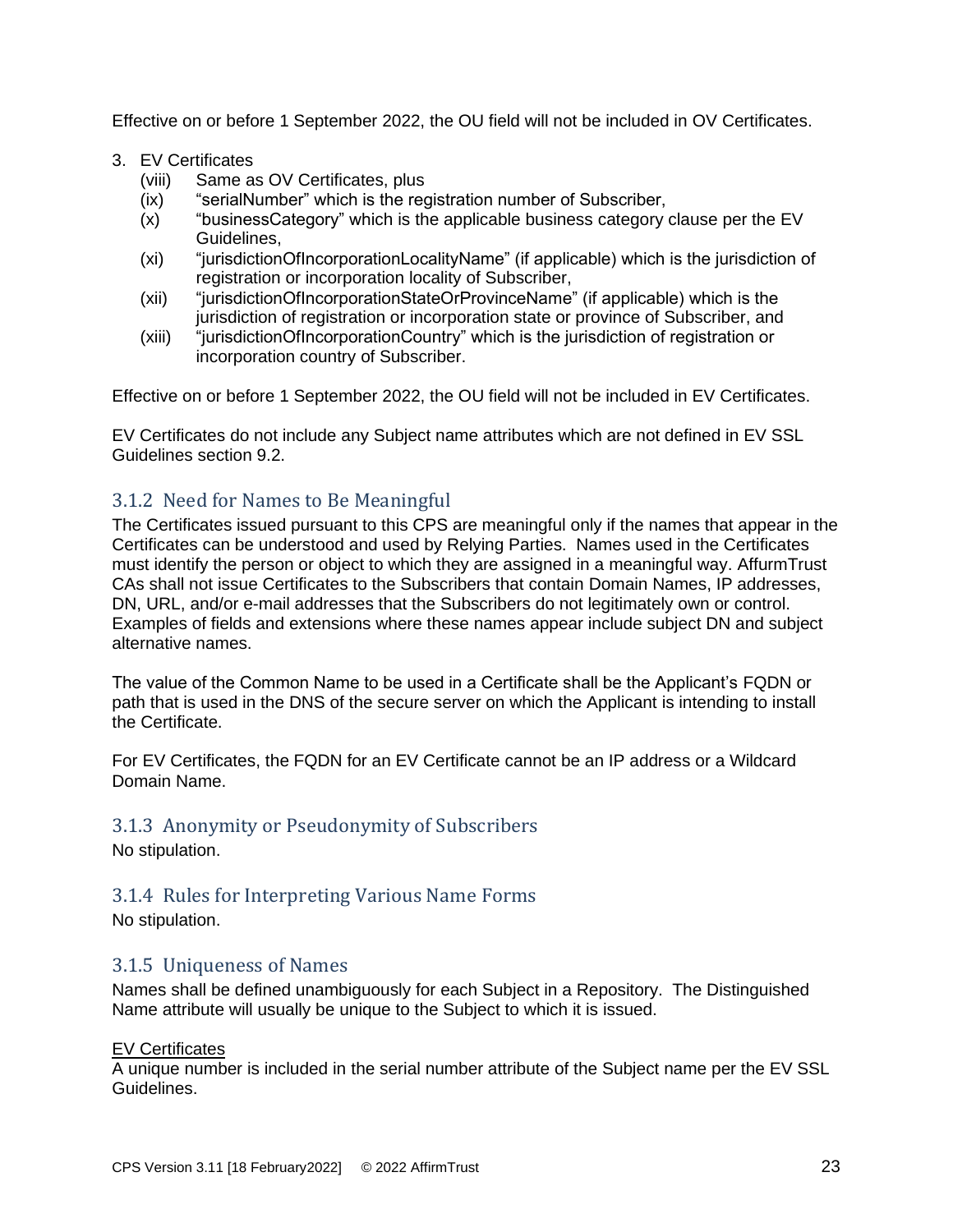# <span id="page-24-0"></span>3.1.6 Recognition, Authentication, and Role of Trademarks

Subscribers should not request Certificates with any content that infringes on the intellectual property rights of another entity. Unless otherwise specifically stated in this CPS, AffirmTrust does not verify an Applicant's right to use a trademark and does not resolve trademark disputes. AffirmTrust may reject any application or require revocation of any Certificate that is part of a trademark dispute.

# <span id="page-24-1"></span>3.2 Initial Identity Validation

AffirmTrust may use any legal means of communication or investigation to ascertain the identity of an Applicant. AffirmTrust may refuse to issue a Certificate in its sole discretion.

# <span id="page-24-2"></span>3.2.1 Method to Prove Possession of Private Key

The Applicant must submit a CSR, generally in a PKCS#10 format, to establish that it holds the Private Key corresponding to the Public Key in the Certificate request.

# <span id="page-24-3"></span>3.2.2 Authentication of Organization Identity

AffirmTrust uses an internal process to check the accuracy of information sources and databases to ensure the data is acceptable, including reviewing the database provider's terms of use. Prior to using any data source as a Reliable Data Source or QIIS, the source is evaluated for its reliability, accuracy, and resistance to alteration or falsification. The accuracy process addresses the requirements of BR section 3.2.2.7 and EV Guidelines section 11.11.5.

## <span id="page-24-4"></span>*3.2.2.1 Identity*

AffirmTrust requires the following verification depending on the Certificate type.

#### <span id="page-24-5"></span>3.2.2.1.1 For Domain Validated (DV) Certificates

AffirmTrust validates the Applicant's ownership or control of the Domain Name(s) that will be listed in the Certificate. Domain Name ownership or control is validated in accordance with Sec. 3.2.2.4.

AffirmTrust does not verify the organizational identity of Applicants for DV Certificates.

#### <span id="page-24-6"></span>3.2.2.1.2 For Organization Validated (OV) Certificates

AffirmTrust requires OV Certificate applicants to include the organization name and address in the certificate application. AffirmTrust verifies the organizational identity of Applicants using reliable third party and government databases or through other direct means of communication with the entity or jurisdiction governing the organization's legal creation, existence, or recognition. If such efforts are insufficient to confirm the identity of the subject, AffirmTrust may require the Applicant to submit official company documentation, such as a business license, filed or certified articles of incorporation/organization, tax certificate, corporate charter, official letter, sales license, or other relevant documents. AffirmTrust verifies the authority of the person requesting the Certificate on behalf of an organization in accordance with §3.2.5.

AffirmTrust also validates the Applicant's right to use the Domain Name(s) that will be listed in the Certificate by following the procedures of Sec. 3.2.2.4.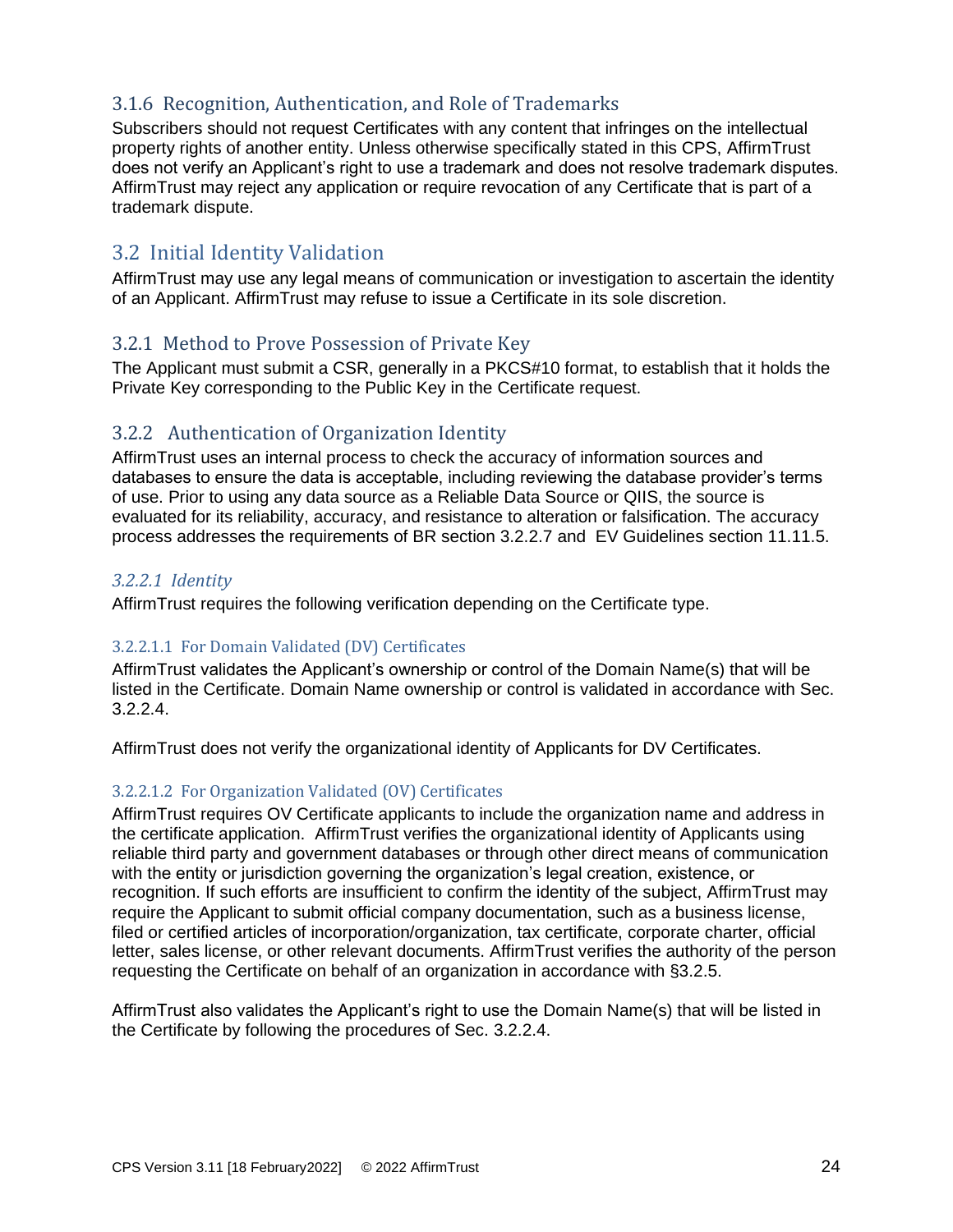### <span id="page-25-0"></span>3.2.2.1.3 For Extended Validation (EV) Certificates

EV Certificates are validated in accordance with the EV Guidelines of the CA/Browser Forum. For additional information on validation steps, see Section 11 of the EV Guidelines found at [https://cabforum.org/documents/.](https://cabforum.org/documents/)

In accordance with the EV Guidelines, AffirmTrust will determine:

- (i) Full legal name;
- (ii) Business Category;
- (iii) Jurisdiction of Incorporation or Registration, which will not include information which is not relevant to the level of the Incorporating or Registration Agency;
- (iv) Registration Number or if there is no Registration Number, the date of registration;
- (v) Physical address of Place of Business; and
- (vi) Operational Existence.

AffirmTrust does not issue Certificates to Business Entity Subjects as defined in EV Guidelines section 11.2.2.

Prior to the use of an Incorporating Agency or Registration Agency to fulfill these verification requirements, the agency information about the Incorporating Agency or Registration Agency will be disclosed at [https://www.entrust.com/legal-compliance/approved-incorporating-agencies.](https://www.entrust.com/legal-compliance/approved-incorporating-agencies)

This agency information includes the following:

- (vii)Sufficient information to unambiguously identify the Incorporating Agency or Registration Agency (such as a name, jurisdiction, and website);
- (viii) The accepted value or values for each of the subject:jurisdictionLocalityName (OID: 1.3.6.1.4.1.311.60.2.1.1), subject:jurisdictionStateOrProvinceName (OID: 1.3.6.1.4.1.311.60.2.1.2), and subject:jursidictionCountryName (OID: 1.3.6.1.4.1.311.60.2.1.3) fields, when a Certificate is issued using information from that Incorporating Agency or Registration Agency, indicating the jurisdiction(s) that the agency is appropriate for; and,
- (ix) A revision history that includes a unique version number and date of publication for any additions, modifications, and/or removals from this list.

## <span id="page-25-1"></span>*3.2.2.2 DBA/Tradename*

If the subject identity information is to include a DBA or tradename, the Registration Authority must verify the Applicant's right to use the DBA/tradename using at least one of the following:

- 1. Documentation provided by, or communication with, a government agency in the jurisdiction of the Applicant's legal creation, existence, or recognition;
- 2. A Reliable Data Source;
- 3. Communication with a government agency responsible for the management of such DBAs or tradenames;
- 4. An Attestation Letter accompanied by documentary support; or
- 5. A utility bill, bank statement, credit card statement, government‐issued tax document, or other form of identification that the CA determines to be reliable.

#### EV Certificates

AffirmTrust verifies the Applicant has registered its use of the DBA or tradename with the appropriate government agency for such filings in the jurisdiction of its Place of Business.

#### <span id="page-25-2"></span>*3.2.2.3 Verification of Country*

Verification of country will be done in accordance with the methods of Sec. 3.2.2.1.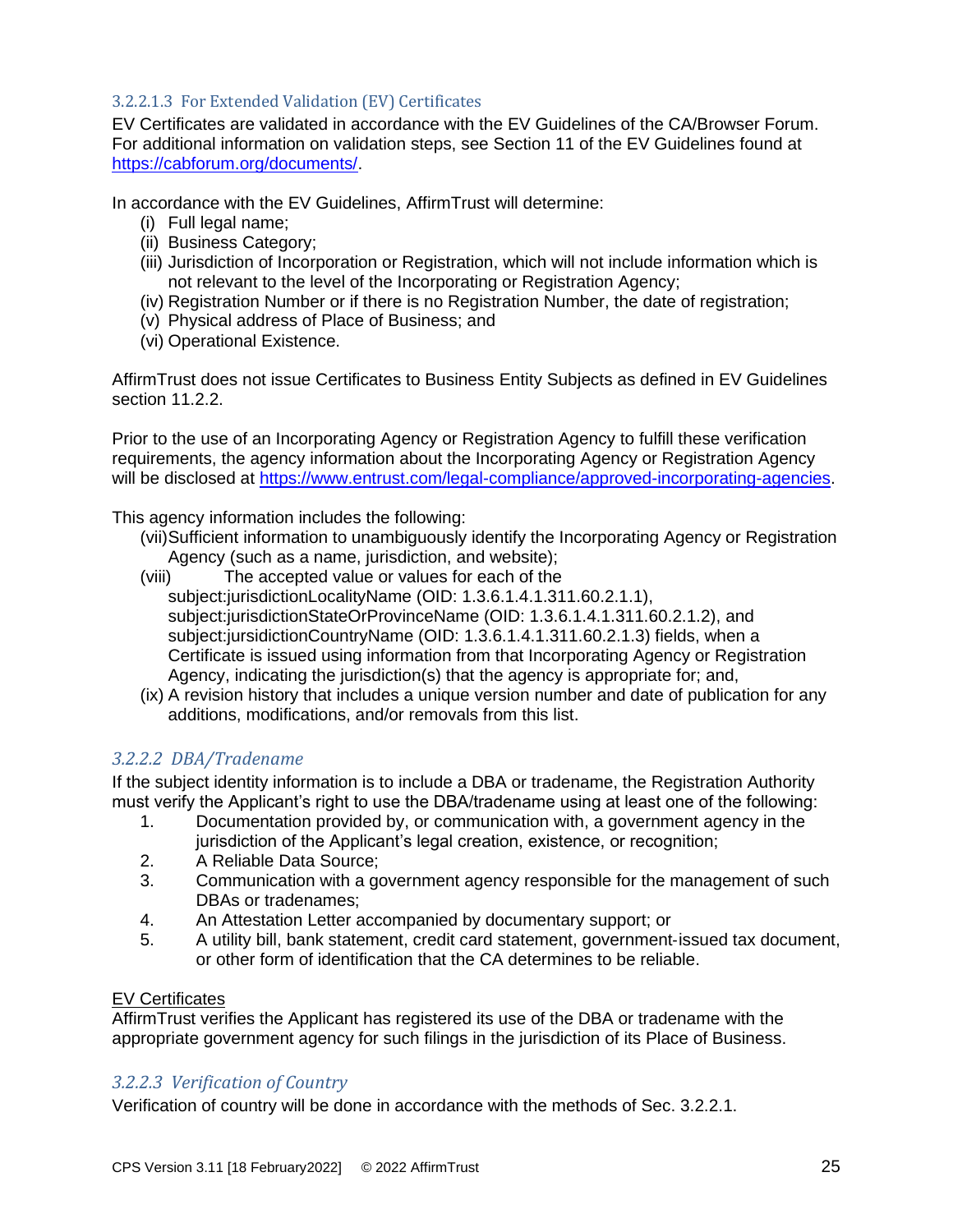## <span id="page-26-0"></span>*3.2.2.4 Validation of Domain Authorization Control*

AffirmTrust will confirm that, as of the date the Certificate was issued, either the CA or the Registration Authority validated each Fully‐Qualified Domain Name (FQDN) listed in the Certificate using at least one of the methods listed below.

Completed validations of Applicant authority may be used for the issuance of multiple SSL Certificates over time. For purposes of domain validation, the term Applicant includes the Applicant's Parent Company, Subsidiary Company, or Affiliate.

AffirmTrust will maintain a record of which domain validation method was used to validate every domain.

#### <span id="page-26-1"></span>3.2.2.4.1 Validating the Applicant as a Domain Contact

This method of domain validation is not used.

#### <span id="page-26-2"></span>3.2.2.4.2 Email, Fax, SMS, or Postal Mail to Domain Contact

Confirm the Applicant's control over the FQDN by sending a Random Value via email, fax, SMS, or postal mail and then receiving a confirming response utilizing the Random Value. The Random Value must be sent to an email address, fax/SMS number, or postal mail address identified as a Domain Contact.

Each email, fax, SMS, or postal mail may confirm control of multiple ADNs.

The CA or RA may send the email, fax, SMS, or postal mail identified under this section to more than one recipient provided that every recipient is identified by the Domain Name Registrar as representing the Domain Name Registrant for every FQDN being verified using the email, fax, SMS, or postal mail.

The Random Value shall be unique in each email, fax, SMS, or postal mail.

The CA or RA may resend the email, fax, SMS, or postal mail in its entirety, including re‐use of the Random Value, provided that the communication's entire contents and recipient(s) remain unchanged.

The Random Value will remain valid for use in a confirming response for no more than 30 days from its creation.

#### <span id="page-26-3"></span>3.2.2.4.3 Phone Contact with Domain Contact

Confirm the Applicant's control over the FQDN by calling the Domain Name Registrant's phone number and obtaining a response confirming the Applicant's request for validation of the FQDN. The CA or RA shall place the call to a phone number identified by the Domain Name Registrar as the Domain Contact.

Each phone call shall be made to a single number and may confirm control of multiple FQDNs, provided that the phone number is identified by the Domain Registrar as a valid contact method for every Base Domain Name being verified using the phone call. This method will not be re-used after May 31, 2019.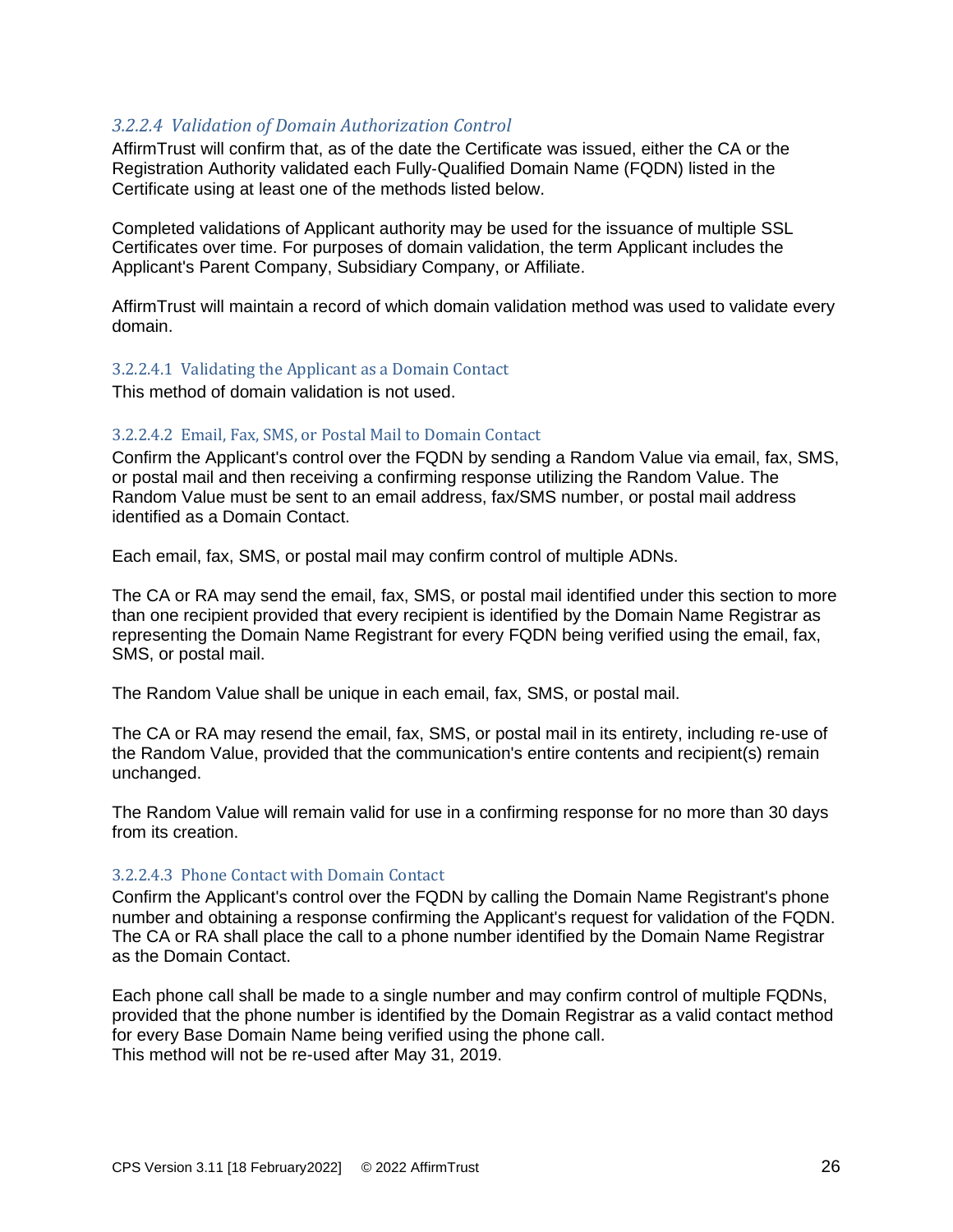#### <span id="page-27-0"></span>3.2.2.4.4 Constructed Email to Domain Contact

Confirm the Applicant's control over the FQDN by (i) sending an email to one or more addresses created by using 'admin', 'administrator', 'webmaster', 'hostmaster', or 'postmaster' as the local part, followed by the at-sign ("@"), followed by an ADN, (ii) including a Random Value in the email, and (iii) receiving a confirming response utilizing the Random Value.

Each email may confirm control of multiple FQDNs, provided the ADN used in the email is an ADN for each FQDN being confirmed.

The Random Value shall be unique in each email.

The email may be re-sent in its entirety, including the re-use of the Random Value, provided that its entire contents and recipient shall remain unchanged.

The Random Value shall remain valid for use in a confirming response for no more than 30 days from its creation.

#### <span id="page-27-1"></span>3.2.2.4.5 Domain Authorization Document

This method of domain validation is not used.

#### <span id="page-27-2"></span>3.2.2.4.6 Agreed-Upon Change to Website

This method of domain validation is not used.

#### <span id="page-27-3"></span>3.2.2.4.7 DNS Change

Confirm the Applicant's control over the FQDN by confirming the presence of a Random Value in a DNS CNAME, TXT or CAA record for an ADN or an ADN that is prefixed with a Domain Label that begins with an underscore character.

If a Random Value is used, the CA or RA shall provide a Random Value unique to the Certificate request and shall not use the Random Value after (i) 30 days or (ii) if the Applicant submitted the Certificate request, the timeframe permitted for reuse of validated information relevant to the Certificate.

#### <span id="page-27-4"></span>3.2.2.4.8 IP Address

This method of domain validation is not used.

#### <span id="page-27-5"></span>3.2.2.4.9 Test Certificate

This method of domain validation is not used.

<span id="page-27-6"></span>3.2.2.4.10 TLS Using a Random Number This method of domain validation is not used.

#### <span id="page-27-7"></span>3.2.2.4.11 Any Other Method

This method of domain validation is not used.

<span id="page-27-8"></span>3.2.2.4.12 Validating Applicant as a Domain Contact

This method of domain validation is not used.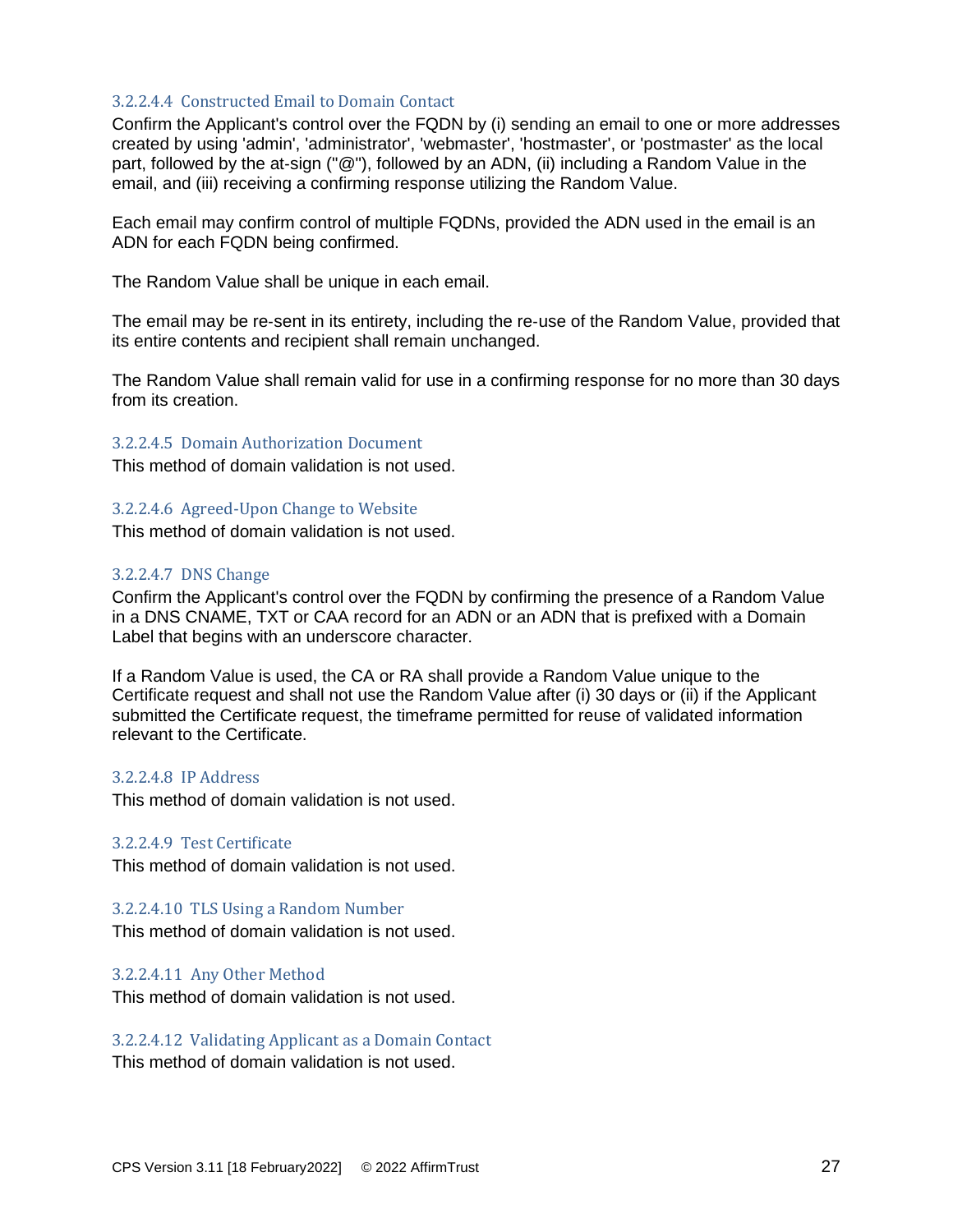## <span id="page-28-0"></span>3.2.2.4.13 Email to DNS Contact

Confirm the Applicant's control over the FQDN by sending a Random Value via email and then receiving a confirming response utilizing the Random Value. The Random Value will be sent to a DNS CAA Email Contact. The relevant CAA Resource Record Set will be found using the search algorithm defined in RFC 8659 Section 3.

Each email may confirm control of multiple FQDNs, provided that each email address is a DNS CAA Email Contact for each ADN Name being validated. The same email may sent to multiple recipients as long as all recipients are the DNS CAA Email Contacts for each ADN being validated.

The Random Value shall be unique in each email. The email may be re-sent in its entirety, including the reuse of the Random Value, provided that its entire contents and recipient(s) remain unchanged. The Random Value shall remain valid for use in a confirming response for no more than 30 days from its creation.

#### <span id="page-28-1"></span>3.2.2.4.14 Email to DNS TXT Contact

Confirm the Applicant's control over the FQDN by sending a Random Value via email and then receiving a confirming response utilizing the Random Value. The Random Value will be sent to a DNS TXT Record Email Contact for the ADN selected to validate the FQDN.

Each email may confirm control of multiple FQDNs, provided that each email address is DNS TXT Record Email Contact for each ADN being validated. The same email may be sent to multiple recipients as long as all recipients are the DNS TXT Record Email Contacts for each ADN being validated.

The Random Value shall be unique in each email. The email may be re-sent in its entirety, including the reuse of the Random Value, provided that its entire contents and recipient(s) remain unchanged. The Random Value shall remain valid for use in a confirming response for no more than 30 days from its creation.

#### <span id="page-28-2"></span>3.2.2.4.15 Phone with Domain Contact

Confirm the Applicant's control over the FQDN by calling the Domain Contact's phone number and obtain a confirming response to validate the ADN. Each phone call may confirm control of multiple ADNs provided that the same Domain Contact phone number is listed for each ADN being verified and they provide a confirming response for each ADN.

In the event that someone other than a Domain Contact is reached, the CA may request to be transferred to the Domain Contact.

In the event of reaching voicemail, the CA may leave the Random Value and the ADN(s) being validated. The Random Value must be returned to the CA to approve the request.

The Random Value shall remain valid for use in a confirming response for no more than 30 days from its creation.

#### <span id="page-28-3"></span>3.2.2.4.16 Phone Contact with DNS TXT Record Phone Contact

Confirm the Applicant's control over the FQDN by calling the DNS TXT Record Phone Contact's phone number and obtain a confirming response to validate the ADN. Each phone call may confirm control of multiple ADNs provided that the same DNS TXT Record Phone Contact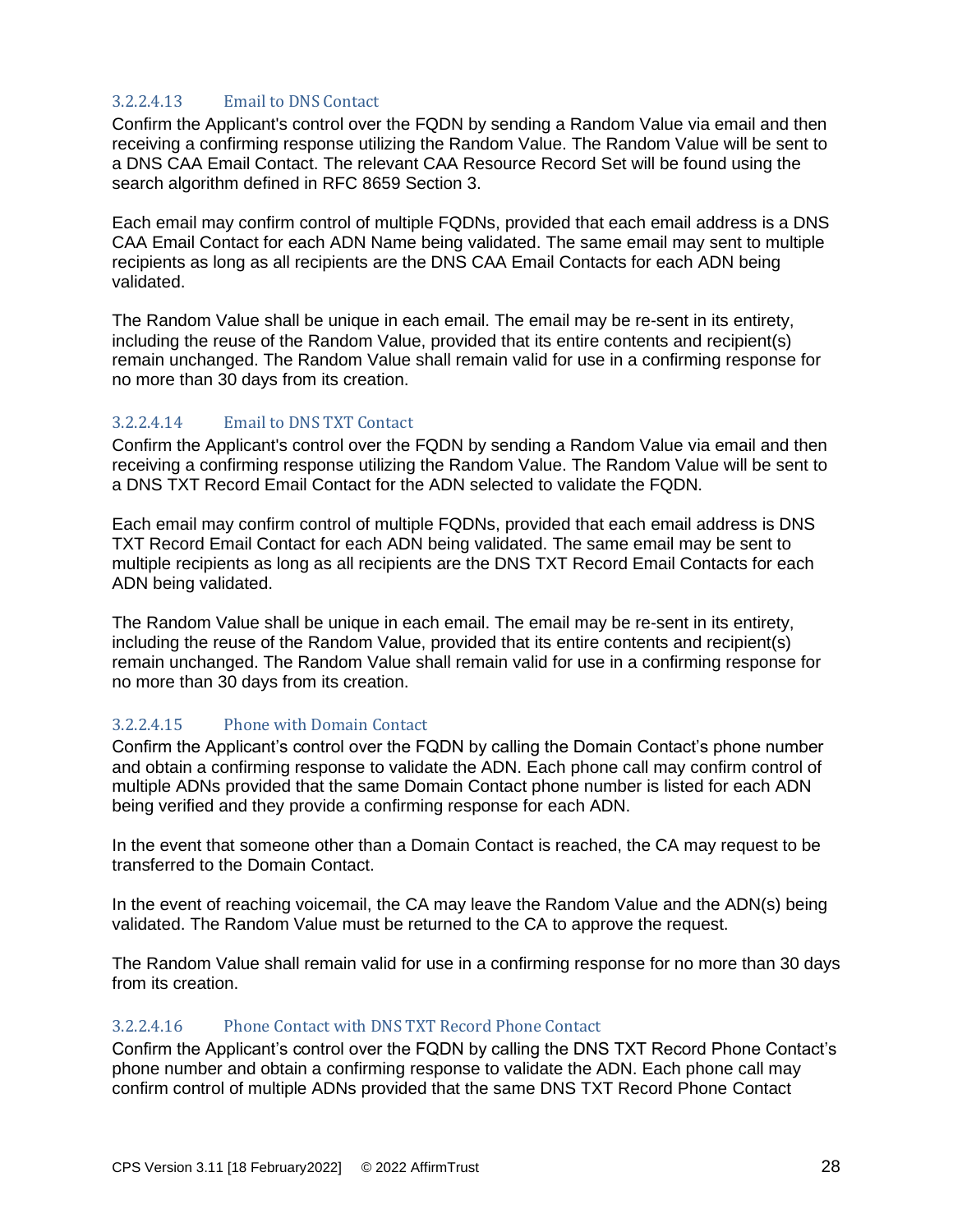phone number is listed for each ADN being verified and they provide a confirming response for each ADN.

The CA may not knowingly be transferred or request to be transferred as this phone number has been specifically listed for the purposes of domain validation.

In the event of reaching voicemail, the CA may leave the Random Value and the ADN(s) being validated. The Random Value must be returned to the CA to approve the request.

The Random Value shall remain valid for use in a confirming response for no more than 30 days from its creation.

#### <span id="page-29-0"></span>3.2.2.4.17 Phone Contact with DNS CAA Phone Contact

Confirm the Applicant's control over the FQDN by calling the DNS CAA Phone Contact's phone number and obtain a confirming response to validate the ADN. Each phone call may confirm control of multiple ADNs provided that the same DNS CAA Phone Contact phone number is listed for each ADN being verified and they provide a confirming response for each ADN. The relevant CAA Resource Record Set must be found using the search algorithm defined in RFC 8659 Section 3.

The CA may not knowingly be transferred or request to be transferred as this phone number has been specifically listed for the purposes of domain validation.

In the event of reaching voicemail, the CA may leave the Random Value and the ADN(s) being validated. The Random Value must be returned to the CA to approve the request.

The Random Value shall remain valid for use in a confirming response for no more than 30 days from its creation.

#### <span id="page-29-1"></span>3.2.2.4.18 Phone Contact with DNS CAA Phone Contact

Confirm the Applicant's control over the FQDN by verifying that the Request Token or Random Value is contained in the contents of a file.

- (i) The entire Request Token or Random Value must not appear in the request used to retrieve the file, and
- (ii) the CA MUST receive a successful HTTP response from the request (meaning a 2xx HTTP status code must be received).

The file containing the Request Token or Random Number:

- (iii) Must be located on the Authorization Domain Name, and
- (iv) Must be located under the "/.well-known/pki-validation" directory, and
- (v) Must be retrieved via either the "http" or "https" scheme, and
- (vi) Must be accessed over an Authorized Port.

The CA follows redirects and the following apply:

- (vii) Redirects must be initiated at the HTTP protocol layer.
	- a. For validations performed on or after July 1, 2021, redirects will only be the result of a 301, 302, or 307 HTTP status code response, as defined in RFC 7231, Section 6.4, or a 308 HTTP status code response, as defined in RFC 7538, Section 3. Redirects must be to the final value of the Location HTTP response header, as defined in RFC 7231, Section 7.1.2.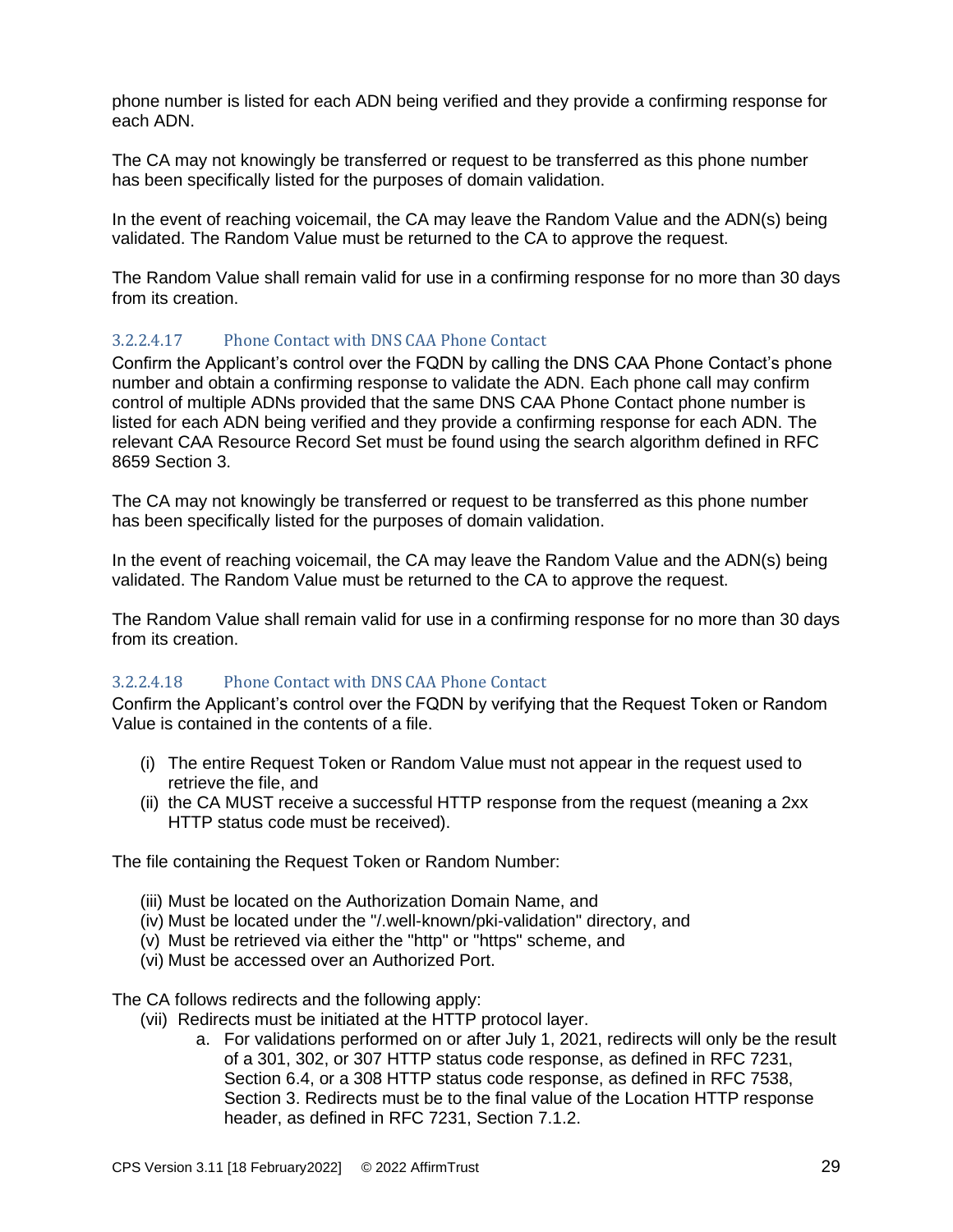- b. For validations performed prior to July 1, 2021, redirects will only be the result of an HTTP status code result within the 3xx Redirection class of status codes, as defined in RFC 7231, Section 6.4.
- (viii) Redirects must be to resource URLs with either via the "http" or "https" scheme.
- (ix) Redirects must be to resource URLs accessed via Authorized Ports.

## If a Random Value is used, then:

- (x) The CA must provide a Random Value unique to the certificate request.
- (xi) The Random Value must remain valid for use in a confirming response for no more than 30 days from its creation. The CPS MAY specify a shorter validity period for Random Values, in which case the CA must follow its CPS.

Note: Once the FQDN has been validated using this method, the CA does NOT also issue Certificates for other FQDNs that end with all the Domain Labels of the validated FQDN. This method is NOT suitable for validating Wildcard Domain Names.

## <span id="page-30-0"></span>3.2.2.4.19 Agreed-Upon Change to Website - ACME

This method of domain validation is not used.

## <span id="page-30-1"></span>3.2.2.4.20 LS Using ALPN

This method of domain validation is not used.

#### <span id="page-30-2"></span>*3.2.2.5 Authentication of an IP Address*

AffirmTrust CAs do not issue Certificates with IP addresses.

## <span id="page-30-3"></span>*3.2.2.6 Wildcard Validation*

AffirmTrust follows a documented procedure that determines if the FQDN portion of any Wildcard Domain Name in the Certificate "registry‐controlled" Domain Label or is a "public suffix" (e.g. ".com",".co.uk", see RFC 6454 Section 8.2 for further explanation). If the FQDN portion of any Wildcard Domain Name is registry-controlled or is a public suffix, AffirmTrust refuses issuance unless the Applicant proves its rightful control of the entire Domain Namespace.

## <span id="page-30-4"></span>*3.2.2.7 Data Source Accuracy*

Prior to using any data source as a Reliable Data Source, the Registration Authority shall evaluate the source for its reliability, accuracy, and resistance to alteration or falsification.

## <span id="page-30-5"></span>*3.2.2.8 CAA Records*

AffirmTrust policy on CAA records is stated in §4.2.4.

# <span id="page-30-6"></span>3.2.3 Authentication of Individual Identity

For EV Certificates, AffirmTrust performs verification of the identity and authority of the Contract Signer, the Certificate Approver, and the Certificate Requestor associated with Certificate Applications that are submitted by an Applicant or Subscriber. In order to establish the accuracy of an individual identity, AffirmTrust performs identity and authority verification consistent with the requirements set forth in the EV Guidelines published by the CA/Browser Forum.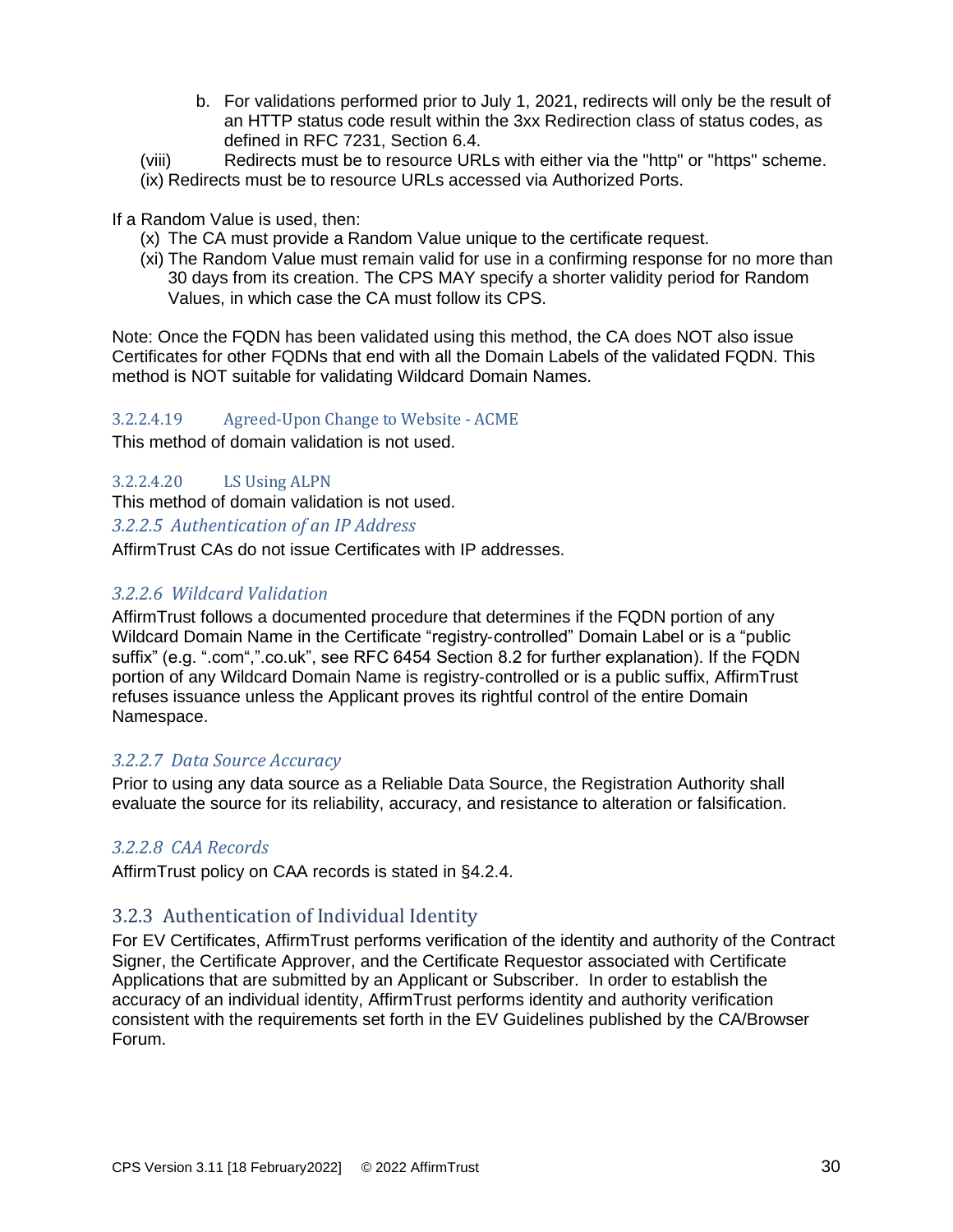# <span id="page-31-0"></span>3.2.4 Non-Verified Subscriber Information

All Certificate request information provided by the Subscriber is verified in accordance using an independent source of information or an alternative communication channel before it is included in the Certificate.

## <span id="page-31-1"></span>3.2.5 Validation of Authority

### <span id="page-31-2"></span>*3.2.5.1 For Organization Validated (OV) for Organizations*

The authority of the individual requesting an OV Certificate on behalf of an organization verified under §3.2.2.1 is validated as follows:

AffirmTrust will use a Reliable Method of Communication as defined in the CA/Browser Forum Baseline Requirements to verify the authenticity of the Applicant representative's Certificate request. AffirmTrust may use the sources listed in Baseline Requirements Section 3.2.2.1 to verify the Reliable Method of Communication and may establish the authenticity of the Certificate request directly with the Applicant's representative's or with an authoritative source within the Applicant's organization, such as the Applicant's main business offices, corporate offices, human resource offices, information technology offices, or other department that the CA deems appropriate.

## <span id="page-31-3"></span>*3.2.5.2 For Extended Validation (EV) Certificates*

The authority of the individual requesting an EV Certificate on behalf of an organization verified under §3.2.2.3 is validated by verifying the authority of the Contract Signer and Certificate Approver in accordance with the EV Guidelines of the CA/Browser Forum. For additional information on validation steps, see Section 11 of the EV Guidelines, [https://cabforum.org/documents/.](https://cabforum.org/documents/)

### <span id="page-31-4"></span>3.2.6 Criteria for Interoperation

AffirmTrust CAs shall disclose all cross-certificates that identify AffirmTrust as the subject per §4.4.3, provided that AffirmTrust arranged for or accepted the establishment of the trust relationship (i.e. the cross-certificate at issue).

# <span id="page-31-5"></span>3.3 Identification and Authentication for Re-Key Requests

## <span id="page-31-6"></span>3.3.1 Identification and Authentication for Routine Re-Key

Subscribers may request automatic re-key of a Certificate prior to a Certificate's expiration. After receiving a request for re-key, AffirmTrust creates a new Certificate with the same Certificate contents except for a new Public Key and, optionally, an extended validity period. If the Certificate has an extended validity period, AffirmTrust may perform some revalidation of the Applicant but may also rely on information previously provided or obtained.

Subscribers re-establish their identity as follows:

OV Certificates:

| Routine Re-Key Authentication: | Username and password                  |
|--------------------------------|----------------------------------------|
| Re-Verification Required:      | According to the Baseline Requirements |

EV Certificates:

Routine Re-Key Authentication: Username and password Re-Verification Required: According to the EV Guidelines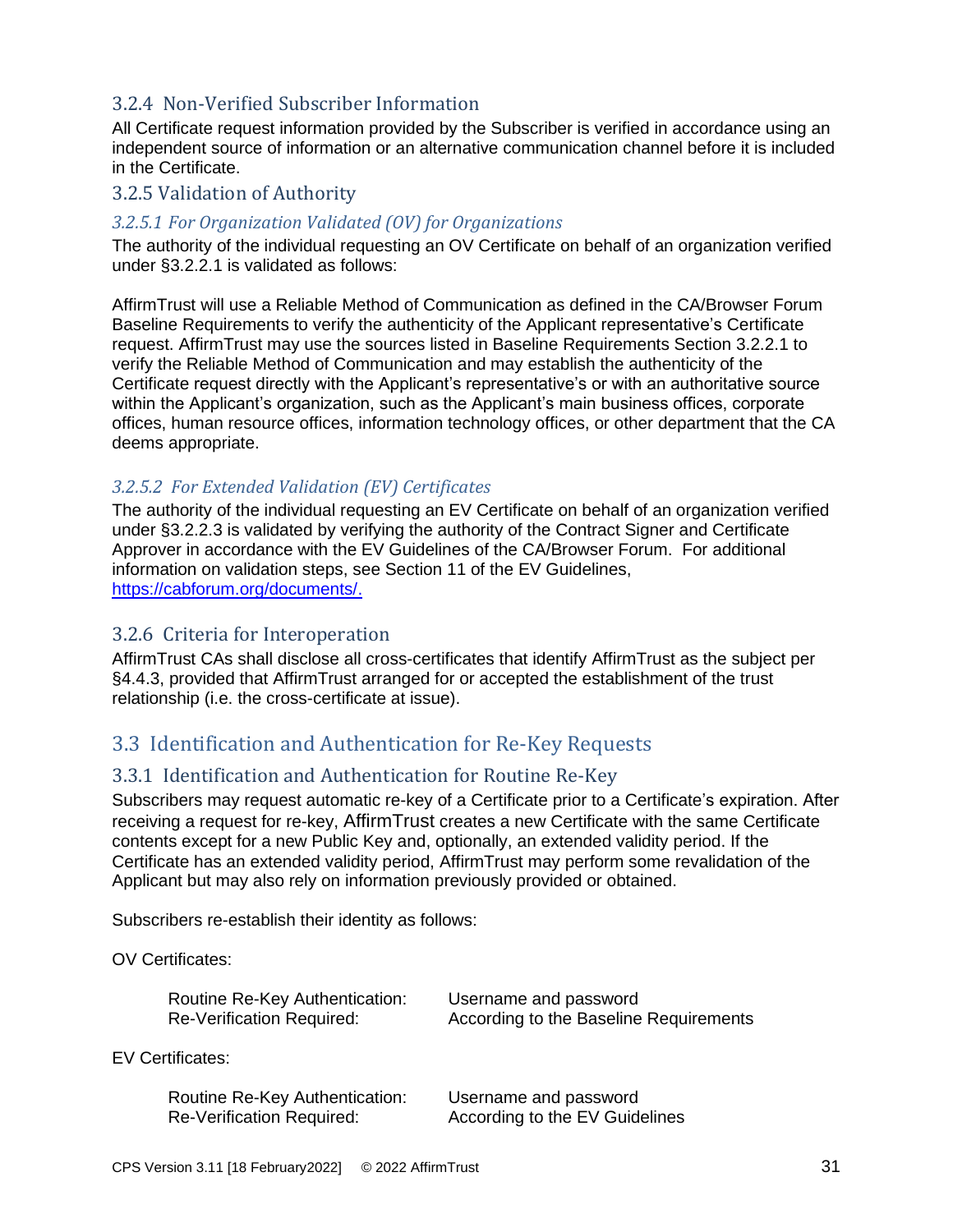# <span id="page-32-0"></span>3.3.2 Identification and Authentication for Re-Key After Revocation As stipulated in §3.3.1.

# <span id="page-32-1"></span>3.4 Identification and Authentication for Revocation Request

Revocation requests are authenticated by Subscribers after logging in to their accounts and requesting revocation of particular Certificates and choosing a reason for revocation.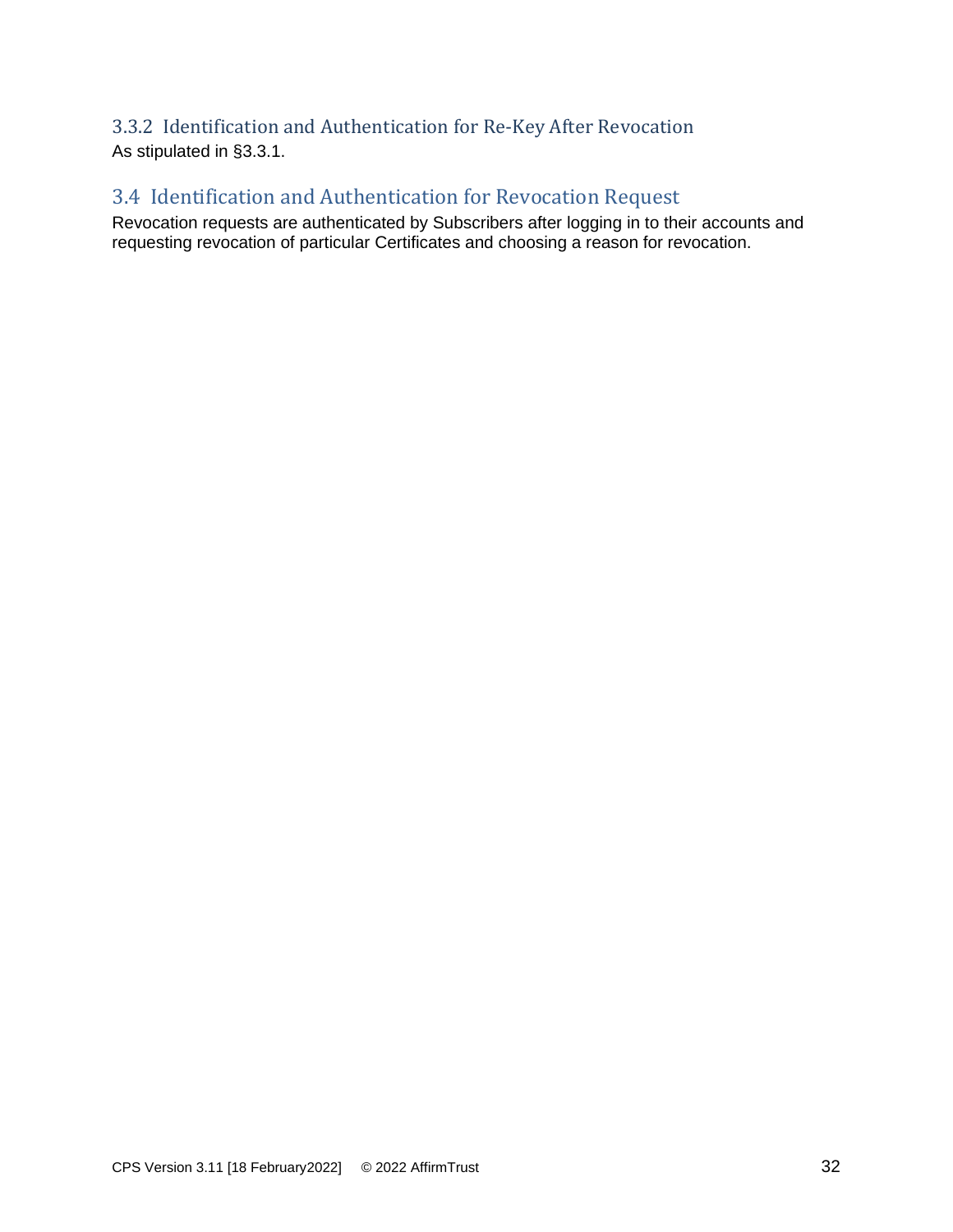# <span id="page-33-0"></span>4. CERTIFICATE LIFE-CYCLE OPERATIONAL REQUIREMENTS

# <span id="page-33-1"></span>4.1 Certificate Application

To obtain a Certificate, an Applicant must:

- (i) generate a secure and cryptographically sound Key Pair, if not generated by a CA
- (ii) agree to all of the terms and conditions of the CPS and the Subscriber Agreement, and
- (iii) complete and submit a Certificate Application, providing all information requested without any errors, misrepresentation, or omissions.

Upon an Applicant's completion of the Certificate Application and acceptance of the terms and conditions of this CPS and the Subscriber Agreement, AffirmTrust follows the procedures described in §3.2 to perform verification of the information contained in the Certificate Application. If the verification performed is successful, AffirmTrust may, in its sole discretion, issue the Certificate.

For EV Certificates:

- (iv) Certificate Requester The Certificate request must be signed and submitted by an authorized Certificate Requester.
- (v) Certificate Approver The Certificate request must be reviewed and approved by an authorized Certificate Approver.
- (vi) Contract Signer A Subscriber Agreement applicable to the requested Certificate must be signed by an authorized Contract Signer.

One person may be authorized by the Applicant to fill one, two, or all three of these roles. An Applicant may also authorize more than one person to fill each of these roles.

## <span id="page-33-2"></span>4.1.1 Who Can Submit a Certificate Application

Either the Applicant or an individual authorized to request Certificates on behalf of the Applicant may submit certificate requests. For Certificates that include a Domain Name, the Domain Name Registrar record maintained by the domain registrar presumptively indicates who has authority over the domain. If a Certificate request is submitted by an agent of the domain owner, the agent must send AffirmTrust a document that authorizes Subscriber's use of the domain. Applicants are responsible for any data that the Applicant or an agent of the Applicant supplies to AffirmTrust.

EV Certificate requests must be submitted by an authorized Certificate Requester and approved by a Certificate Approver. The Certificate request must be accompanied by a signed (in writing or electronically) Subscriber Agreement from a Contract Signer.

AffirmTrust does not issue Certificates to entities on a government denied list maintained by Canada or that is located in a country with which the laws of Canada prohibit doing business.

# <span id="page-33-3"></span>4.1.2 Enrollment Process and Responsibilities

AffirmTrust requires each Applicant to submit a Certificate request and application information prior to issuing a Certificate. AffirmTrust authenticates all communication from an Applicant and protects communication from modification.

Generally, Applicants request a Certificate by completing the request forms online. Applicants are solely responsible for submitting a complete and accurate Certificate request for each Certificate.

The enrollment process includes: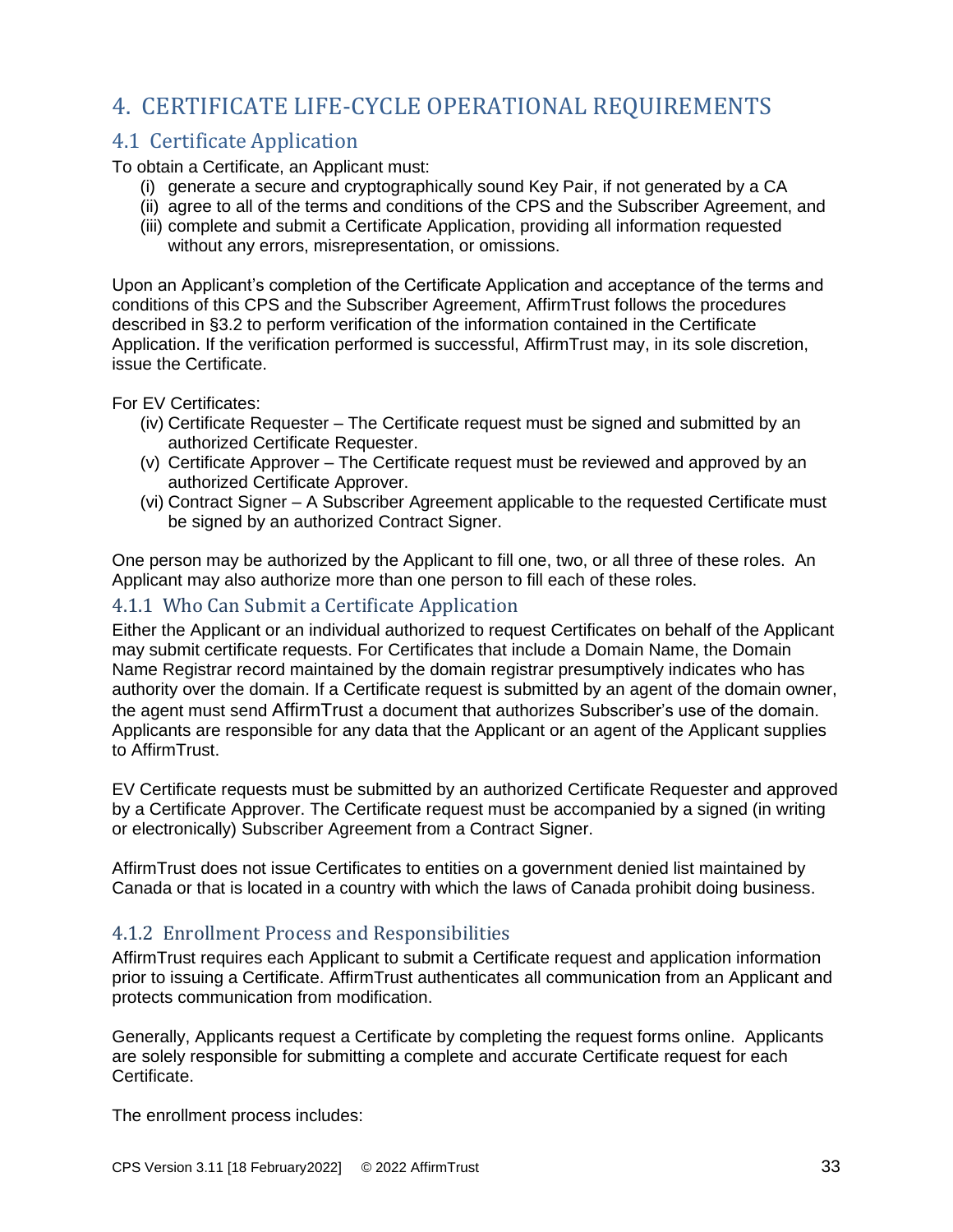- 1. Agreeing to the applicable Subscriber Agreement (Terms of Service),
- 2. Paying any applicable fees,
- 3. Submitting a complete Certificate application,
- 4. Generating a Key Pair, and
- 5. Delivering the Public Key of the Key Pair to AffirmTrust.

# <span id="page-34-0"></span>4.2 Certificate Application Processing

## <span id="page-34-1"></span>4.2.1 Performing Identification and Authentication Functions

#### <span id="page-34-2"></span>*4.2.1.1 Applicant Communication*

For DV and OV, AffirmTrust uses a Reliable Method of Communication to verify the authenticity of the Applicant Representative's certificate request. AffirmTrust uses the following sources to verify the Reliable Method of Communication:

- (i) A government agency in the jurisdiction of the Applicant's legal creation, existence, or recognition;
- (ii) A third party database that is periodically updated and considered a Reliable Data Source;
- (iii) A site visit by the CA or a third party who is acting as an agent for the CA; or
- (iv) An Attestation Letter.

For EV Certificates, AffirmTrust uses a Verified Method of Communication to verify the authenticity of the Applicant Representative's certificate request. AffirmTrust uses the following sources to verify the Verified Method of Communication:

- (v) Verify that the Verified Method of Communication belongs to the Applicant, or a Parent/Subsidiary or Affiliate of the Applicant, by matching it with one of the Applicant's Parent/Subsidiary or Affiliate's Places of Business in either the records provided by the applicable phone company, a QGIS, a QTIS, a QIIS, or a Verified Professional Letter; and
- (vi) Confirm the Verified Method of Communication by using it to obtain an affirmative response sufficient to enable a reasonable person to conclude that the Applicant, or a Parent/Subsidiary or Affiliate of Applicant, can be contacted reliably by using the Verified Method of Communication.

## <span id="page-34-3"></span>*4.2.1.2 Validated Information Reuse*

For non-EV Certificates, AffirmTrust may use the documents and data provided to verify Certificate information, or may reuse previous validations themselves provided the data or documentation was obtained from a source specified in this CPS or completed the validation itself no more than 825 days prior to issuing the Certificate. Effective 2021-10-01, for validation of Domain Names and IP Addresses according to §3.2.2.4 and §3.2.2.5, any reused data, document, or completed validation can be obtained no more than 398 days prior to issuing the Certificate.

For EV Certificates, AffirmTrust may use the documents and data provided to verify Certificate information, or may reuse previous validations themselves provided the data or documentation was obtained from a source specified in this CPS or completed the validation itself no more than 398-days prior to issuing the Certificate.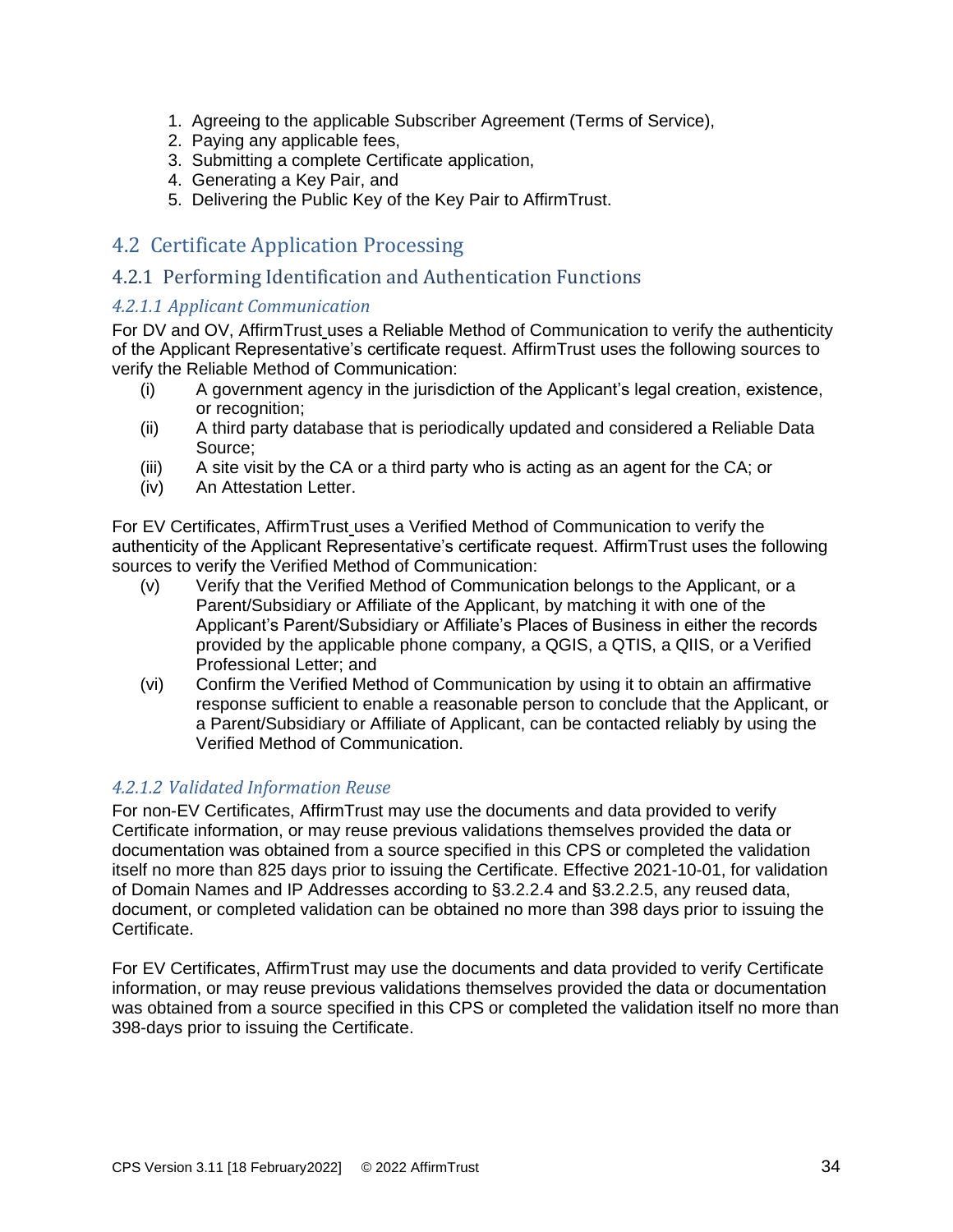### <span id="page-35-0"></span>*4.2.1.3 High Risk Certificate Requests*

AffirmTrust maintains procedures to identify high risk Certificate requests that require additional verification activity prior to Certificate issuance. High risk procedures include processes to verify high risk Domain Names and/or evaluate deceptive Domain Names.

## <span id="page-35-1"></span>4.2.2 Approval or Rejection Of Certificate Applications

AffirmTrust CA will not issue Certificates containing Internal Names or Reserved IP Addresses.

## <span id="page-35-2"></span>4.2.3 Time to Process Certificate Applications

No stipulation.

## <span id="page-35-3"></span>4.2.4 Certification Authority Authorization (CAA) Records

Prior to issuing Certificates, AffirmTrust checks for Certification Authority Authorization (CAA) records for each dNSName in the subjectAltName extension of the Certificate to be issued, according to the procedure in RFC 8659, following the processing instructions set down in RFC 8659 for any records found. If the Certificate is issued, it will be issued within the TTL of the CAA record, or 8 hours, whichever is greater.

When processing CAA records, AffirmTrust processes the issue, issuewild, and iodef property tags as specified in RFC 6844. AffirmTrust may not act on the contents of the iodef property tag. AffirmTrust respects the critical flag and will not issue a Certificate if it encounters an unrecognized property with this flag set.

AffirmTrust may not check CAA records for the following exceptions:

(i) For Certificates for which a Certificate Transparency pre‐certificate was created and logged in at least two public logs, and for which CAA was checked.

(ii) For Certificates issued by a technically constrained Subordinate CA Certificate as set out in Baseline Requirements section 7.1.5, where the lack of CAA checking is an explicit contractual provision in the contract with the Applicant.

AffirmTrust treats a record lookup failure as permission to issue if:

(iii) the failure is outside the CA's infrastructure;

- (iv) the lookup has been retried at least once; and
- (v) the domain's zone does not have a DNSSEC validation chain to the ICANN root.

AffirmTrust documents potential issuances that were prevented by a CAA record in sufficient detail to provide feedback to the CAB Forum on the circumstances, and will dispatch reports of such issuance requests to the contact(s) stipulated in the CAA iodef record(s), if present. AffirmTrust support mailto: and https: URL schemes in the iodef record.

AffirmTrust's CAA identifying domain is "**affirmtrust.com**".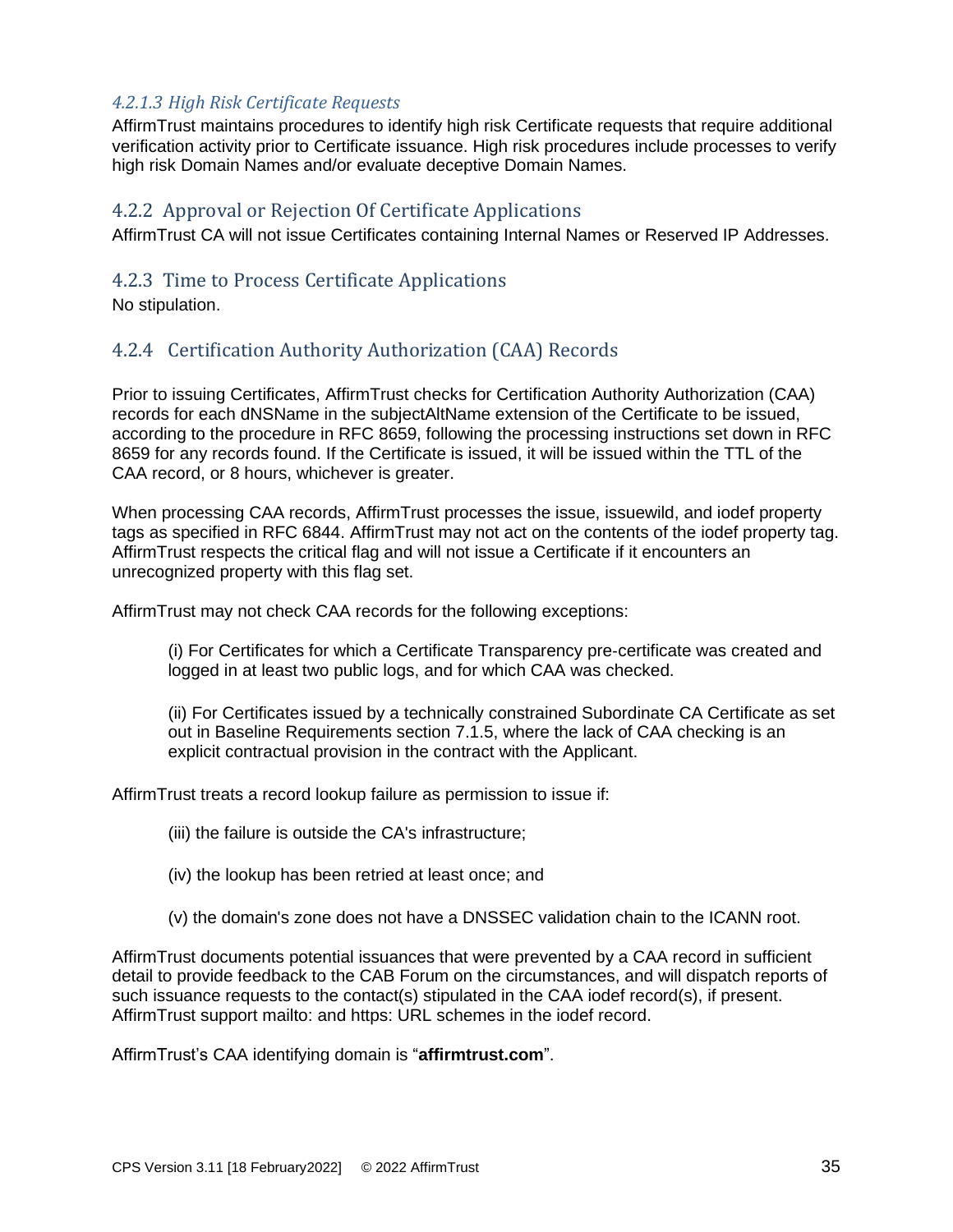# 4.3 Certificate Issuance

# 4.3.1 CA Actions during Certificate Issuance

Certificate issuance by the Root CA requires an individual authorized by the CA (i.e. the CA system operator, system officer, or PKI administrator) to deliberately issue a direct command in order for the Root CA to perform a Certificate signing operation..

AffirmTtrust will not issue Certificates with validity period that exceeds the validity period of the corresponding Root Certificate. Affirmrust CA will not backdate the notBefore date of a Subscriber Certificate.

Subscriber Certificate requests are reviewed using post-issuance linting software to monitor adherence to this CPS, the Baseline Requirements and the EV Guidelines limited to the linter coverage.

# 4.3.2 Notification to Subscriber by the CA of Issuance of Certificate

AffirmTrust may deliver Certificates in any manner within a reasonable time after issuance. Generally, AffirmTrust delivers Certificates via email to the email address designated by the Subscriber during the application process. The Subscriber is also provided a link to a user id/password-protected location on AffirmTrust's web server where the Subscriber may log in and download each Certificate or the zip file containing all Certificates in the trust chain.

# 4.4 Certificate Acceptance

## 4.4.1 Conduct Constituting Certificate Acceptance

Subscribers are solely responsible for installing the issued Certificate on the Subscriber's computer or hardware security module. Certificates are considered accepted on the earlier of (a) the Subscriber's use of the Certificate or (b) 30 days after the Certificate's issuance.

## 4.4.2 Publication of the Certificate by the CA

AffirmTrust publishes all CA Certificates in its repository. AffirmTrust publishes end-entity Certificates by delivering them to the Subscriber.

## 4.4.3 Notification of Certificate Issuance by the CA to Other Entities

Subordinate CA Certificates are disclosed in the CA Common Database (i.e., https://ccadb.force.com) within one week of Certificate issuance.

AffirmTrust may publish Subscriber Certificates to one or more CT (Certificate Transparency) logs which may be viewed by the public.

# 4.5 Key pair and certificate usage

## 4.5.1 Subscriber private key and certificate usage

Subscriber shall conform to §9.6.3.

## 4.5.2 Relying party public key and certificate usage

Relying Parties shall conform to §9.6.4.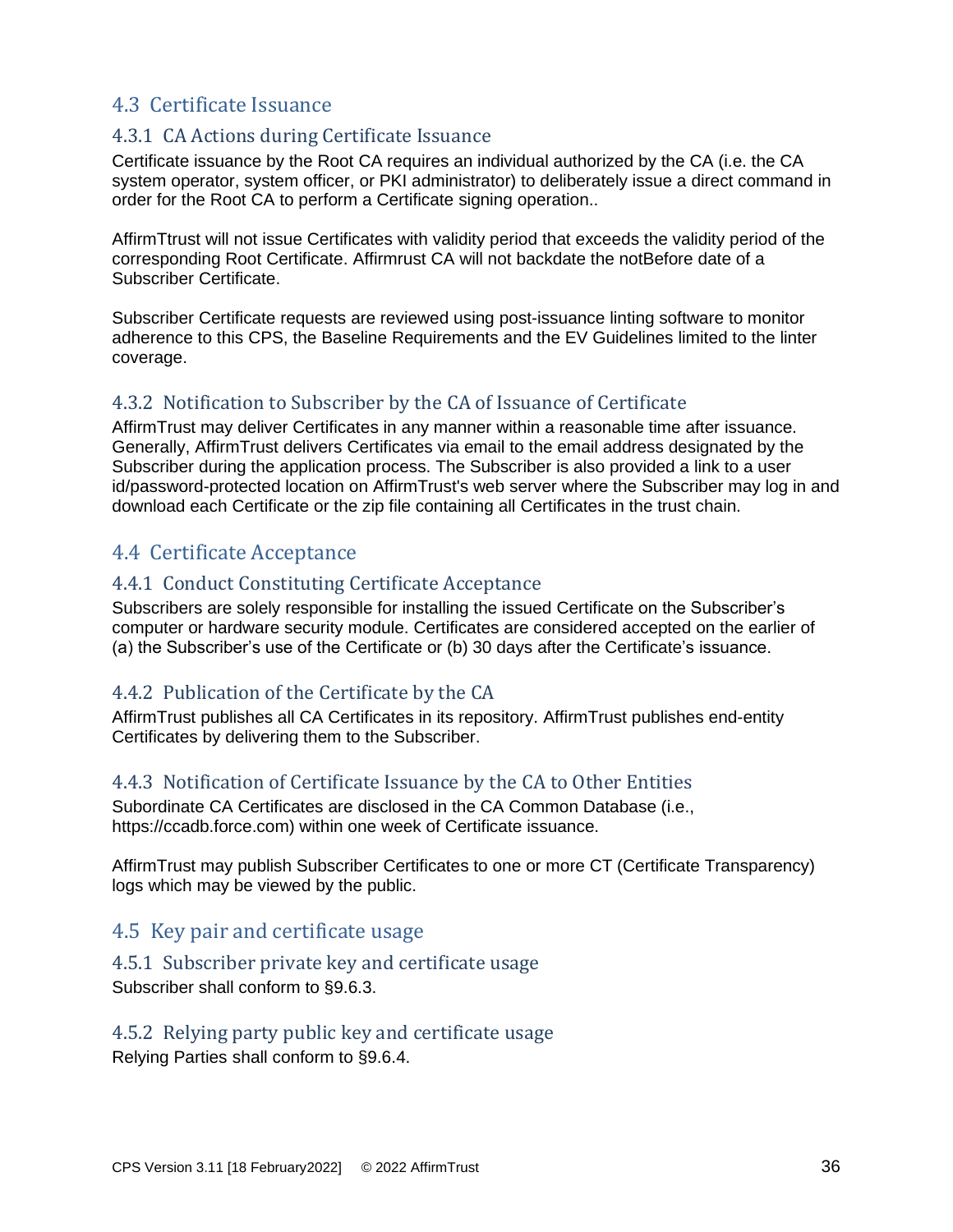# 4.6 Certificate Renewal

# 4.6.1 Circumstance for Certificate Renewal

AffirmTrust may renew a Certificate if:

- 1. The associated Public Key has not reached the end of its validity period,
- 2. The Subscriber name and attributes are unchanged,
- 3. The associated Private Key remains uncompromised, and
- 4. Re-verification of the Subscriber's identity is not required under §3.3.1.

AffirmTrust makes reasonable efforts to notify Subscribers via email of the imminent expiration of a digital certificate and may begin providing notice of pending expiration 60 days prior to the expiration date (or such other period as may be chosen by the Subscriber). Certificate renewal may require payment of additional fees which are disclosed to Subscribers approaching their Certificate or enterprise account expiration date. Renewal after revocation is not supported.

# 4.6.2 Who May Request Renewal

Subscribers or Subscriber agents may request renewal of Certificates.

# 4.6.3 Processing Certificate Renewal Requests

AffirmTrust will process Certificate renewal requests with validated verification data. Previous verification data may be used as specified in §4.2.1.2.

Certificates may be renewed using the previously accepted Public Key, if the Public Key meets the key size requirements of §6.1.5. The Public Key may not be reused if another Certificate with the same Public Key has been revoked due to Key Compromise.

## 4.6.4 Notification of New Certificate Issuance to Subscriber

AffirmTrust will provide Certificate renewal notification to the Subscriber or Subscriber agents through an Internet link or by email.

# 4.6.5 Conduct Constituting Acceptance of a Renewal Certificate

As stipulated in §4.4.1.

# 4.6.6 Publication of the Renewal Certificate by the CA

As stipulated in sections 4.4.2.

# 4.6.7 Notification of Certificate Issuance by the CA to Other Entities

As stipulated in §4.4.3.

# 4.7. Certificate Re-Key

# 4.7.1. Circumstance for Certificate Rekey

Re-keying a Certificate consists of creating a new Certificate with a new Public Key and serial number while keeping the subject information the same. The new Certificate may have a different validity period, key identifiers, CRL and OCSP distributions, and a different signing key. After re-keying a Certificate, AffirmTrust may revoke the old Certificate but may not further rekey, renew, or modify the old Certificate.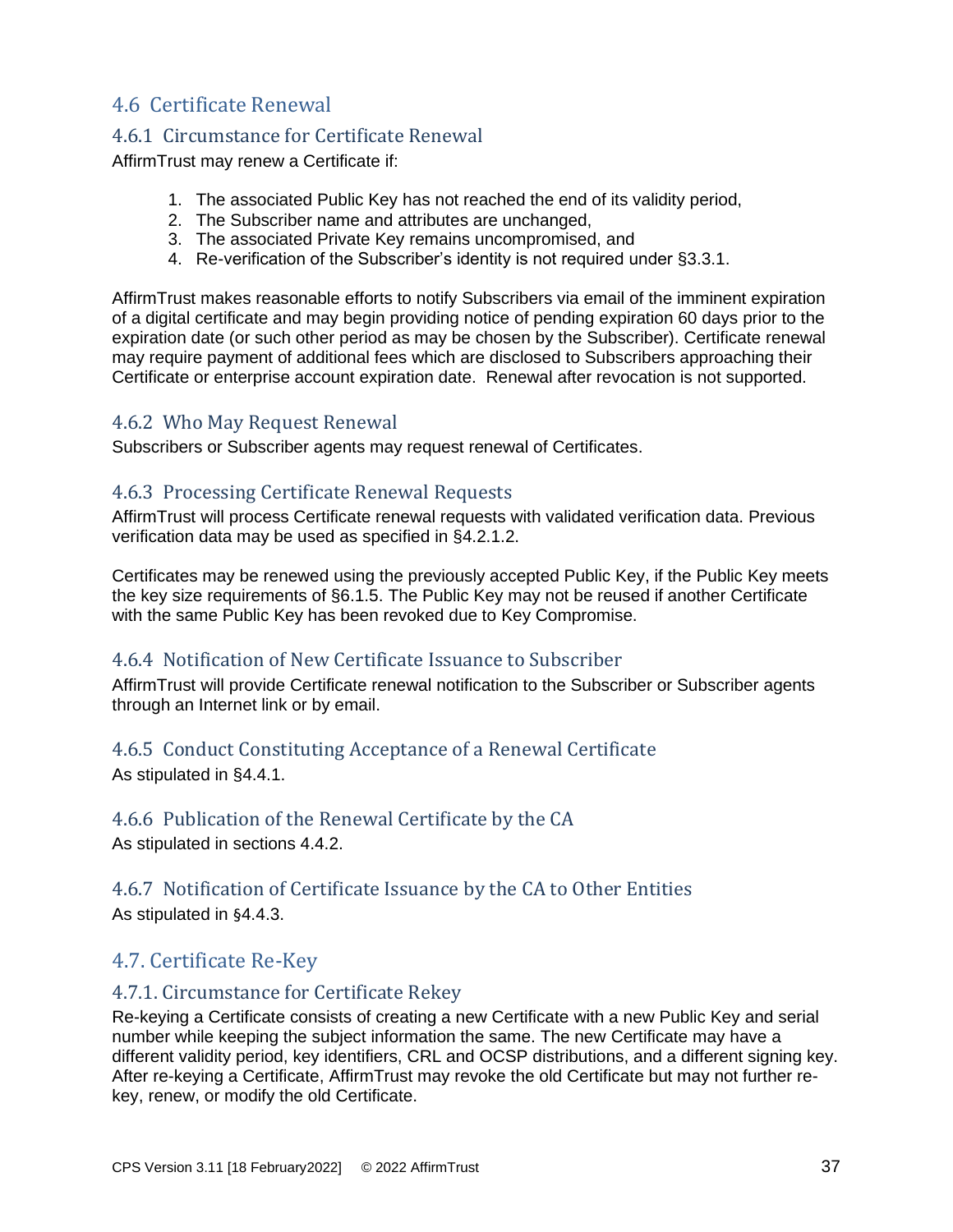# 4.7.2 Who May Request Certification of a New Public Key

AffirmTrust may initiate certificate re-key of Certificates at the request of the Certificate subject or authorized representative.

# 4.7.3 Processing Certificate Re-Keying Requests

AffirmTrust re-uses existing verification information unless re-verification is required under §3.3.1 or AffirmTrust believes that the information has become inaccurate.

#### 4.7.4 Notification of New Certificate Issuance to Subscriber As stipulated in §4.6.4.

4.7.5 Conduct Constituting Acceptance of a Re-Keyed Certificate

As stipulated in §4.4.1.

4.7.6 Publication of the Re-Keyed Certificate by the CA

As stipulated in §4.4.2.

4.7.7 Notification of Certificate Issuance by the CA to Other Entities As stipulated in §4.4.3.

# 4.8 Certificate Modification

# 4.8.1 Circumstance for Certificate Modification

Modifying a Certificate means creating a new Certificate for the same subject with authenticated information that differs slightly from the old Certificate (e.g., changes to non-essential parts of names or attributes) provided that the modification otherwise complies with this CPS. The new Certificate may have the same or a different subject Public Key.

After modifying a Certificate, AffirmTrust can revoke the old Certificate but will not further re-key, renew, or modify the old Certificate.

# 4.8.2 Who May Request Certificate Modification

AffirmTrust modifies Certificates at the request of certain Certificate subjects or in its own discretion. AffirmTrust does not make certificate modification services available to all Subscribers.

## 4.8.3 Processing Certificate Modification Requests

After receiving a request for modification, AffirmTrust verifies any information that will change in the modified Certificate. AffirmTrust will only issue the modified Certificate after completing the verification process on all modified information. AffirmTrust will not issue a modified Certificate that has a validity period that exceeds the applicable time limits found in §3.3.1 or 6.3.2.

## 4.8.4 Notification of New Certificate Issuance to Subscriber

As stipulated in §4.6.4.

## 4.8.5 Conduct Constituting Acceptance of Modified Certificate

As stipulated in §4.4.1.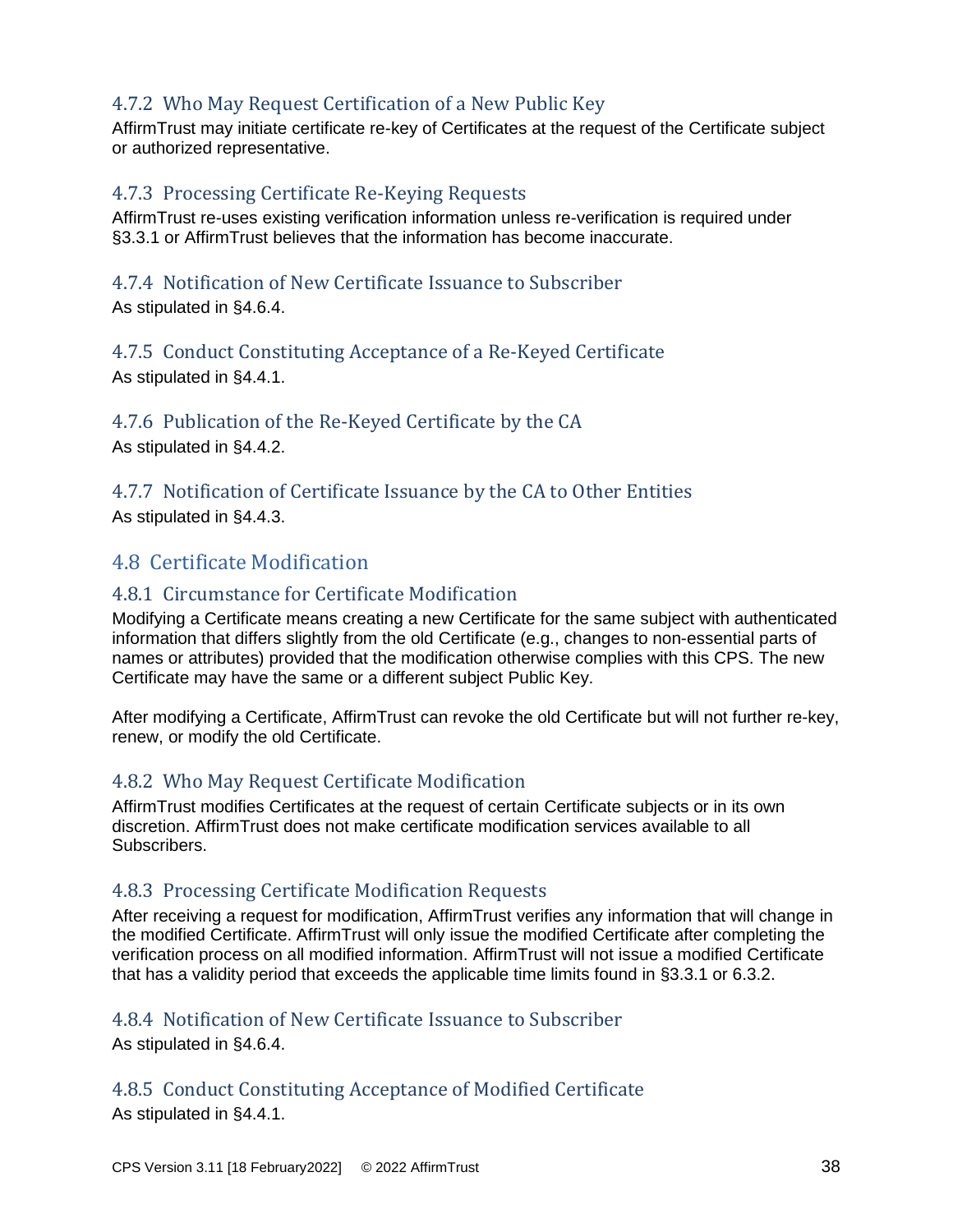# 4.8.6 Publication of the Modified Certificate by the CA

As stipulated in §4.4.2.

# 4.8.7 Notification of Certificate Issuance by the CA to Other Entities As stipulated in §4.4.3.

# 4.9 Certificate Revocation and Suspension

# 4.9.1 Circumstances for Revocation

# *4.9.1.1 Reasons for Revoking a Subscriber Certificate*

AffirmTrust shall be entitled to revoke and may revoke, and an RA operating under an AffirmTrust CA shall be entitled to request revocation of and shall request revocation of, a Subscriber's Certificate if AffirmTrust or the RA has knowledge of or a reasonable basis for believing that of any of the events listed in this section have occurred:

AffirmTrust will revoke a Certificate within 24 hours if one or more of the following occurs:

- 1. The Subscriber requested revocation of its Certificate;
- 2. The Subscriber did not authorize the original Certificate request and did not retroactively grant authorization;
- 3. AffirmTrust obtains evidence that the Subscriber's Private Key corresponding to the Public Key of the Certificate suffered a Key Compromise;
- 4. The CA is made aware of a demonstrated or proven method that can easily compute the Subscriber's Private Key based on the Public Key in the Certificate (such as a Debian weak key, see [https://wiki.debian.org/SSLkeys\)](https://wiki.debian.org/SSLkeys); or
- 5. AffirmTrust obtains evidence that the validation of the domain authorization or control for any FQDN in the Certificate should not be relied upon.

AffirmTrust should revoke a Certificate within 24 hours and must revoke a Certificate within 5 days if one or more of the following occurs:

- 6. The Certificate no longer complies with the requirements of Sections 6.1.5 and 6.1.6;
- 7. AffirmTrust obtains evidence that the Certificate was misused;
- 8. AffirmTrust is made aware that the Subscriber has violated one or more of its material obligations under the Subscriber Agreement;
- 9. AffirmTrust is made aware of any circumstance indicating that use of a FQDN in the Certificate is no longer legally permitted (e.g. a court or arbitrator has revoked a Domain Name Registrant's right to use the Domain Name, a relevant licensing or services agreement between the Domain Name Registrant and the Applicant has terminated, or the Domain Name Registrant has failed to renew the Domain Name;
- 10. AffirmTrust is made aware that a Certificate with a Wildcard Domain Name has been used to authenticate a fraudulently misleading subordinate FQDN;
- 11. AffirmTrust is made aware of a material change in the information contained in the Certificate;
- 12. AffirmTrust is made aware that the Certificate was not issued in accordance with this CPS;
- 13. AffirmTrust determines that any of the information appearing in the Certificate is inaccurate;
- 14. AffirmTrust's right to issue Certificates under this CPS expires or is revoked or terminated, unless the AffirmTrust has made arrangements to continue maintaining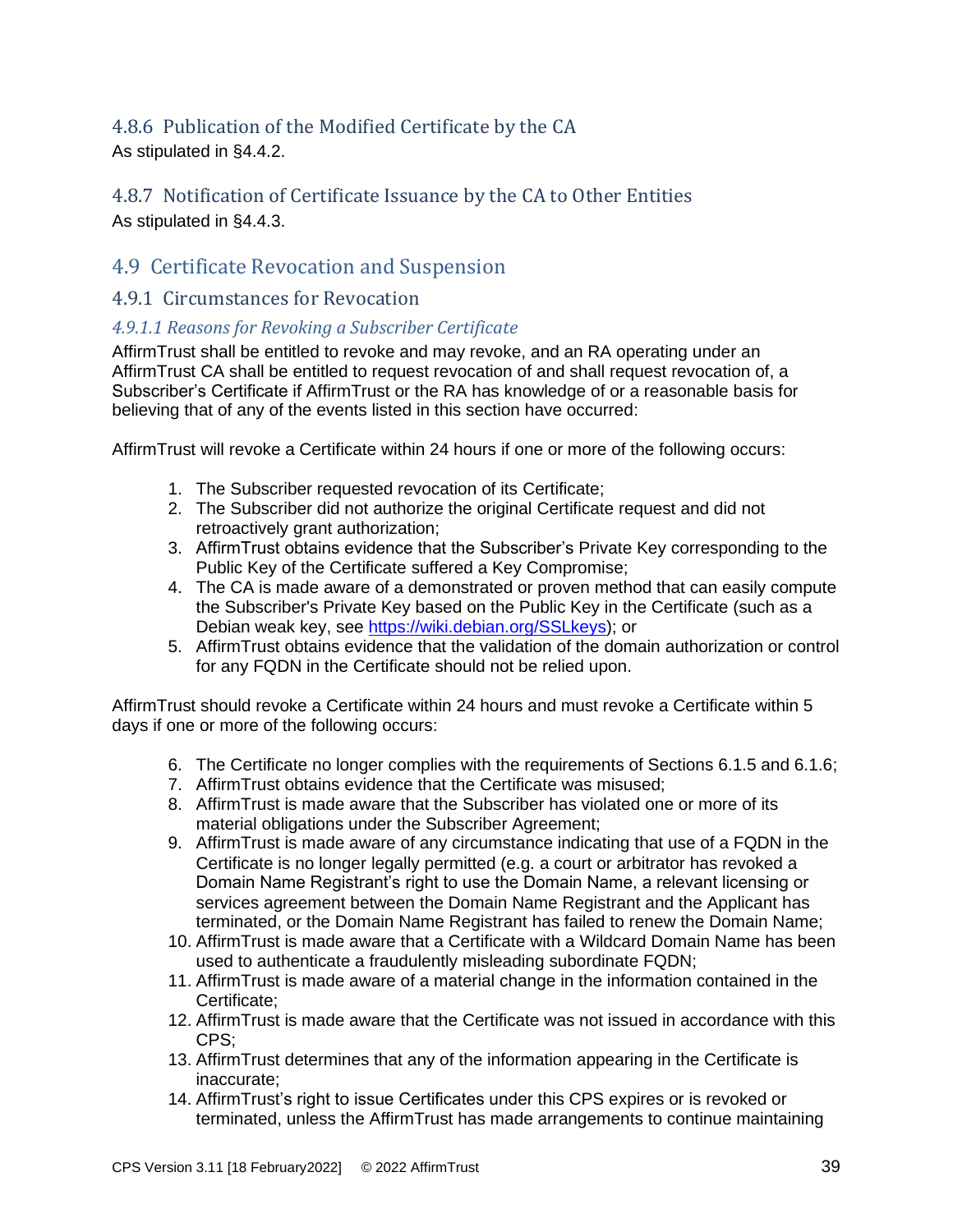the CRL/OCSP Repository;

- 15. Revocation is required by this CPS;
- 16. AffirmTrust is made aware of a demonstrated or proven method that exposes the Subscriber's Private Key to compromise or if there is a clear evidence that the specific method used to generate the Private Key was flawed;
- 17. The technical content or format of the Certificate presents an unacceptable risk to Application Software Suppliers or Relying Parties; or
- 18. Any other reason that may be reasonably expected to affect the integrity, security, or trustworthiness of a Certificate or AffirmTrust.

## *4.9.1.2 Reasons for Revoking a Subordinate CA Certificate*

AffirmTrust shall revoke a Subordinate CA Certificate within seven (7) days if one or more of the following occurs:

- 1. The Subordinate CA requests revocation in writing;
- 2. The Subordinate CA notifies the Issuing CA that the original Certificate request was not authorized and does not retroactively grant authorization;
- 3. The Issuing CA obtains evidence that the Subordinate CA's Private Key corresponding to the Public Key in the Certificate suffered a Key Compromise or no longer complies with the requirements of Sections 6.1.5 and 6.1.6,
- 4. The Issuing CA obtains evidence that the Certificate was misused;
- 5. The Issuing CA is made aware that the Certificate was not issued in accordance with or that Subordinate CA has not complied with the Baseline Requirements or this CPS;
- 6. The Issuing CA determines that any of the information appearing in the Certificate is inaccurate or misleading;
- 7. The Issuing CA or Subordinate CA ceases operations for any reason and has not made arrangements for another CA to provide revocation support for the Certificate;
- 8. The Issuing CA's or Subordinate CA's right to issue Certificates under the Baseline Requirements expires or is revoked or terminated, unless the Issuing CA has made arrangements to continue maintaining the CRL/OCSP Repository; or
- 9. Revocation is required by the Issuing CA's CPS.

# 4.9.2 Who Can Request Revocation

AffirmTrust, RAs and Subscribers may initiate revocation. Additionally Relying Parties, Application Software Suppliers, and other third parties may submit Certificate problem reports informing AffirmTrust CA of reasonable cause to revoke the Certificate.

The Subscriber or another appropriately authorized party (such as an administrative contact, a Contract Signer, Certificate Approver, or Certificate Requester) may request revocation of their Certificate at any time for any reason. If a Subscriber requests revocation of their Certificate, the Subscriber must be able to validate themselves as set forth in §3.4 to the RA that processed the Subscriber's Certificate Application. AffirmTrust shall not be required to revoke and the RAs operating under AffirmTrust CA shall not be required to request revocation of a Certificate until a Subscriber can properly validate themselves as set forth in §4.9.3. AffirmTrust shall be entitled to revoke and shall revoke, and an RA operating under an AffirmTrust shall be entitled to request revocation of and shall request revocation of, a Subscriber's Certificate at any time for any of the reasons set forth in §4.9.1.

Subscribers, Relying Parties, Application Software Suppliers, Anti-Malware Organizations and other third parties may submit Certificate problem reports informing AffirmTrust of a reasonable cause to revoke the Certificate.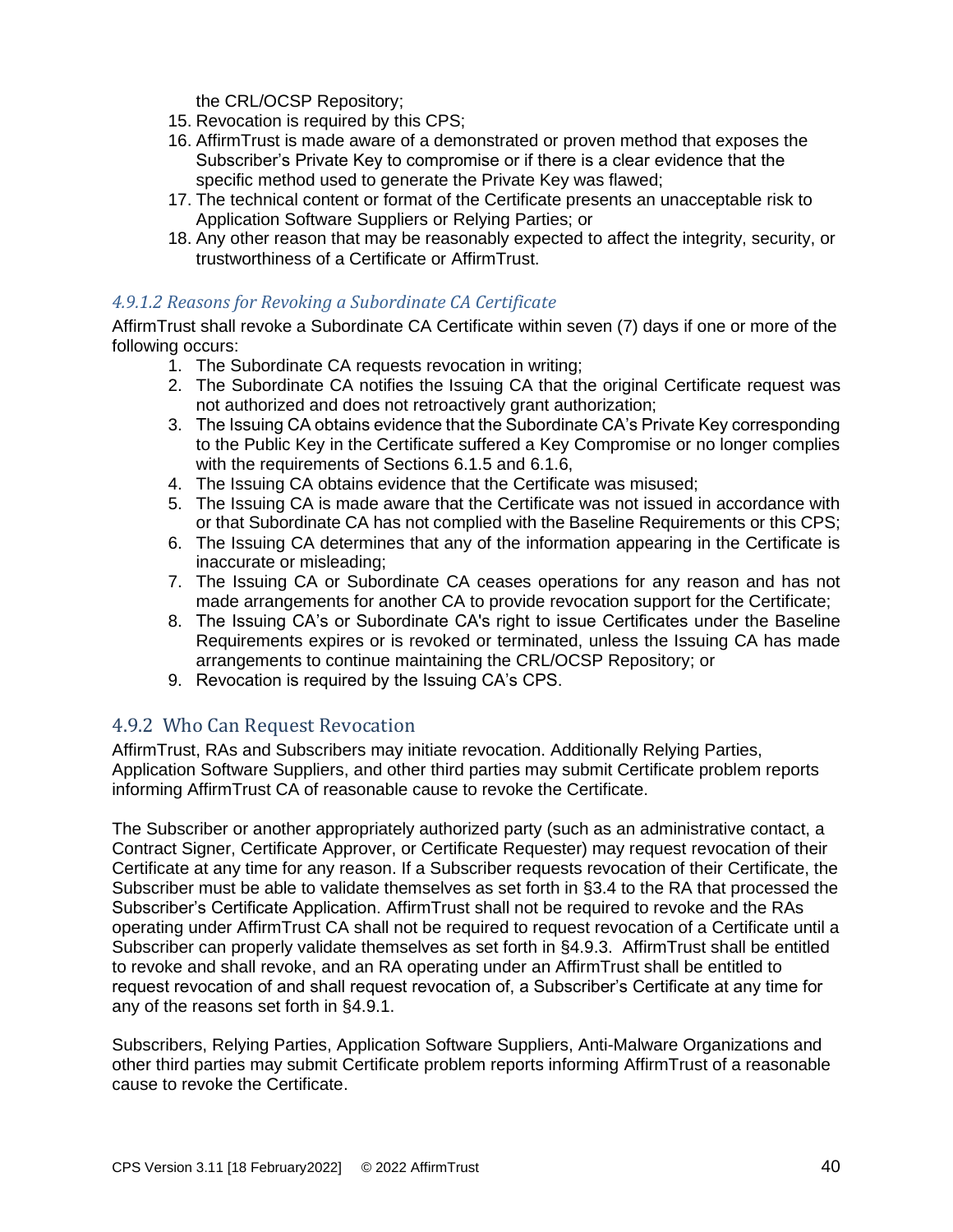# 4.9.3 Procedure for Revocation Request

A Subscriber shall request revocation of their Certificate if the Subscriber has a suspicion or knowledge of or a reasonable basis for believing that of any of the following events have occurred:

- 1. Compromise of the Subscriber's Private Key;
- 2. Knowledge that the original Certificate request was not authorized and such authorization will not be retroactively granted;
- 3. Change in the information contained in the Subscriber's Certificate;
- 4. Change in circumstances that cause the information contained in Subscriber's Certificate to become inaccurate, incomplete, or misleading.

A Subscriber request for revocation of their Certificate may be verified by (i) Subscriber authentication credentials, or (ii) authorization of the Subscriber through a Reliable Method of Communication. .

If a Subscriber's Certificate is revoked for any reason, the Subscriber shall be notified by sending an email to the technical and security contacts listed in the Certificate Application. Revocation of a Certificate shall not affect any of the Subscriber's contractual obligations under this CPS, the Subscriber's Subscription Agreement, or any Relying Party Agreements.

Subscribers, Relying Parties, ASVs, Anti-Malware Organizations and other third parties may submit a Certificate Problem Report by notification through the contact information specified in §1.5.2. If a CPR is received, the CA shall:

- 5. Log the CPR as high severity into a ticketing system for tracking purposes;
- 6. Review the CPR and engage the necessary parties to verify the CPR, draft a CPR investigation report and provide the CPR investigation report to the Subscriber and the party that provided the CPR within 24 hours from receipt of the CPR;
- 7. Determine if there was Certificate mis-issuance. In the case of Certificate miss-issuance, the incident must be 1) escalated to the PKI Policy Authority team and to service management and 2) a Certificate mis-issuance report must be publicly posted within one business day;
- 8. If Certificate revocation is required, perform revocation in accordance with the requirements of §4.9.1.1;
- 9. Update the Certificate mis-issuance report within 5 days from receipt of CPR; and
- 10. Complete the CPR investigation report when the incident is closed and provide a copy to the Subscriber and the party that provided the CPR.

## 4.9.4 Revocation Request Grace Period

In the case of Private Key Compromise, or suspected Private Key Compromise, a Subscriber shall request revocation of the corresponding Certificate immediately upon detection of the Compromise or suspected Compromise. Revocation requests for other required reasons shall be made as soon as reasonably practicable.

# 4.9.5 Time within Which CA Must Process the Revocation Request

Within 24 hours after receiving a Certificate problem report AffirmTrust will investigate the facts and circumstances related to the Certificate problem report and provide a preliminary report to both the Subscriber and the entity who filed the Certificate problem report.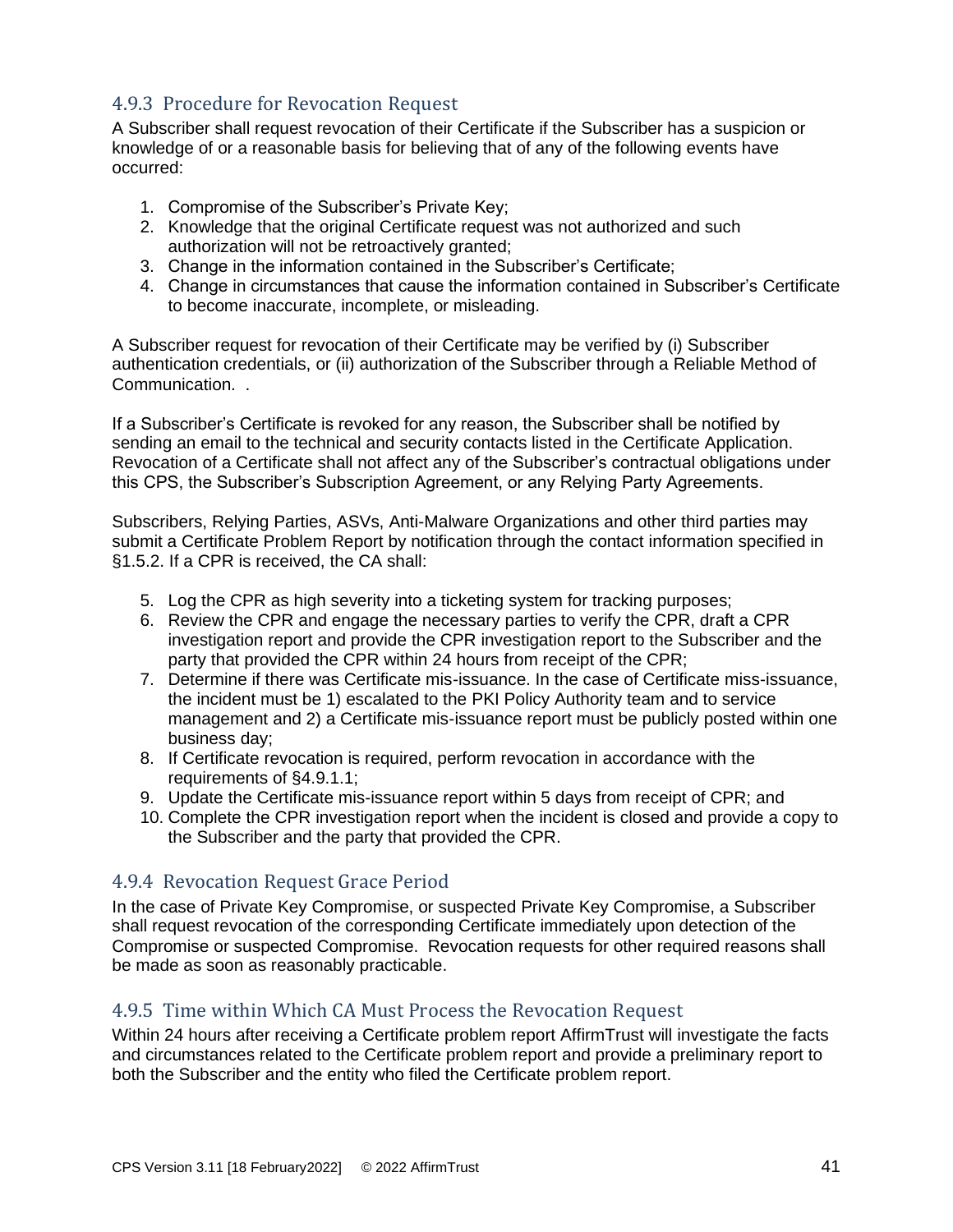After reviewing the facts and circumstances, AffirmTrust will work with the Subscriber and any entity reporting the Certificate problem report or other revocation-related notice to establish whether or not the Certificate will be revoked, and if so, a date which AffirmTrust will revoke the Certificate. The period from receipt of the Certificate problem report or revocation-related notice to published revocation will not exceed the timeframe set forth in §4.9.1.1. The date selected by the CA will consider the following criteria:

- (i) The nature of the alleged problem (scope, context, severity, magnitude, risk of harm);
- (ii) The consequences of revocation (direct and collateral impacts to Subscribers and Relying Parties);
- (iii) The number of Certificate problem reports received about a particular AffirmTrust Certificate or Subscriber;
- (iv) The entity making the complaint (for example, a complaint from a law enforcement official that a Web site is engaged in illegal activities should carry more weight than a complaint from a consumer alleging that she didn't receive the goods she ordered); and
- (v) Relevant legislation.

# 4.9.6 Revocation Checking Requirement for Relying Parties

Prior to relying on information listed in a Certificate, a Relying Party must confirm the validity of each Certificate in the certificate path in accordance with IETF PKIX standards, including checks for Certificate validity, issuer-to-subject name chaining, policy and key use constraints, and revocation status through CRLs or OCSP responders identified in each Certificate in the chain.

## 4.9.7 CRL Issuance Frequency

AffirmTrust CAs issues CRLs as follows:

- 1. CRLs for AffirmTrust Certificates issued to Subordinate CAs are be issued at least once every twelve months or with 24 hours after revoking a Subordinate CA Certificate. The next CRL update will not be more than twelve months from the last update.
- 2. CRLs for AffirmTrust SSL Certificates are issued at least once every 24 hours. The CRL validity interval is not more than ten days.

## 4.9.8 Maximum Latency for CRLs

No stipulation.

## 4.9.9 On-Line Revocation/Status Checking Availability

On-line revocation/status checking of Certificates is available on a continuous basis by CRL or On-line Certificate Status Protocol (OCSP).

OCSP responses are signed by an OCSP responder whose Certificate is signed by the CA that issued the Certificate whose revocation status is being checked. The OCSP signing Certificate contains an extension of type id-pkix-ocsp-nocheck, as defined by RFC6960.

## 4.9.10 On-Line Revocation Checking Requirements

AffirmTrust CAs support an OCSP capability using the GET and POST methods for Certificates issued in accordance with this CPS.

AffirmTrust will sign and make available OCSP as follows: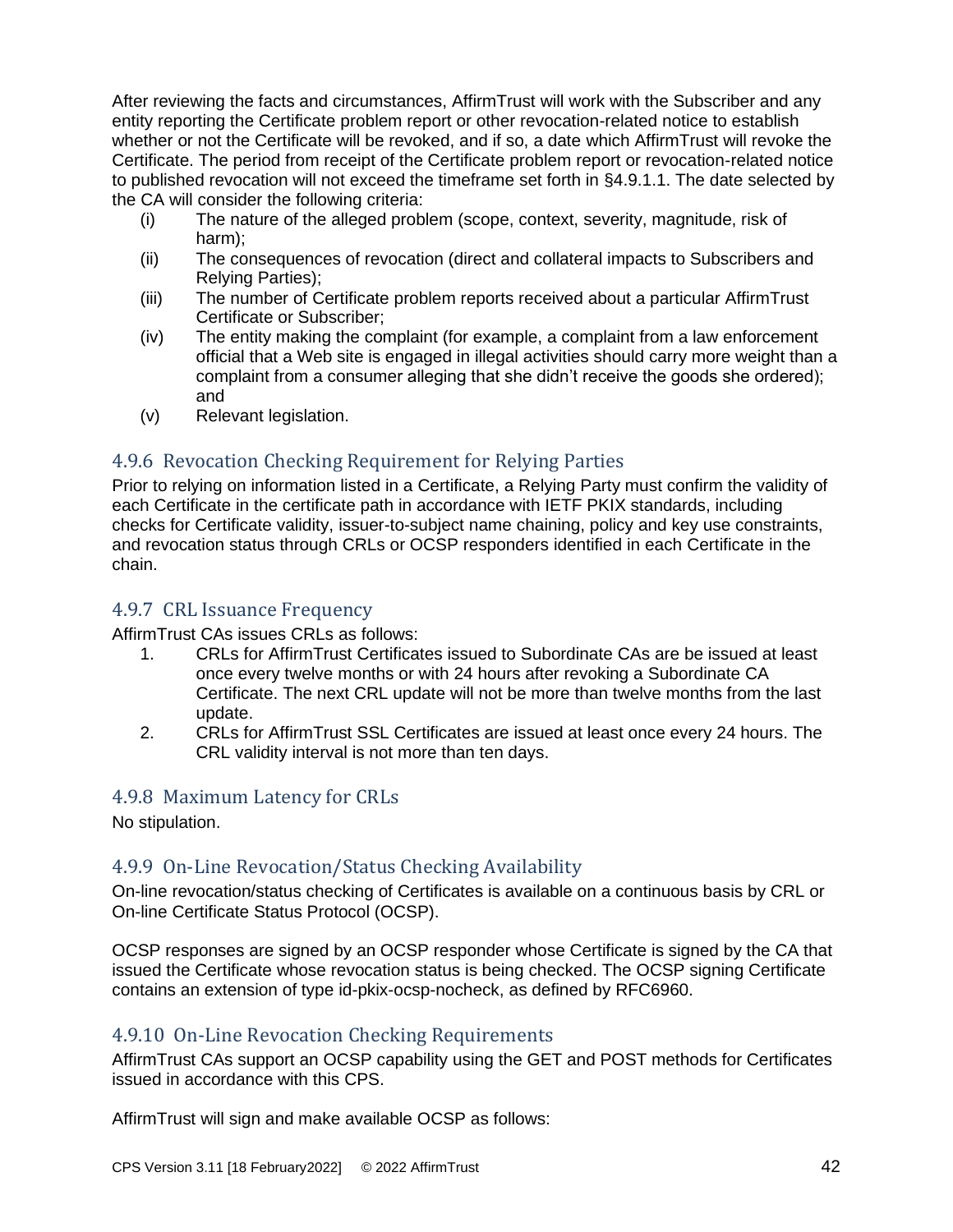- (i) OCSP responses for Certificates issued to Subordinate CAs will be issued at least once every twelve months or within 24 hours after revoking a Subordinate CA.
- (ii) OCSP responses for precertificates [RFC 6962] and Certificates issued to end entities shall be issued at least once every 24 hours. OCSP responses will have validity interval that is greater than 8 hours and not more than 10 days.

If the OCSP responder receives a request for status of an AffirmTrust Certificate serial number that is "unsused", then the responder will not respond with a "good" status.

The on-line locations of the CRL and the OCSP response are included in the Certificate to support software applications that perform automatic Certificate status checking.

A Relying Party must confirm the validity of a Certificate in accordance with §4.9.6 prior to relying on the Certificate.

# 4.9.11 Other Forms of Revocation Advertisements Available

No stipulation.

# 4.9.12 Special Requirements re Key Compromise

If a Subscriber suspects or knows that the Private Key corresponding to the Public Key contained in the Subscriber's Certificate has been Compromised, the Subscriber shall immediately notify us, using the procedures set forth in §3.4, of such suspected or actual Compromise. The Subscriber shall immediately stop using such Certificate and shall remove such Certificate from any devices and/or software in which such Certificate has been installed. The Subscriber shall be responsible for investigating the circumstances of such Compromise or suspected Compromise and for notifying any Relying Parties that may have been affected by such Compromise or suspected Compromise.

Subscribers, Relying Parties, ASVs, Anti-Malware Organizations and other third parties may advise AffirmTrust of a Private Key Compromise using one of the following demonstration methods:

- (i) Submission of a signed CSR with a common name of "Proof of Key Compromise for AffirmTrust", or
- (ii) Submission of a Private Key.

#### 4.9.13 Circumstances for Suspension

The Repository will not include entries that indicate that a Certificate has been suspended.

## 4.9.14 Who Can Request Suspension

Not applicable.

## 4.9.15 Procedure for Suspension Request

Not applicable.

## 4.9.16 Limits on Suspension Period

Not applicable.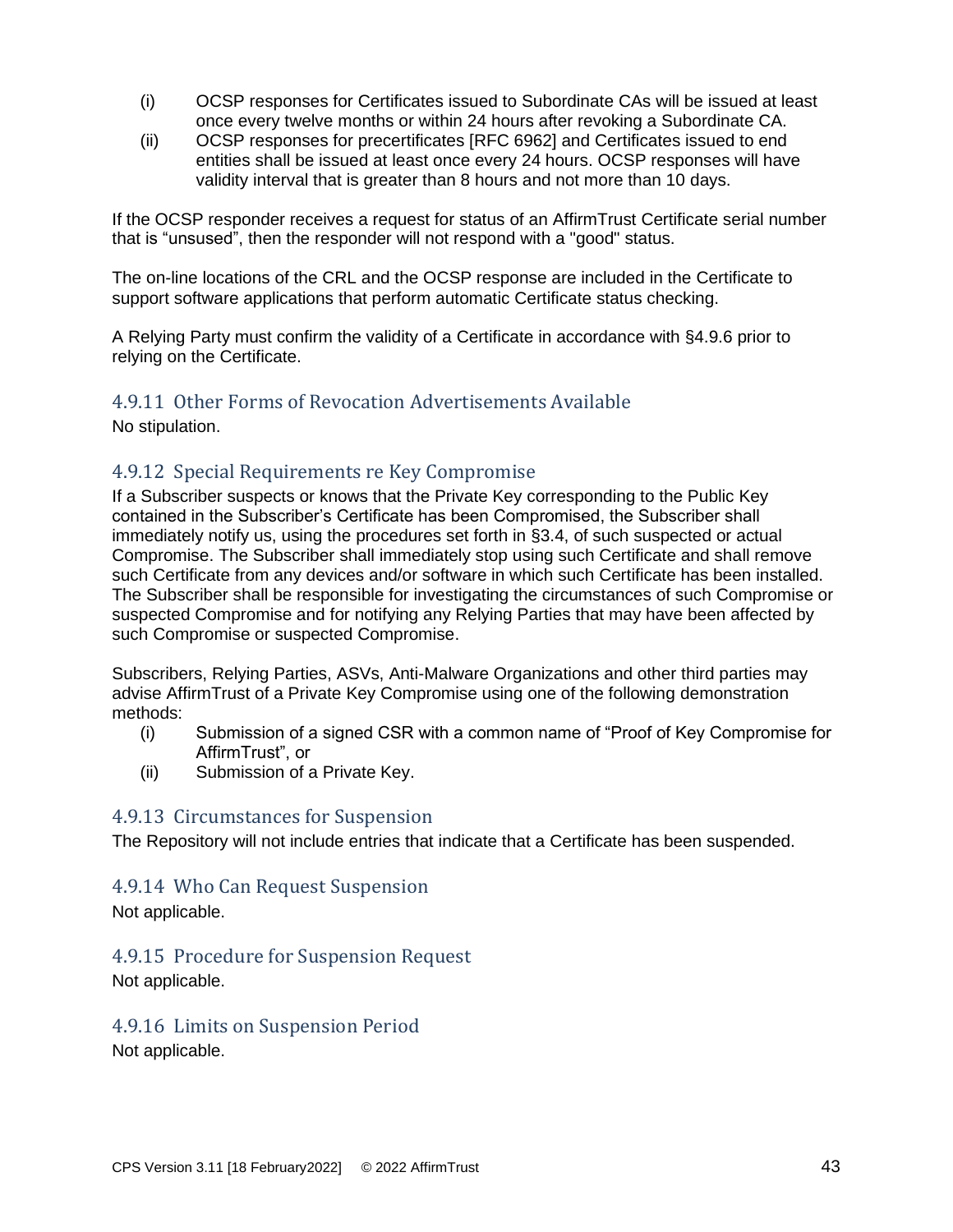# 4.10 Certificate Status Services

## 4.10.1 Operational Characteristics

Revocation entries on a CRL or OCSP response are not removed until after the expiry date of the revoked AffirmTrust Certificate.

# 4.10.2 Service Availability

AffirmTrust CAs shall operate and maintain its CRL and OCSP capability with resources sufficient to provide a response time of ten seconds or less under normal operating conditions.

AffirmTrust CAs shall maintain an online 24x7 Repository that application software can use to automatically check the current status of all unexpired Certificates issued by the CA.

AffirmTrust CAs shall maintain a continuous 24x7 ability to respond internally to a high-priority Certificate problem report, and where appropriate, forward such a complaint to law enforcement authorities, and/or revoke a Certificate that is the subject of such a complaint.

4.10.3 Optional Features No stipulation.

4.11 End of Subscription

No stipulation.

4.12 Key Escrow and Recovery

4.12.1 Key Escrow and Recovery Policy and Practices No stipulation.

4.12.2 Session Key Encapsulation and Recovery Policy and Practices No stipulation.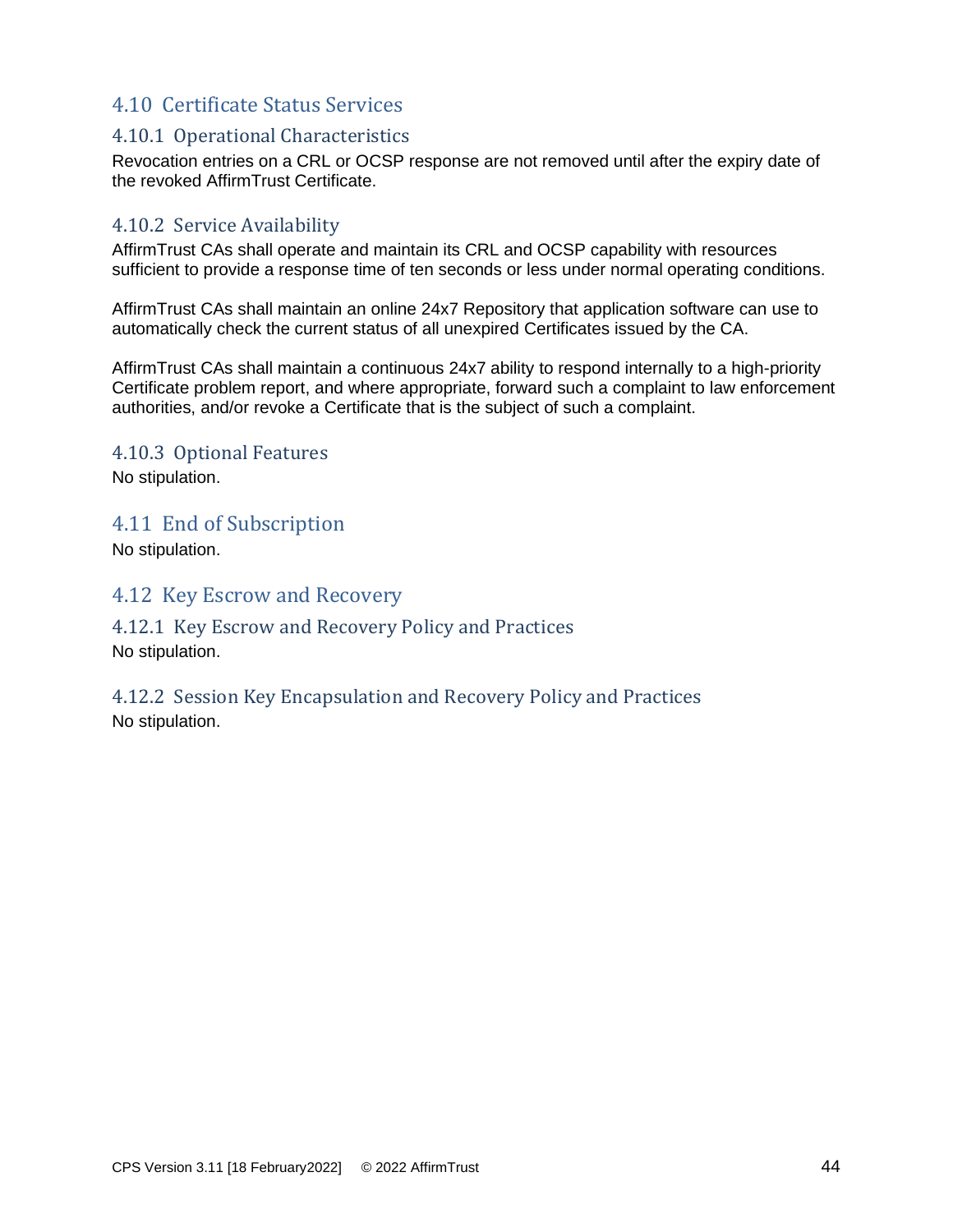# 5. FACILITY, MANAGEMENT, AND OPERATIONAL CONTROLS

The CA/Browser Forum's Network and Certificate System Security Requirements are incorporated by reference as if fully set forth herein.

# 5.1 Physical Controls

## 5.1.1 Site Location and Construction

The computing facilities that host the AffirmTrust CA services are located in Ottawa, Canada. The CA equipment is located in a security zone that is physically separated from AffirmTrust's other systems to restrict access to personnel in Trusted Roles. The security zone is constructed with privacy and secured with slab-to-slab wire mesh. The security zone is protected by electronic control access systems, alarmed doors and is monitored via a 24x7 recorded security camera and motion detector system.

# 5.1.2 Physical Access

The room containing the AffirmTrust Certificate Authority software is designated a two (2) person zone, and controls are used to prevent a person from being in the room alone. Alarm systems are used to notify security personnel of any violation of the rules for access to an AffirmTrust Certificate Authority.

# 5.1.3 Power and Air Conditioning

The Security zone is equipped with:

- Filtered, conditioned, power connected to an appropriately sized UPS and generator;
- Heating, ventilation, and air conditioning appropriate for a commercial data processing facility; and
- Emergency lighting.

The environmental controls conform to local standards and are appropriately secured to prevent unauthorized access and/or tampering with the equipment. Temperature control alarms and alerts are activated upon detection of threatening temperature conditions.

## 5.1.4 Water Exposures

No liquid, gas, exhaust, etc. pipes traverse the controlled space other than those directly required for the area's HVAC system and for the pre-action fire suppression system. Water pipes for the pre-action fire suppression system are only filled on the activation of multiple fire alarms.

## 5.1.5 Fire Prevention and Protection

The AffirmTrust facility is fully wired for fire detection, alarm and suppression. Routine, frequent inspections of all systems are made to assure adequate operation.

## 5.1.6 Media Storage

All media is stored away from sources of heat and from obvious sources of water or other obvious hazards. Electromagnetic media (e.g. tapes) are stored away from obvious sources of strong magnetic fields. Archived material is stored in a room separate from the CA equipment until it is transferred to the archive storage facility.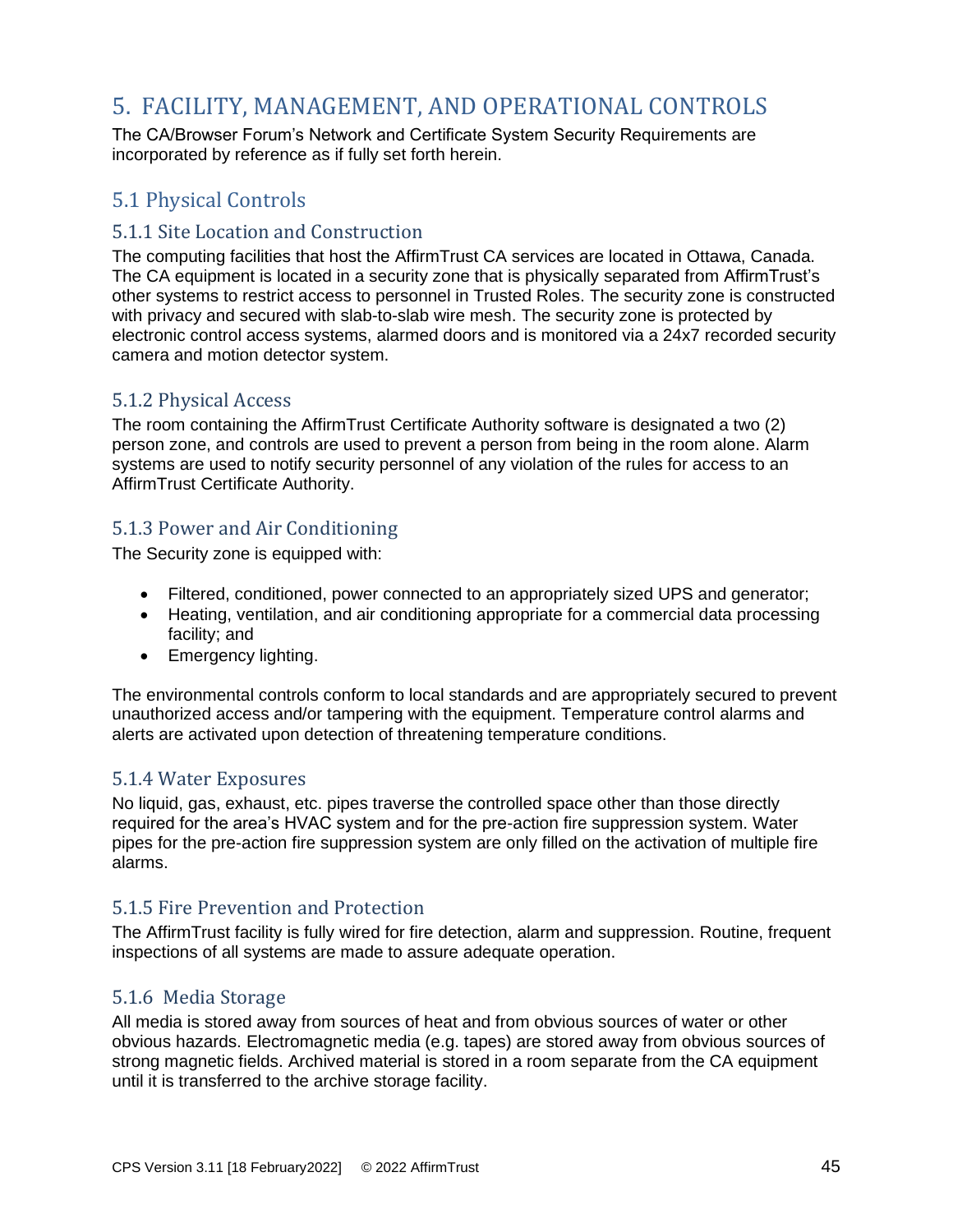# 5.1.7 Waste Disposal

Waste is removed or destroyed in accordance with industry best practice. Media used to store sensitive data is destroyed, such that the information is unrecoverable, prior to disposal.

#### 5.1.8 Off-site Backup

As stipulated in §5.5.

# 5.2 Procedural Controls

#### 5.2.1 Trust Roles

AffirmTrust has a number of Trusted Roles for sensitive operations of the CA software.

## 5.2.2 Number of Persons Required per Task

AffirmTrust CA Private Keys are backed up, stored, and recovered only by personnel in Trusted Roles using dual control in a physically secured environment.

# 5.2.3 Identification and Authentication for Each Role

Personnel in Trusted Roles must undergo background investigations and must be trained for their specific role.

## 5.2.4 Roles Requiring Separation of Duties

Roles requiring a separation of duties include those performing:

- (i) Authorization functions such as the verification of information in Certificate applications and approvals of Certificate applications and revocation requests,
- (ii) Certificate revocation,
- (iii) Backups, recording, and record keeping functions;
- (iv) Audit, review, oversight, or reconciliation functions; and
- (v) Duties related to CA key management or administration.

# 5.3 Personnel Controls

Operational personnel for AffirmTrust will not be assigned other responsibilities that conflict with their operational responsibilities for AffirmTrust. The privileges assigned to operational personnel for AffirmTrust will be limited to the minimum required to carry out their assigned duties.

## 5.3.1 Qualifications, Experience and Clearance Requirements

Prior to the engagement of any person in the certificate management process, the AffirmTrust CA shall verify the identity and trustworthiness of such person.

## 5.3.2 Background Check Procedures

No stipulation.

#### 5.3.3 Training Requirements

Personnel in Trusted Roles and Validation Specialists are provided skills-training which is based on industry requirements including the Baseline Requirements and EV Guidelines.

Validation Specialists perform information verification duties with skills-training that covers basic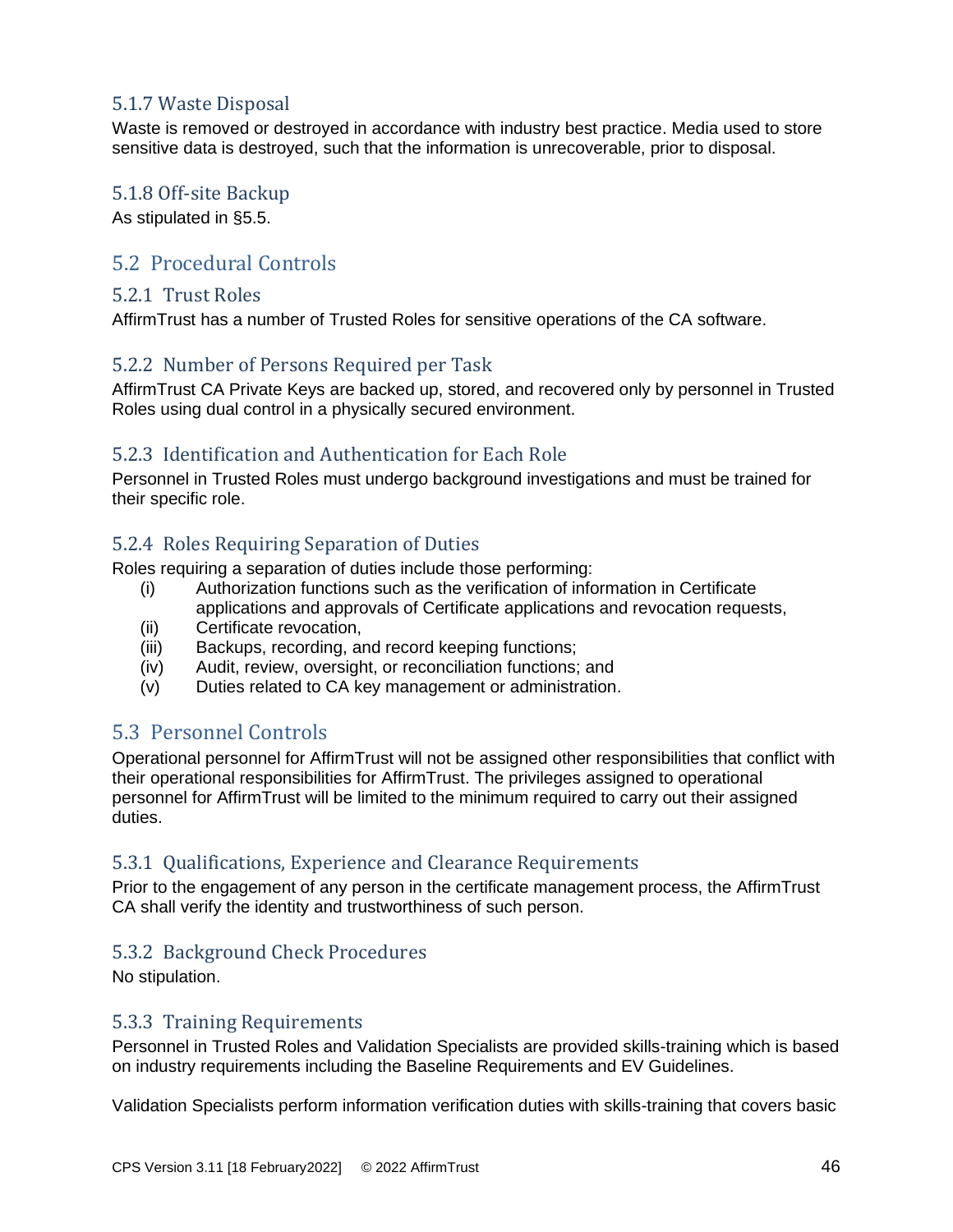PKI knowledge, authentication and vetting policies and procedures (including this CPS), and common threats to the information verification process (including phishing and other social engineering tactics). Validation Specialists receive skills-training prior to commencing their job role and are required them to pass an examination on the applicable information verification requirements. AffirmTrust CAs maintain records of such training and ensures that personnel entrusted with Validation Specialist duties maintain an appropriate skill level.

# 5.3.4 Retraining Frequency and Requirements

AffirmTrust CAs provide refresher training and informational updates sufficient to ensure that all personnel in Trusted Roles retain the requisite degree of expertise.

# 5.3.5 Job Rotation Frequency and Sequence

No stipulation.

# 5.3.6 Sanctions for Unauthorized Actions

No stipulation.

# 5.3.7 Independent Contractor Requirements

Third Party Registration Authority's personnel involved in the issuance of an AffirmTrust Certificate shall meet the training and skills requirements of §5.3.3 and the document retention and event logging requirements of §5.4.1.

# 5.3.8 Documentation Supplied to Personnel

No stipulation.

# 5.4 Audit Logging Procedures

Significant security events in the AffirmTrust CAs are automatically time-stamped and recorded as audit logs in audit trail files. The audit trail files are processed (reviewed for policy violations or other significant events) on a regular basis. Audit trail files are archived periodically. All files including the latest audit trail file are moved to backup media and stored in a secure archive facility.

The time for the AffirmTrust CAs computer systems is synchronized with the service provided by the National Research Council Canada.

# 5.4.1 Types of Events Recorded

The AffirmTrust CAs and all Registration Authorities operating under AffirmTrust record in detail every action taken to process an AffirmTrust Certificate Request and to issue an AffirmTrust Certificate, including all information generated or received in connection with an AffirmTrust Certificate Request, and every action taken to process the Request, including time, date, and personnel involved in the action.

The foregoing record requirements include, but are not limited to, an obligation to record the following events:

- (vi) CA Certificate and key lifecycle events, including:
	- a. Key generation, backup, storage, recovery, archival, and destruction;
	- b. Certificate requests, renewal, and re-key requests, and revocation;
	- c. Approval and rejection of Certificate requests;
	- d. Cryptographic device lifecycle management events.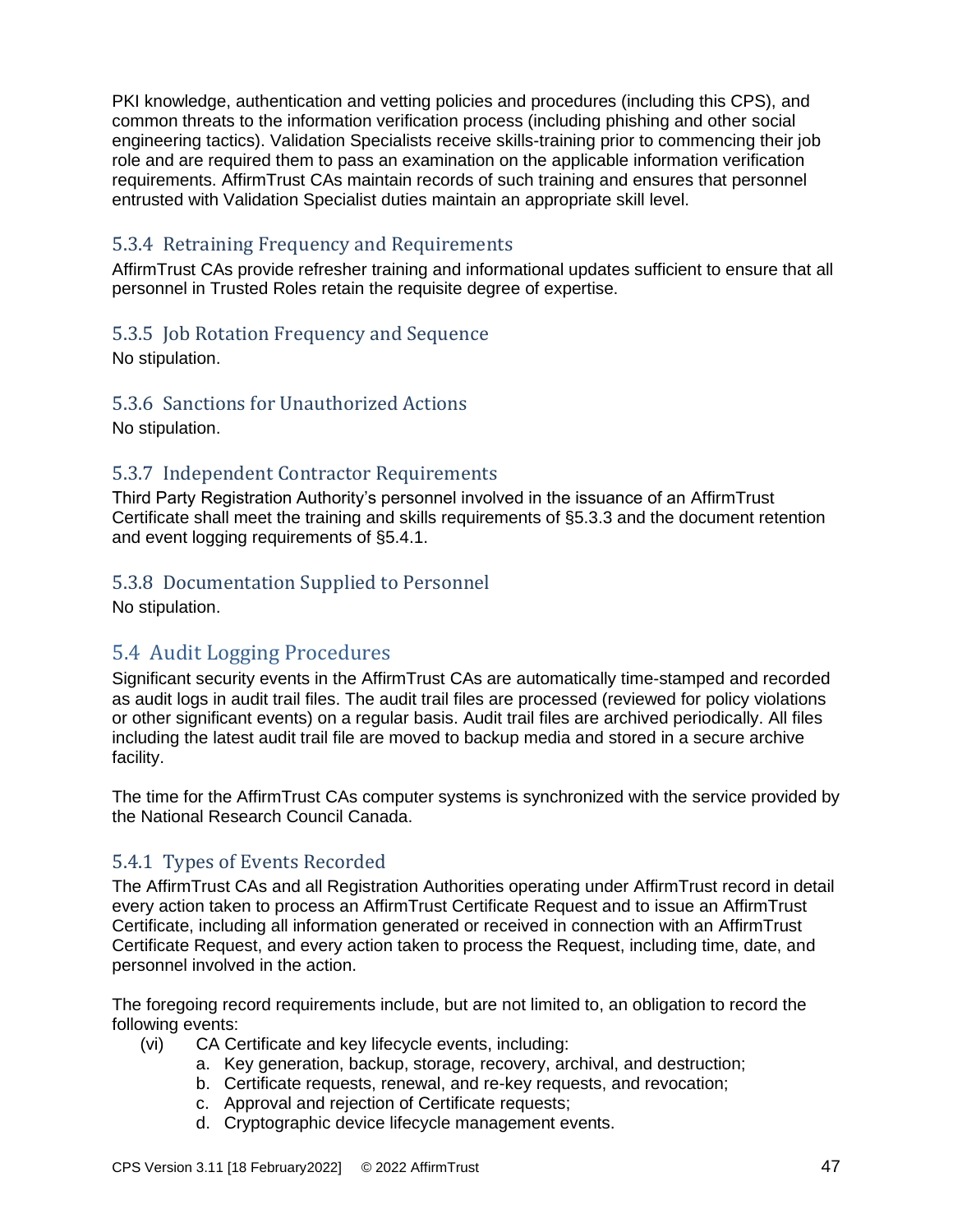- e. Generation of CRLs and OCSP entries; and
- f. Introduction of new Certificate Profiles and retirement of existing Certificate Profiles.
- (vii) Subscriber Certificate lifecycle management events, including:
	- a. Certificate requests, renewal and re-key requests, and revocation;
	- b. All verification activities required by this CPS;
	- c. Approval and rejection of Certificate Requests;
	- d. Issuance of Certificates; and
	- e. Generation of CRLs and OCSP entries.
- (viii) Security events, including:
	- a. Successful and unsuccessful PKI system access attempts;
	- b. PKI and security system actions performed;
	- c. Security profile changes;
	- d. System crashes, hardware failures, and other anomalies;
	- e. Firewall and router activities; and
	- f. Entries to and exits from the AffirmTrust facility.

Log entries include the following elements:

- 1. Date and time of record;
- 2. Identity of the person making the journal record; and
- 3. Description of record.

## 5.4.2 Frequency of Processing Log

No stipulation.

# 5.4.3 Retention Period for Audit Log

AffirmTrust CA will retain, for at least two years:

- (i) CA Certificate and key lifecycle management event records, as set forth in §5.4.1(i), after either: the destruction of the CA key, or the revocation or expiration of the CA Certificate, whichever occurs later;
- (ii) Subscriber Certificate lifecycle management event records, as set forth in Section 5.4.1(ii), after the revocation or expiration of the Subscriber Certificate; and
- (iii) Any security event records, as set forth in 5.4.1(iii), after the event occurred.

## 5.4.4 Protection of Audit Log

No stipulation.

5.4.5 Audit Log Backup Procedures No stipulation.

## 5.4.6 Audit Collection System

No stipulation.

5.4.7 Notification to Event Causing Subject No stipulation.

# 5.4.8 Vulnerability Assessments

AffirmTrust CAs annually perform a risk assessment that:

(i) Identifies foreseeable internal and external threats that could result in unauthorized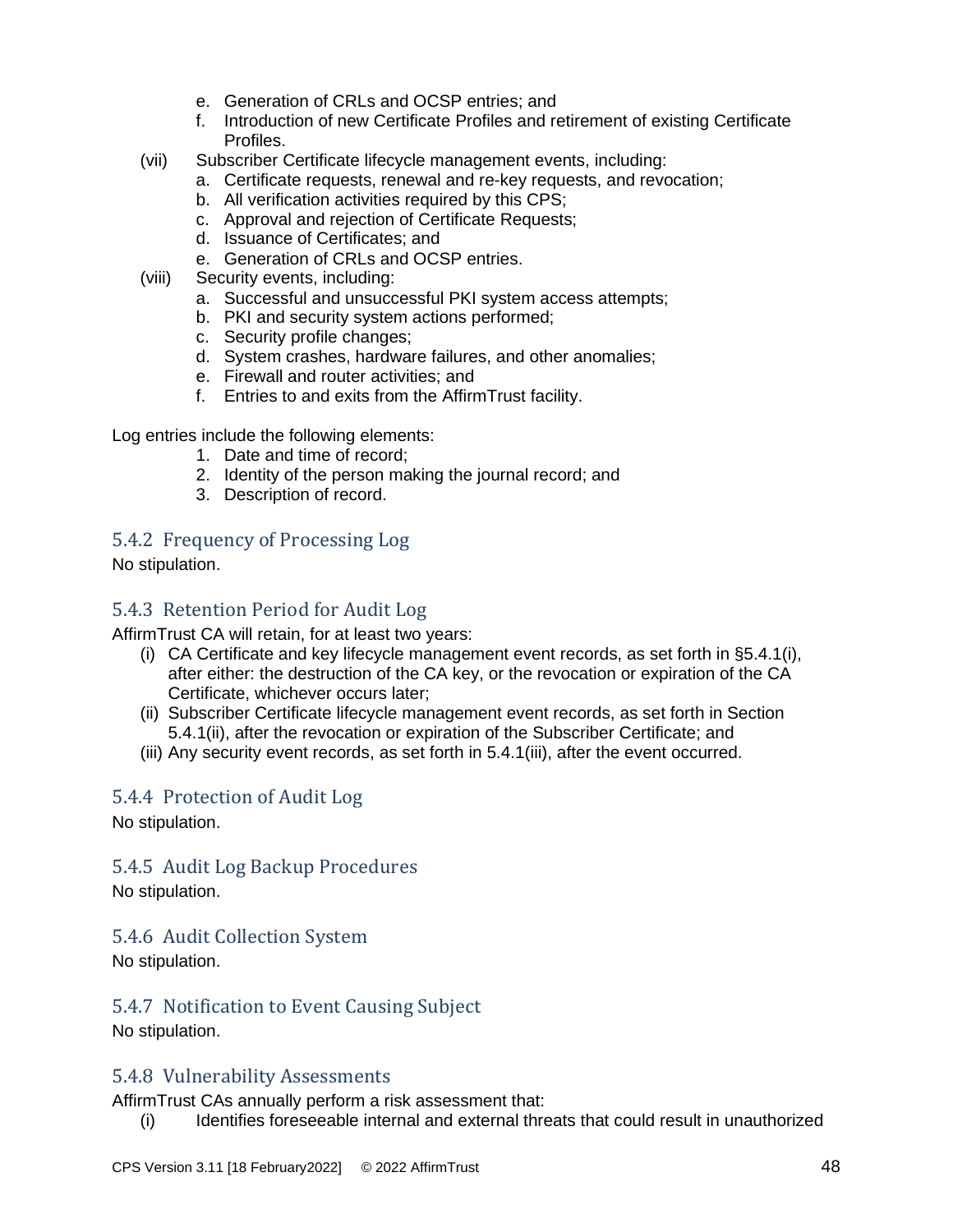access, disclosure, misuse, alteration, or destruction of any certificate data or certificate management processes;

- (ii) Assesses the likelihood and potential damage of these threats, taking into consideration the sensitivity of the certificate data and certificate management processes; and
- (iii) Assesses the sufficiency of the policies, procedures, information systems, technology, and other arrangements that the AffirmTrust CA has in place to counter such threats.

Based on the risk assessment, a security plan is developed, implemented, and maintained consisting of security procedures, measures, and products designed to achieve the objectives set forth above and to manage and control the risks identified during the risk assessment. The security plan includes administrative, organizational, technical, and physical safeguards appropriate to the sensitivity of the certificate data and certificate management processes. The security plan also takes into account then-available technology and the cost of implementing the specific measures, and implements a reasonable level of security appropriate to the harm that might result from a breach of security and the nature of the data to be protected.

# 5.5 Records Archival

# 5.5.1 Types of Records Archived

The audit trail files, databases and revocation information for AffirmTrust CAs are archived.

# 5.5.2 Retention Period for Archive

AffirmTrust CA will retain all documentation relating to certificate requests and the verification thereof, and all Certificates and revocation thereof, for at least seven years after any Certificate based on that documentation ceases to be valid.

## 5.5.3 Protection of Archive

The databases for AffirmTrust CAs are protected by encryption. The archive media is protected through storage in a restricted-access facility to which only AffirmTrust-authorized personnel have access. Archive files are backed up as they are created. Originals are stored on-site and housed with an AffirmTrust system. Backup files are stored at a secure and separate geographic location.

# 5.5.4 Archive Backup Procedures

No stipulation.

# 5.5.5 Requirements for Time stamping of Records

No stipulation.

## 5.5.6 Archive Collection System

No stipulation.

# 5.5.7 Procedures to Obtain and Archive Information

No stipulation.

## 5.5.8 Vulnerability Assessments

No stipulation.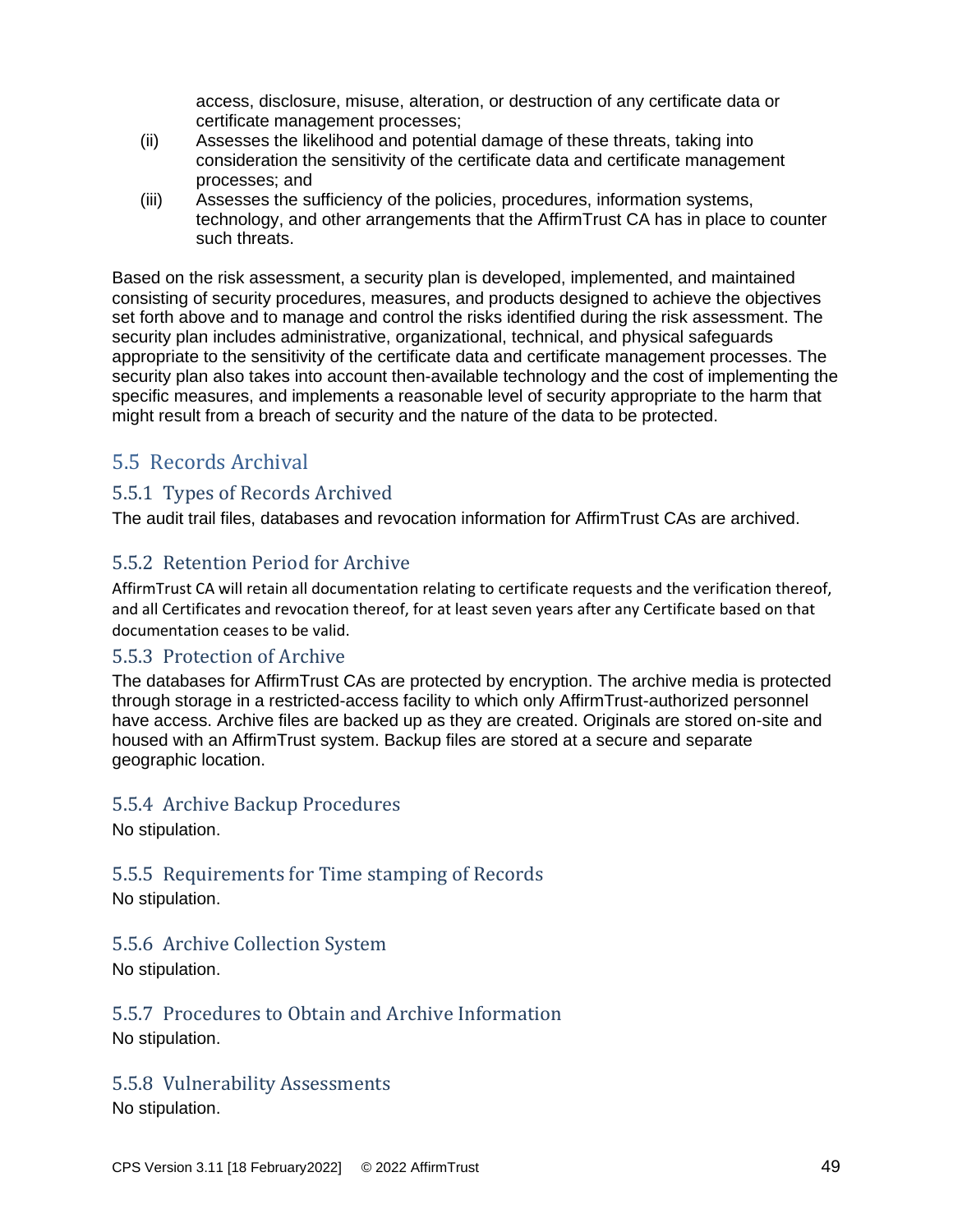# 5.6 Key Changeover

AffirmTrust CAs' Key Pairs will be retired from service at the end of their respective lifetimes as defined in this CPS. New CA Key Pairs will be created as required to support the continuation of AffirmTrust Services. AffirmTrust will continue to publish CRLs signed with the original Key Pair until all Certificates issued using that original Key Pair have expired. The CA key changeover process will be performed such that it causes minimal disruption to Subscribers and Relying Parties.

# 5.7 Compromise and Disaster Recovery

#### 5.7.1 Incident and Compromise Handling procedures

AffirmTrust CAs have a disaster recovery plan to provide for timely recovery of services in the event of a system outage. The disaster recovery plan addresses the following:

(i) the conditions for activating the plans;

(ii) resumption procedures;

(iii) a maintenance schedule for the plan;

(iv) awareness and education requirements;

(v) the responsibilities of the individuals;

(vi) recovery point objective (RPO) of fifteen minutes

(vii) recovery time objective (RTO) of 24 hours for essential CA operations which include Certificate issuance, Certificate revocation, and issuance of Certificate revocation status; and

(viii) testing of recovery plans.

In order to mitigate the event of a disaster, AffirmTrust has implemented the following:

(ix) secure on-site and off-site storage of backup HSMs containing copies of all CA Private Keys

(x) secure on-site and off-site storage of all requisite activation materials

- (xi) regular synchronization of critical data to the disaster recovery site
- (xii) regular incremental and daily backups of critical data within the primary site

(xiii) environmental controls as described in section5.1

(xiv) high availability architecture for critical systems

AffirmTrust has implemented a secure disaster recovery facility that is greater than 250 km from the primary secure CA facilities.

AffirmTrust has policies and procedures that will be employed in the event of such a Compromise. At a minimum, all Subscribers and Application Software Suppliers shall be informed as soon as practicable of such a Compromise and information shall be posted in the AffirmTrust Repository.

5.7.2 Computing Resources, Software and/or Data are Corrupted

No stipulation.

5.7.3 Entity Private Key Compromise Procedures

No stipulation.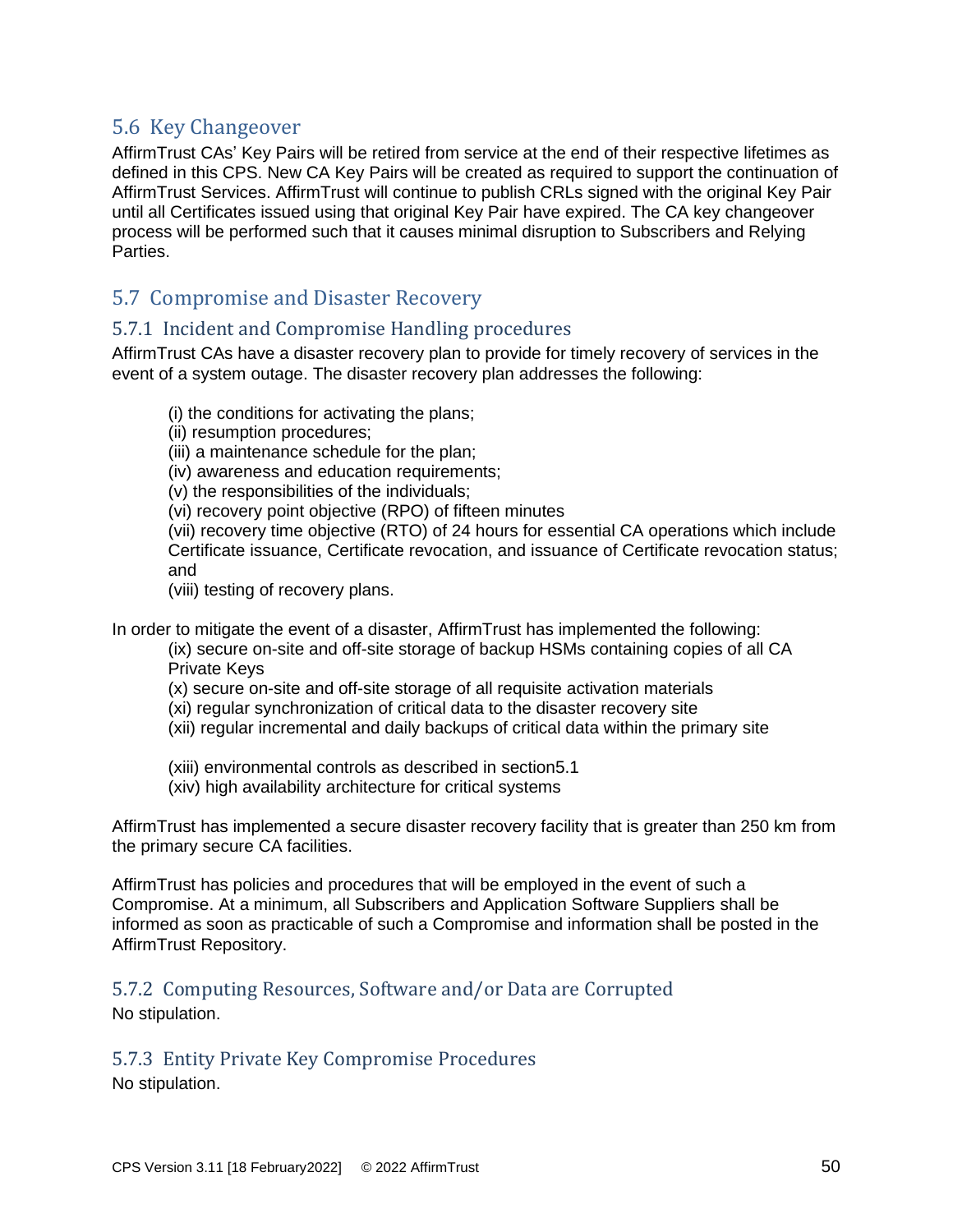# 5.7.4 Business Continuity Capabilities after a Disaster

No stipulation.

# 5.8 CA Termination

In the event of CA termination, AffirmTrust will:

- (i) Provide notice and information about the CA termination by sending notice to Subscribers with unrevoked unexpired certificates and Application Software Suppliers and by posting such information in the Repository; and
- (ii) Transfer all responsibilities to a qualified successor entity.

If a qualified successor entity does not exist, AffirmTrust will:

- (iii) Transfer those functions capable of being transferred to a reliable third party and arrange to preserve all relevant records with a reliable third party or a government, regulatory, or legal body with appropriate authority;
- (iv) Revoke all Certificates that are still unrevoked or unexpired on a date as specified in the notice and publish final CRLs;
- (v) Destroy all CA Private Keys; and
- (vi) Make other necessary arrangements that are in accordance with this CPS.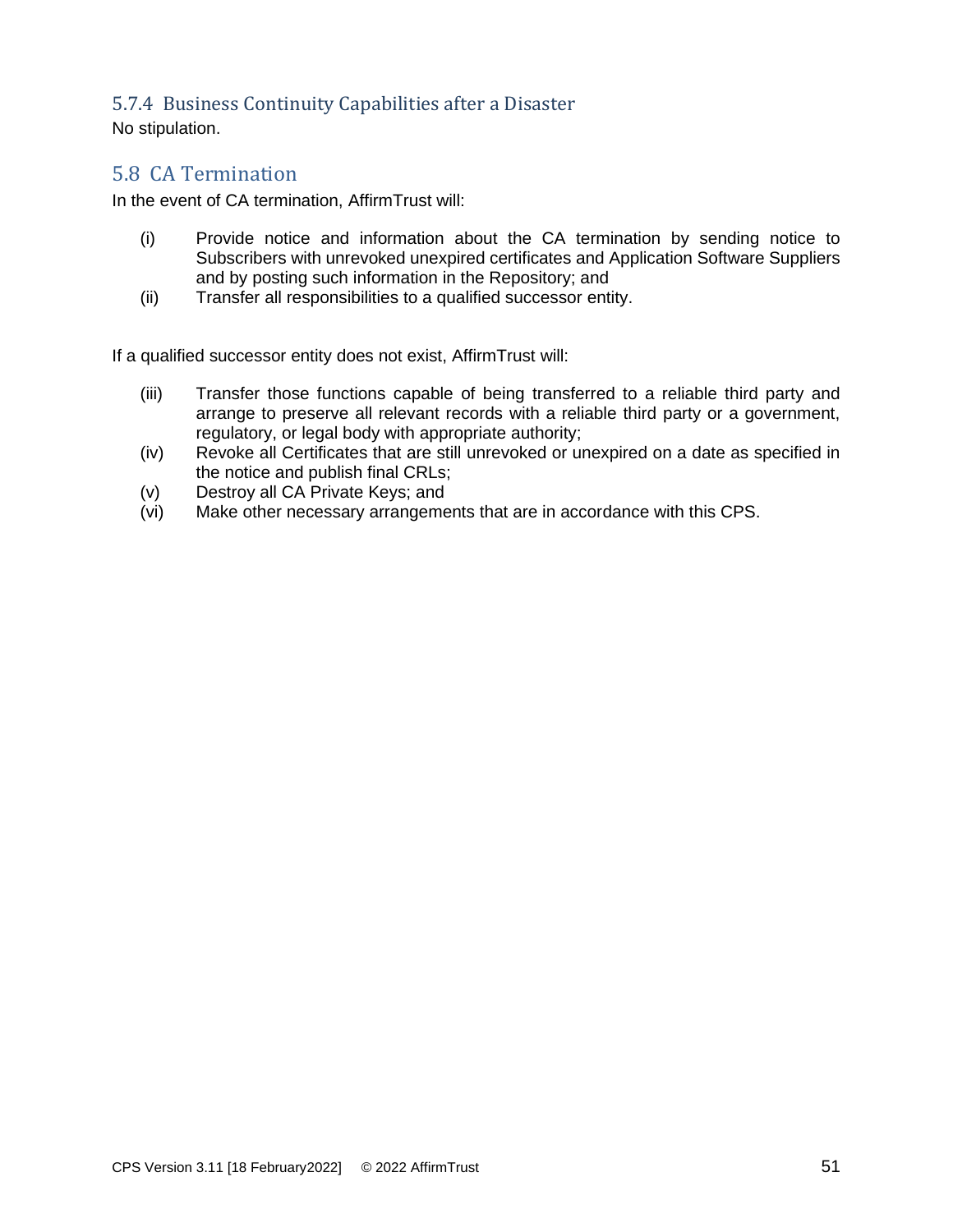# 6. TECHNICAL SECURITY CONTROLS

# 6.1 Key Pair Generation and Installation

# 6.1.1 Key Pair Generation

## *6.1.1.1 CA Key Generation*

AffirmTrust will perform the following when generating a CA Key Pair:

- (i) Prepare and follow a Key Pair generation script;
- (ii) Have a qualified auditor witness the CA Key Pair generation process;
- (iii) Have a qualified auditor issue a report opining that the AffirmTrust CA followed its CA Key Pair generation ceremony during its key generation process and the controls to ensure the integrity and confidentiality of the CA Key Pair;
- (iv) Generate the CA Key Pair in a physically secured environment;
- (v) Generate the CA Key Pair using personnel in Trusted Roles under the principles of multiple person control and split knowledge;
- (vi) Generate the CA Key Pair within cryptographic modules meeting the applicable requirements of §6.2.11;
- (vii) Log its CA Key Pair generation activities; and
- (viii) Maintain effective controls to provide reasonable assurance that the Private Key was generated and protected in conformance with the procedures described in this CPS and (if applicable) its CA Key Pair generation script.

Keys Pairs for AffirmTrust CA administrators must be generated and protected on a cryptographic module that meets or exceeds the requirements defined in §6.2.11. The cryptographic modules are prepared using the software provided by the module vendor. The cryptographic modules are personalized for the administrator by giving the card an identity and a password known by the administrator. The Key Pair is generated by creating the administrator as a user in the CA and performing an enrollment process which is authenticated with the administrator's module password.

## *6.1.1.2 RA Key Pair Generation*

No stipulation.

## *6.1.1.3 Subscriber Key Pair Generation*

The Applicant or Subscriber is required to generate or initiate a new, secure, and cryptographically sound Key Pair to be used in association with the Subscriber's AffirmTrust Certificate or Applicant's AffirmTrust Certificate Application.

AffirmTrust will reject a Certificate request if one or more of the following conditions are met:

- (i) The Key Pair does not meet the requirements set forth in §6.1.5 and/or §6.1.6;
- (ii) There is clear evidence that the specific method used to generate the Private Key was flawed;
- (iii) The CA is aware of a demonstrated or proven method that exposes the Private Key to compromise;
- (iv)The CA has previously been made aware that the Private Key has suffered a Key Compromise, such as through the provisions of Section 4.9.1.1;
- (v) The CA is aware of a demonstrated or proven method to easily compute the Private Key based on the Public Key (such as a Debian weak key, see [https://wiki.debian.org/SSLkeys\)](https://wiki.debian.org/SSLkeys).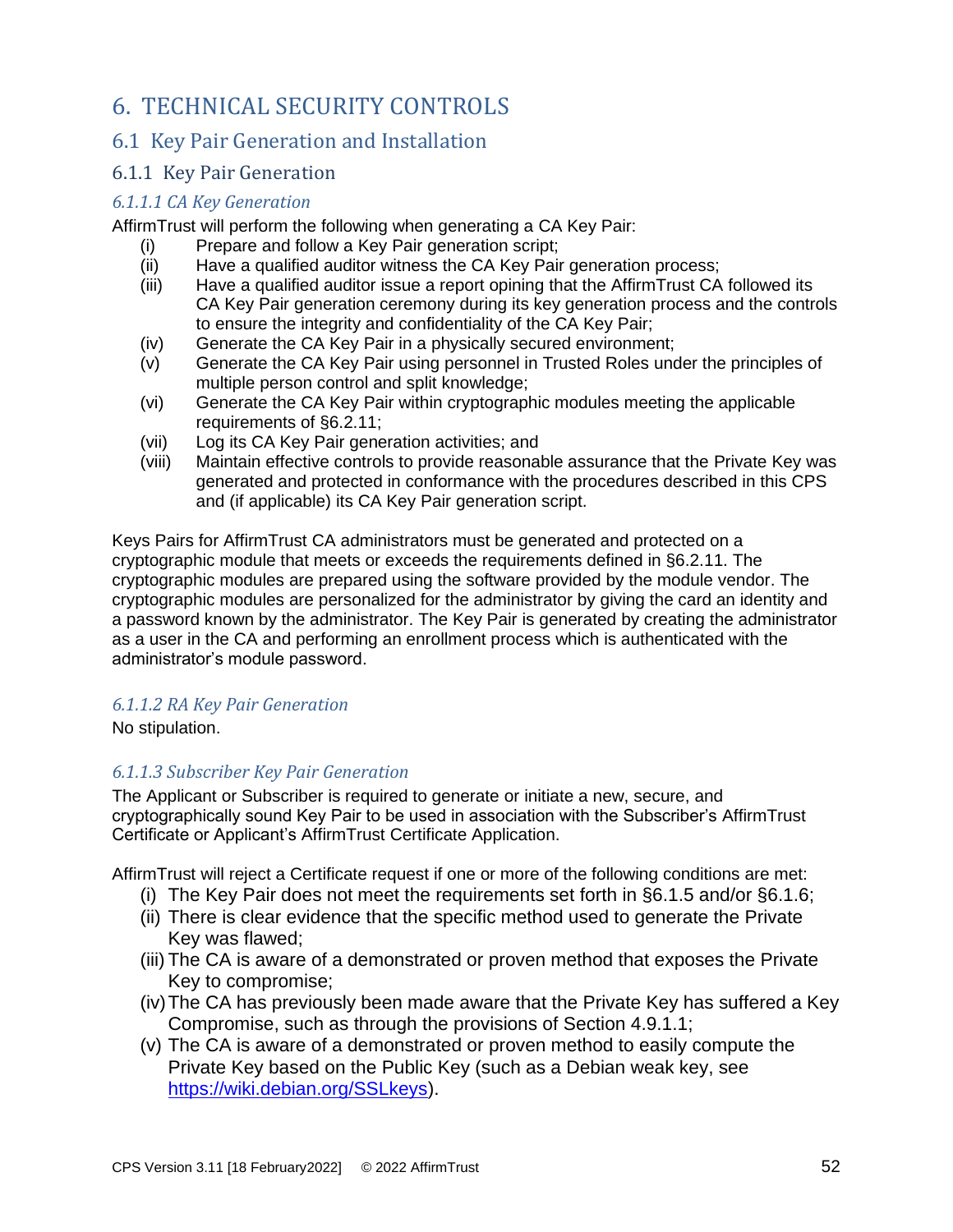AffirmTrust CA will not generate a Key Pair on behalf of a Subscriber, and will not accept a Certificate request using a Key Pair previously generated by the CA.

## 6.1.2 Private Key Delivery to Subscriber

AffirmTrust CAs do not generate, archive or deliver the Key Pair on behalf of the Subscriber.

## 6.1.3 Public Key Delivery to Certificate Issuer

The Public Key to be included in an AffirmTrust Certificate is delivered to AffirmTrust CAs in a signed Certificate Signing Request (CSR) as part of the AffirmTrust Certificate application process. The signature on the CSR will be verified by the AffirmTrust CA prior to issuing the AffirmTrust Certificate.

# 6.1.4 CA Public Key Delivery to Relying Parties

The Public-Key Certificate for AffirmTrust CAs are made available to Subscribers and Relying Parties through inclusion in third party software as distributed by the applicable software manufacturers. The Public Key Certificate for cross certified issuing CAs is provided to the Subscriber with the Subscriber Certificate.

Public Key Certificates for AffirmTrust CAs are also available for download from the Repository.

## 6.1.5 Key Sizes

For RSA Key Pairs the CA shall ensure that the modulus size, when encoded, is at least 2048 bits, and that the modulus size, in bits, is evenly divisible by 8.

#### CA Key Size

For CAs using RSA keys, the size shall be 2048, 3072 or 4096-bits. For CAs using ECC keys, the size shall be NIST P-384.

#### Subscriber Certificate Key Size

The RSA key size shall be 2048, 3072 or 4096-bits. The ECC key size shall be NIST P-256 or P-384.

## 6.1.6 Public Key Parameters Generation and Quality Checking

For RSA Public Keys, AffirmTrust shall confirm that the value of the public exponent is an odd number equal to 3 or more. Additionally, the public exponent will be in the range between  $2^{16}+1$ and 2<sup>256</sup>-1. The modulus will also have the following characteristics: an odd number, not the power of a prime, and have no factors smaller than 752.

For ECC Public Keys, AffirmTrust shall confirm the validity of all keys using either the ECC Full Public Key Validation Routine or the ECC Partial Public Key Validation Routine.

#### 6.1.7 Key Usage Purposes (as per X.509 v3 Key Usage Field)

Root CA Private Keys must not be used to sign Certificates except in the following cases:

- (i) Self-signed Certificates to represent the Root CA itself;
- (ii) Certificates for Subordinate CAs and Cross Certificates;

(iii) Certificates for infrastructure purposes (e.g. administrative role Certificates, internal CA operational device Certificates, and OCSP Response verification Certificates);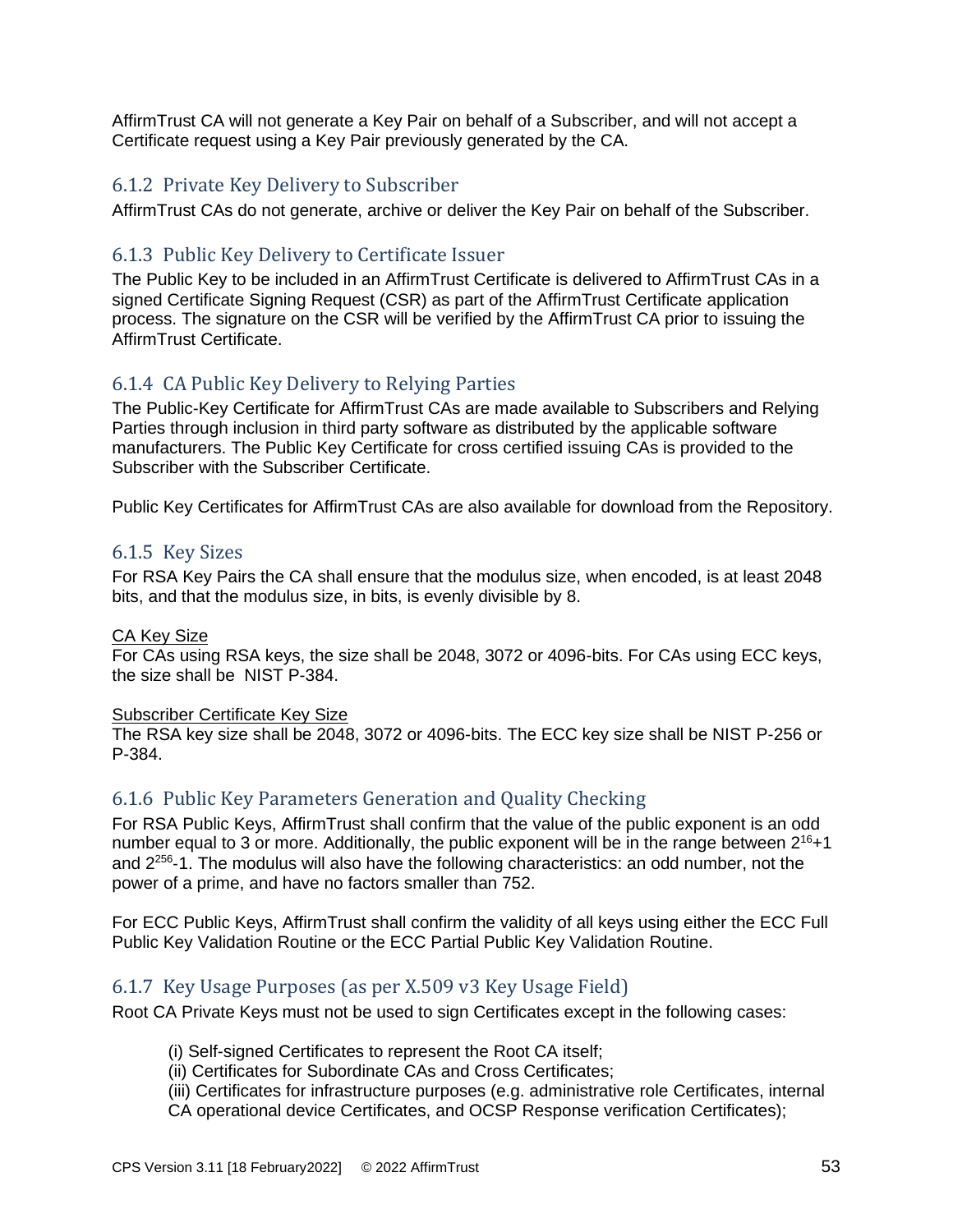(iv) Certificates issued solely for the purpose of testing products with Certificates issued by a Root CA.

# 6.2 Private Key Protection and Cryptographic Module Engineering Controls

AffirmTrust CA has implemented physical and logical safeguards to prevent unauthorized Certificate issuance. Protection of the CA Private Key outside the validated system consist of physical security, encryption, or a combination of both, implemented in a manner that prevents disclosure of the CA Private Key. AffirmTrust CA encrypts its Private Key with an algorithm and key-length that are capable of withstanding cryptanalytic attacks for the residual life of the encrypted key.

# 6.2.1 Cryptographic Module Standards and Controls

AffirmTrust CAs Private Keys must be stored and protected on cryptographic modules that meet or exceed the requirements as defined in §6.1.11. Private Keys on cryptographic modules are held in secure facilities under two-person control. RA Private Keys must be stored and protected on cryptographic modules that meet or exceed the requirements defined in §6.1.11.

# 6.2.2 Private Key (N Out of M) Multi-Person Control

A minimum of two person control shall be established on any AffirmTrust CA Private Key for all purposes including activation and backup, and may be implemented as a combination of technical and procedural controls. Persons involved in management and use of the AffirmTrust CA Private Keys shall be designated as authorized by the CA for this purpose. The names of the parties used for two-person control shall be maintained on a controlled list.

# 6.2.3 Private Key Escrow

AffirmTrust does not escrow the AffirmTrust CAs' Private Keys.

# 6.2.4 Private Key Backup

AffirmTrust CA Private Keys shall be backed up under the two-person control used to create the original version of the Private Keys. All copies of the AffirmTrust CA Private Key shall be securely protected.

Subscribers are responsible for protecting the Private Key associated with the Public Key in the Subscriber's Certificate.

# 6.2.5 Private Key Archival

Upon retirement of an AffirmTrust CA, the Private Keys will be archived securely using hardware cryptographic modules that meet the requirements §6.1.11. The Key Pairs shall not be used unless the CA has been removed from retirement or the keys are required temporarily to validate historical data. Private Keys required for temporary purposes shall be removed from archive for a short period of time.

The archived AffirmTrust CA Private Keys will be reviewed on an annual basis. After the minimum period of 5 years, the AffirmTrust CA Private Keys may be destroyed according to the requirements in §6.2.10. The AffirmTrust CA Private Keys must not be destroyed if they are still required for business or legal purposes.

Third parties will not archive AffirmTrust CA Private Keys.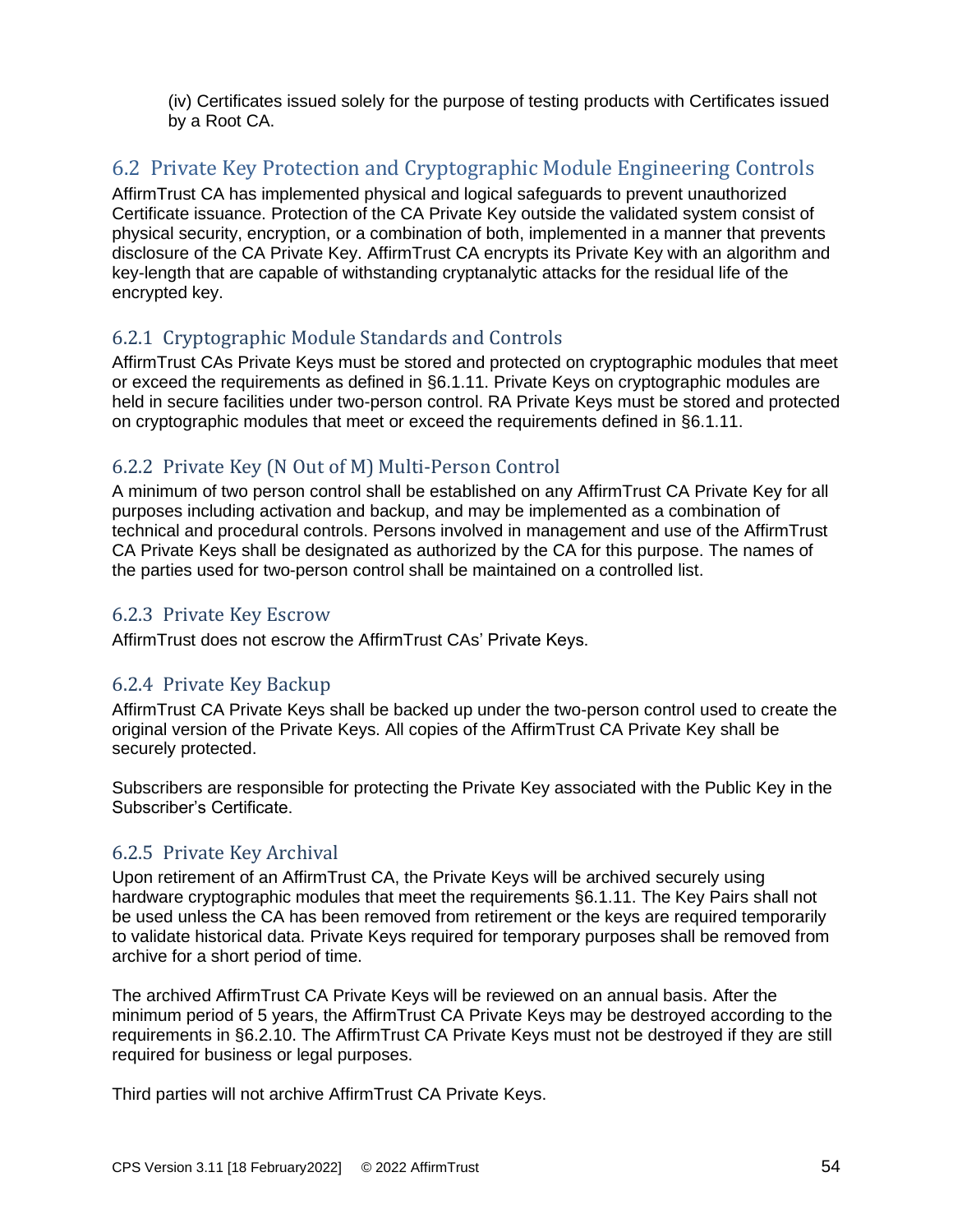# 6.2.6 Private Key Transfer Into or From a Cryptographic Module

AffirmTrust CA Private Keys shall be generated by and secured in a cryptographic module. In the event that a Private Key is to be transported from one cryptographic module to another, the Private Key must be migrated using the secure methodology supported by the cryptographic module.

If the Private Key of an AffirmTrust Subordinate CA is communicated to an unauthorized third party, then the Subordinate CA shall revoke all Certificates corresponding to Private Key.

# 6.2.7 Private Key Storage on Cryptographic Module

AffirmTrust CA Private Keys are stored on a cryptographic module as defined in §6.2.11.

#### 6.2.8 Method of Activating Private Key

AffirmTrust CA Private Keys shall be activated under two-person control using the methodology provided with the cryptographic module.

Subscriber Private Keys shall be activated by the Subscriber to meet the requirements of the security software used for their applications. Subscribers shall protect their Private Keys corresponding to the requirements in §9.6.3.

# 6.2.9 Method of Deactivating Private Key

AffirmTrust CA Private Keys shall be deactivated when the CA is not required for active use. Deactivation of the Private Keys shall be done in accordance with the methodology provided with the cryptographic module.

For AffirmTrust CA Administrators, the administrator's identity is deactivated in the AffirmTrust CA and the administrator's Certificate is revoked.

## 6.2.10 Method of Destroying Private Key

AffirmTrust CA Private Key destruction will be two-person controlled and may be accomplished by executing a "zeroize" command or by destruction of the cryptographic module. Destruction of AffirmTrust CA Private Keys must be authorized by the AffirmTrust PKI Policy Authority.

If the AffirmTrust CA is removing a cryptographic module from service, then all Private Keys must be removed from the module. If the AffirmTrust CA cryptographic module is intended to provide tamper-evident characteristics is removed from service, then the device will be destroyed.

For AffirmTrust CA Administrators, the administrator's Private Key is destroyed by reinitializing the cryptographic module.

# 6.2.11 Cryptographic Module Rating

AffirmTrust CA Key Pairs must be generated and protected on a cryptographic module that is compliant to at least FIPS 140-2 Level 3 certification standards.

For AffirmTrust CA Administrators, Key Pairs for CA administrators must be generated and protected on a cryptographic module that is compliant to at least FIPS 140-2 Level 2 certification standards.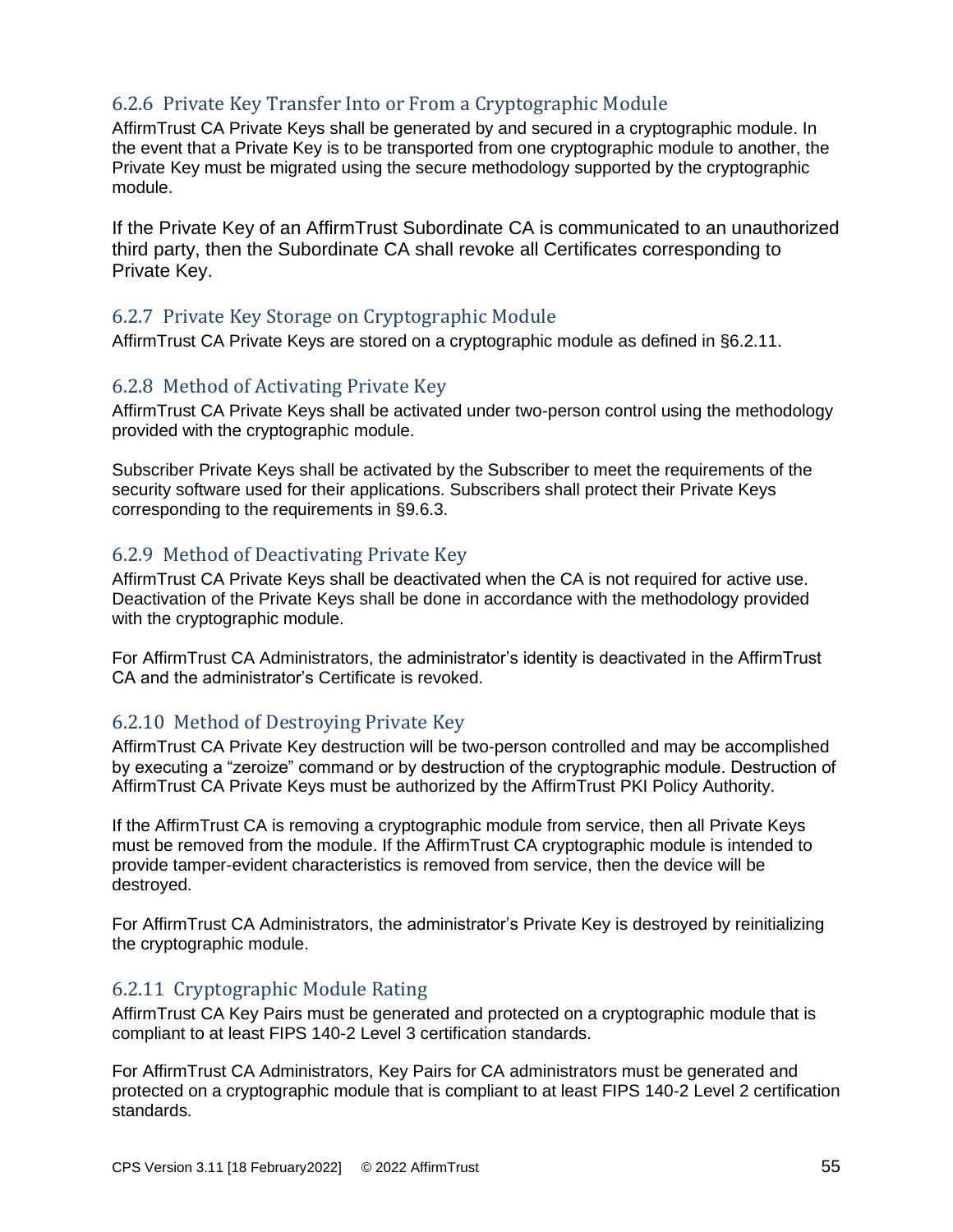# 6.3 Other Aspects of Key Pair Management

#### 6.3.1 Public Key Archival

No stipulation.

# 6.3.2 Certificate Operational Periods and Key Pair Usage Periods

AffirmTrust CA 2048-bit RSA Key Pairs may have a validity period expiring no later than 31 December 2030.

DV and OV Certificates issued on or after 1 March 2018 may have a validity period of up to, but no more than, 825-days. DV and OV Certificates issued on or after 1 September 2020 may have a validity period of up to, but no more than, 398-days.

EV Certificates may have a validity period of up to, but no more than, 825-days. EV Certificates issued on or after 1 September 2020 may have a validity period of up to, but no more than, 398 days.

# 6.4 Activation Data

## 6.4.1 Activation Data Generation and Installation

No stipulation.

## 6.4.2 Activation Data Protection

No stipulation.

#### 6.4.3 Other Aspects of Activation Data

No stipulation.

# 6.5 Computer Security Controls

## 6.5.1 Specific Computer Security Technical Requirements

The workstations on which AffirmTrust operates are physically secured as described in §5.1. The operating systems on the workstations on which the AffirmTrust CAs operate enforce identification and authentication of users. Access to certificate authority software databases and audit trails is restricted as described in this CPS. All operational personnel that are authorized to have access to the AffirmTrust CAs are required to use hardware tokens in conjunction with a PIN to gain access to the physical room that contains the CA software being used for such AffirmTrust CAs.

AffirmTrust enforces multi-factor authentication for all Registration Authority and Enterprise RA accounts capable of causing Subscriber Certificate issuance.

For Subscriber accounts, AffirmTrust has implemented technical controls operated to restrict Certificate issuance to a limited set of pre-approved domains.

#### 6.5.2 Computer Security Rating

No stipulation.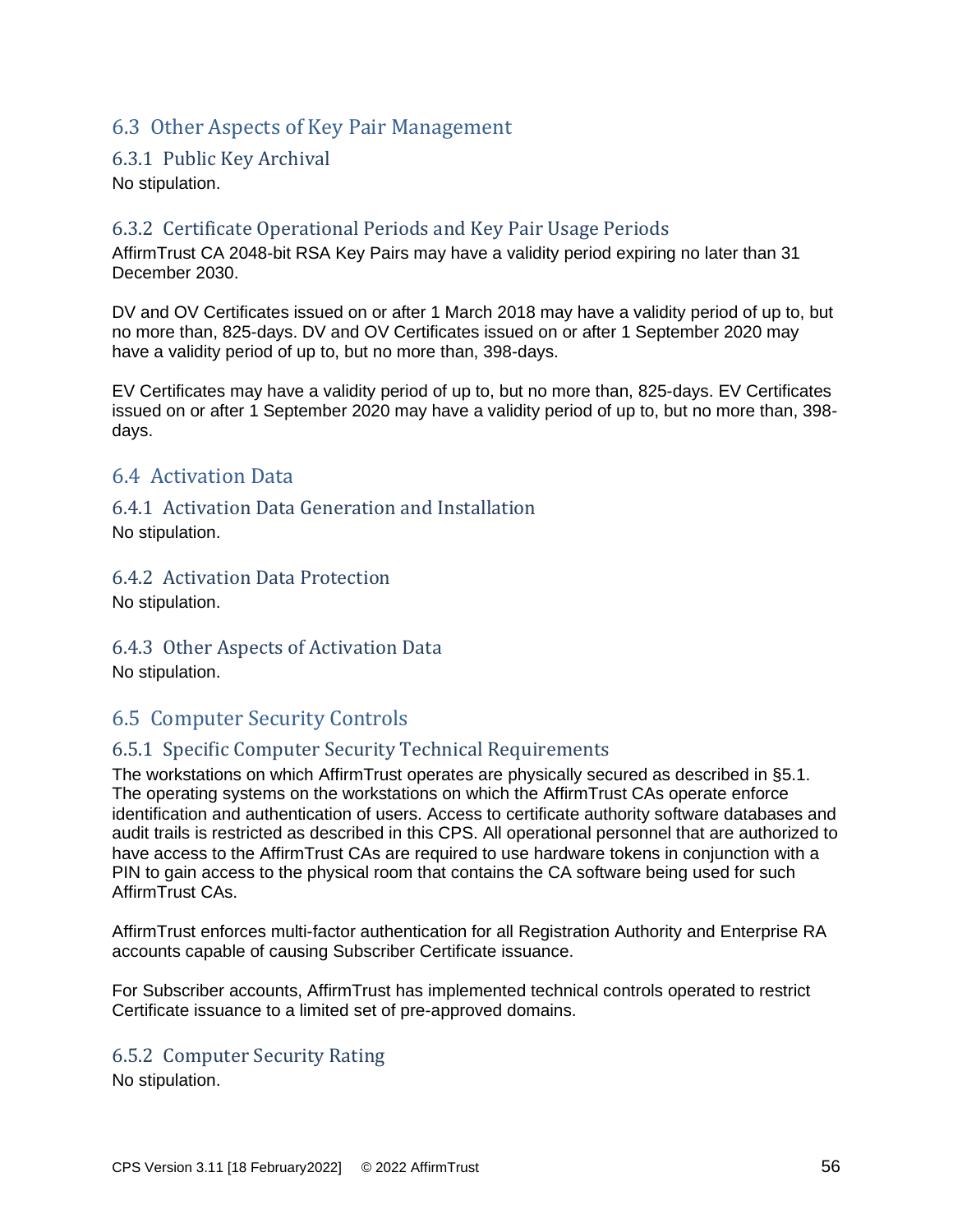# 6.6 Life Cycle Technical Controls

# 6.6.1 System Development Controls

AffirmTrust makes use of Commercial Off The Shelf (COTS) products for the hardware, software, and network components. Systems developed by the AffirmTrust CA are deployed in accordance with AffirmTrust software lifecycle development standards.

# 6.6.2 Security Management Controls

The configuration of the AffirmTrust system as well as any modifications and upgrades are documented and controlled. Methods of detecting unauthorized modifications to the CA equipment and configuration are in place to ensure the integrity of the security software, firmware, and hardware for correct operation. A formal configuration management methodology is used for installation and ongoing maintenance of the CA system.

When first loaded, the CA software is verified as being that supplied from the vendor, with no modifications, and be the version intended for use.

# 6.6.3 Life Cycle Security Controls

No stipulation.

# 6.7 Network Security Controls

Remote access to AffirmTrust CA application via the Administration software interface is secured.

# 6.8 Time-Stamping

No stipulation.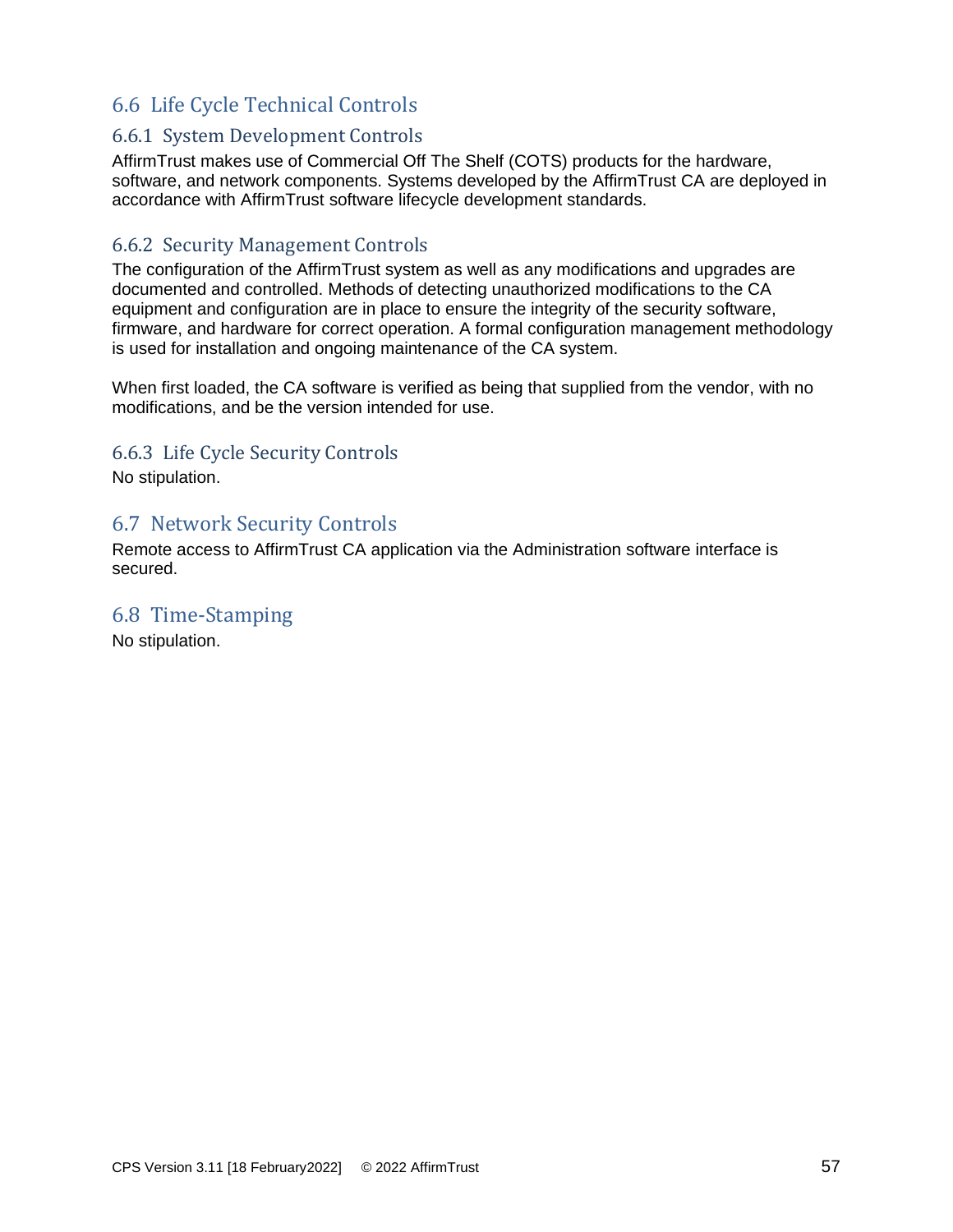# 7. CERTIFICATE, CRL, AND OCSP PROFILES

The profile for the Certificates and Certificate Revocation List (CRL) issued by a CA conform to the specifications contained in the IETF RFC 5280 Internet X.509 PKI Certificate and Certificate Revocation List (CRL) Profile.

# 7.1 Certificate Profile

AffirmTrust issues Certificates in accordance with the X.509 version 3. Certificate profiles for Root CA Certificate, Subordinate CA Certificates, and Subscriber Certificates are described in Appendix B and the sections below.

AffirmTrust Certificates have a serial number greater than zero (0) that contains at least 64 unpredictable bits.

Subscriber Certificates are issued from dedicated Subordinate CAs based on the policy identifiers listed in section 7.1.6.4.

# 7.1.1 Version Number(s)

All Certificates are X.509 version 3 certificates.

#### 7.1.2 Certificate Extensions

#### *7.1.2.1 Root CA Certificate*

Certificate extensions are as set as stipulated in IETF RFC 5280 and in accordance with Appendix B.

If the Root CA will sign OCSP responses, then the digitalSignature key usage will be set in the Root CA Certificate.

#### *7.1.2.2 Subordinate CA Certificate*

Certificate extensions are as set as stipulated in IETF RFC 5280 and in accordance with Appendix B.

If the Subordinate CA will sign OCSP responses, then the digitalSignature key usage will be set in the Subordinate CA Certificate.

Effective January 1, 2019, the extension requirements for extended key usage are:

- (i) Must contain an EKU extension,
- (ii) Must not include the anyExtendedKeyUsage EKU, and
- (iii) Must not include both id-kep-serverAuth and id-kp-emailProtection EKUs in the same certificate.

#### *7.1.2.3 Subscriber Certificate*

Certificate extensions are as set as stipulated in IETF RFC 5280 and in accordance with Appendix B.

Subscriber Certificates contain the HTTP URL of the CA's OCSP response in the accessMethod extension.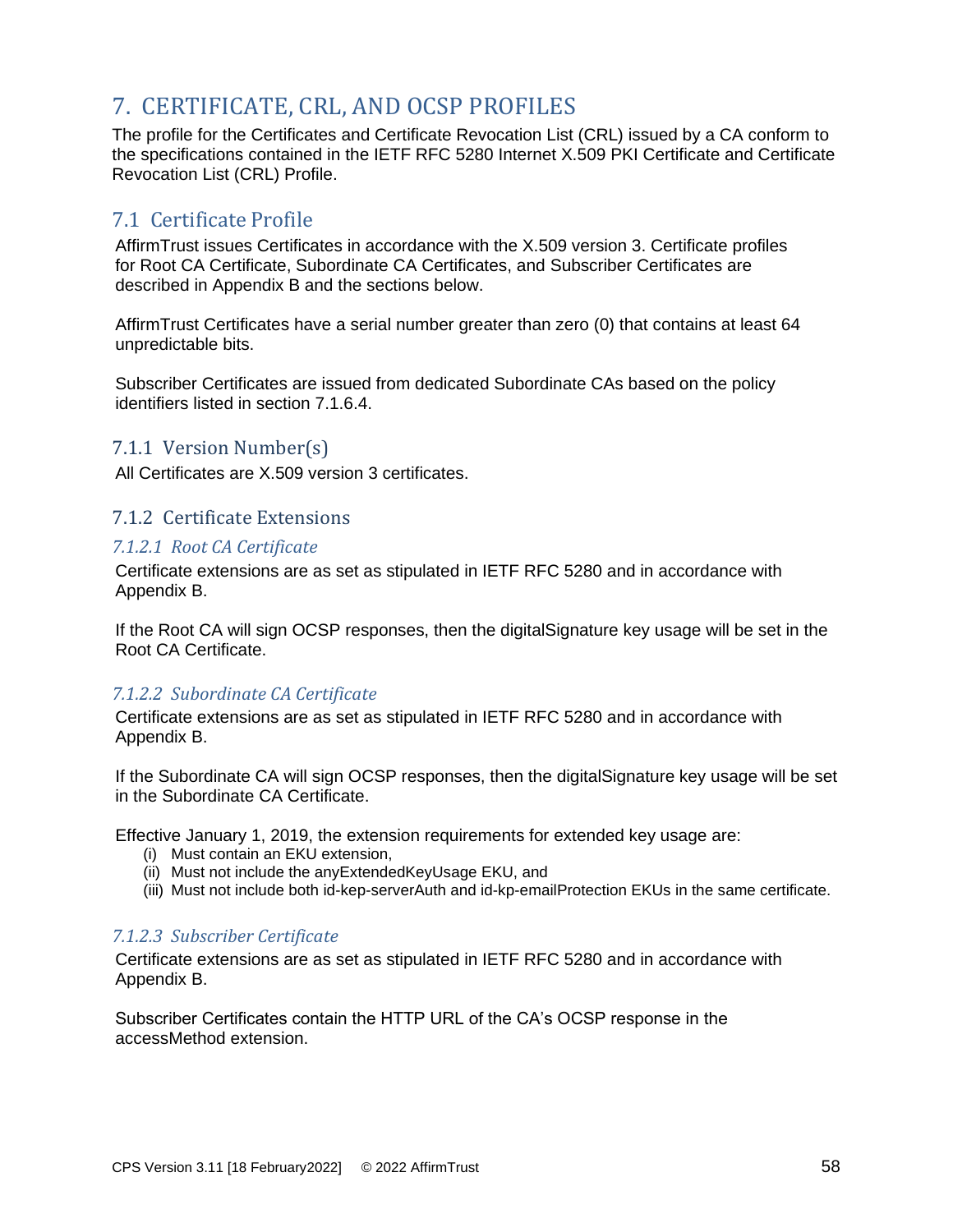# 7.1.3 Algorithm Object Identifiers

## *7.1.3.1 SubjectPublicKeyInfo*

For RSA, the CA will indicate an RSA key using the rsaEncryption (OID: 1.2.840.113549.1.1.1) algorithm identifier. The parameters must be present and must be explicit NULL.

For ECDSA, the CA must indicate an ECDSA key using the id-ecPublicKey

(OID: 1.2.840.10045.2.1) algorithm identifier. The parameters must use the namedCurve encoding:

- (i) For P-256 keys, the namedCurve must be secp256r1 (OID: 1.2.840.10045.3.1.7), or
- (ii) For P-384 keys, the namedCurve must be secp384r1 (OID: 1.3.132.0.34).

#### *7.1.3.2 SubjectPublicKeyInfo*

All objects signed by a CA Private Key must conform to these requirements on the use of the AlgorithmIdentifier or AlgorithmIdentifier-derived type in the context of signatures.

For RSA, the CA must use one of the following signature algorithms and encodings.

- (i) RSASSA-PKCS1-v1\_5 with SHA-256
- (ii) RSASSA-PKCS1-v1\_5 with SHA-384
- (iii) RSASSA-PKCS1-v1\_5 with SHA-512

For ECDSA, the CA must use the appropriate signature algorithm and encoding based upon the signing key used.

- (iv) If the signing key is P-256, the signature MUST use ECDSA with SHA-256.
- (v) If the signing key is P-384, the signature MUST use ECDSA with SHA-384.
- (vi) If the signing key is P-521, the signature MUST use ECDSA with SHA-512.

## 7.1.4 Name Forms

#### *7.1.4.1 Name Encoding*

For every valid Certification Path (as defined by RFC 5280, Section 6) for all Certificate and Subordinate CA Certificate, the following must be met:

- (i) For each Certificate in the Certification Path, the encoded content of the issuer distinguished name field of a Certificate shall be byte-for-byte identical with the encoded form of the Subject distinguished name field of the issuing CA certificate.
- (ii) For each CA Certificate in the Certification Path, the encoded content of the Subject distinguished name field of a Certificate shall be byte-for-byte identical among all Certificates whose Subject distinguished names can be compared as equal according to RFC 5280, Section 7.1, and including expired and revoked Certificates

## *7.1.4.2 Subject Information – Subscriber Certificates*

Subject information must meet the requirements stated in Appendix B.

Name forms for Subscriber Certificates are as stipulated in §3.1.1. All other optional attributes must contain information that has been verified by the CA or RA. Optional attributes will not contain only metadata such as '.', '‐', and ' ' (i.e. space) characters, and/or any other indication that the value is absent, incomplete, or not applicable.

Entries in the dNSName are in the "preferred name syntax" as specified in IETF RFC 5280 and thus do not contain underscore characters.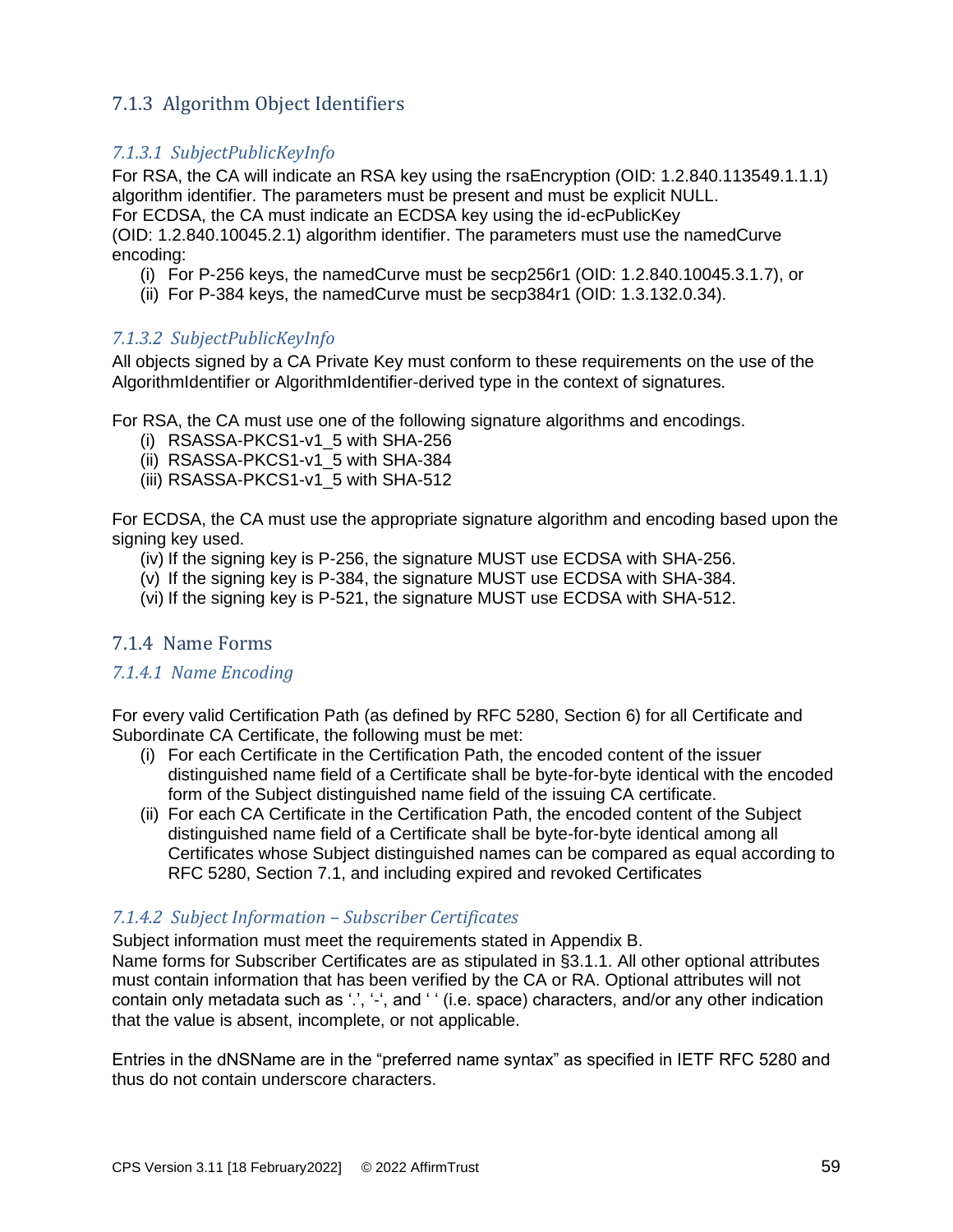AffirmTrust will not issue a Certificate with a Domain Name containing a Reserved IP Address or Internal Name.

#### *7.1.4.3 Subject Information – Root Certificate and Subordinate CA Certificates*

Subject information must meet the requirements stated in Appendix B.

#### 7.1.5 Name Constraints

AffirmTrust does not support the issuance of technically constrained Subordinate CA Certificates.

# 7.1.6 Certificate Policy Object Identifier

#### *7.1.6.1 Reserved Certificate Policy Identifiers*

Subscriber Certificates must include one of the following reserved Certificate Policy Identifiers, if the CA is asserting the Certificate meets the associated certificate policy:

| Domain Validated Certificate       | 2.23.140.1.2.1 |
|------------------------------------|----------------|
| Organization Validated Certificate | 2.23.140.1.2.2 |
| Extended Validation Certificate    | 2.23.140.1.1   |

#### *7.1.6.2 Root CA Certificates*

AffirmTrust Root CA Certificates do not contain the certificate policy object identifiers.

#### *7.1.6.3 Subordinate CA Certificates*

AffirmTrust Subordinate CA Certificates must include either the "any policy" certificate policy object identifier or one or more explicit certificate policy object identifiers that indicates compliance with a specific certificate policy. Certificate policy object identifiers are listed in section 7.1.6.1 and section 7.1.6.4.

#### *7.1.6.4 Subscriber Certificates*

Certificates include one of the following certificate policy identifiers:

| EV Certificates:        | 1.3.6.1.4.1.34697.2.1,<br>1.3.6.1.4.1.34697.2.2,<br>1.3.6.1.4.1.34697.2.3, or<br>1.3.6.1.4.1.34697.2.4 |
|-------------------------|--------------------------------------------------------------------------------------------------------|
| <b>OV Certificates:</b> | 1.3.6.1.4.1.34697.2.5                                                                                  |
| DV Certificates:        | 1.3.6.1.4.1.34697.2.6                                                                                  |

## 7.1.7 Usage of Policy Constraints Extension

No stipulation.

#### 7.1.8 Policy Qualifiers Syntax and Semantics

AffirmTrust CAs include policy qualifiers in all Subscriber Certificates as stipulated in Appendix B.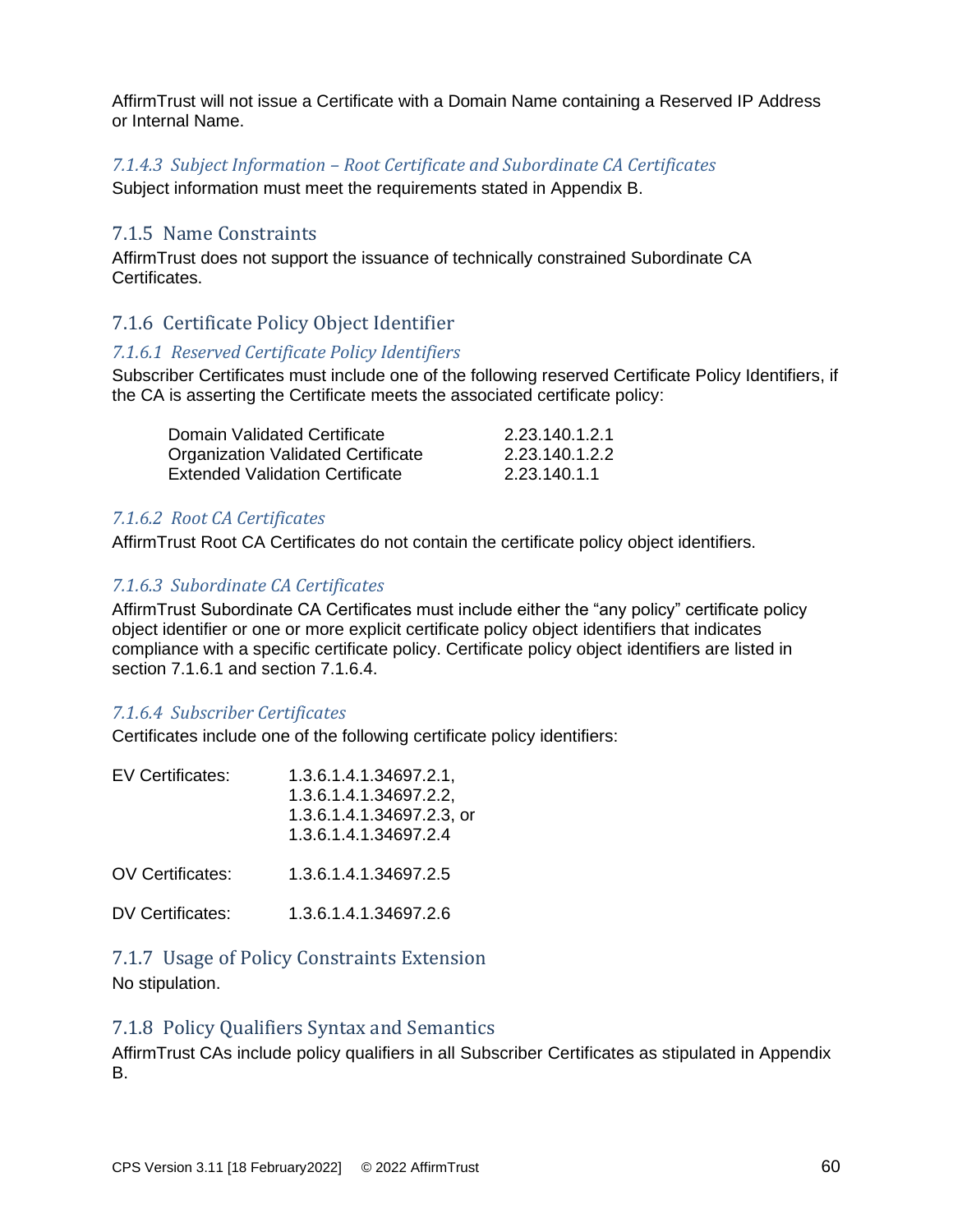# 7.1.9 Processing Semantics for the Critical Certificate Policies Extension

Certificate policies extension is marked Not Critical.

# 7.2 CRL Profile

The following fields of the X.509 version 2 CRL format are used by the CAs:

- version: set to v2
- signature: identifier of the algorithm used to sign the CRL
- issuer: the byte-for-byte equivalent of the Distinguished Name of the CA issuing the CRL
- this update: time of CRL issuance
- next update: time of next expected CRL update
- revoked Certificates: list of revoked Certificate information

# 7.2.1 Version Number(s)

CRLs issued by the CAs are X.509 version 2.

#### 7.2.2 CRL and CRL Entry Extensions

#### reasonCode (OID 2.5.29.21)

The CRLReason code extension is used for all revoked Certificates. The CRLReason indicated must not be unspecified (0) or certificateHold (6). This extension must not be marked critical. The most appropriate reason must be selected by the Subscriber or the CA from one the following:

- (iii) keyCompromise (1), if the key to the certificate has been or is suspected to be compromised
- (iv) cACompromise (2), if the CA has been or is suspected to be compromised
- (v) affiliationChanged (3), if verified information in the Certificate has changed and as such the Relying Parties should no longer trust the Certificate
- (vi) superseded (4), if the Certificate has been reissued, rekeys or renewed by another **Certificate**
- (vii)cessationOfOperation (5), if the application or device is no longer in service

## 7.3 OCSP Profile

The profile for the Online Certificate Status Protocol (OCSP) messages issued by a CA conform to the specifications contained in the IETF RFC 6960 Internet X.509 PKI Online Certificate Status Protocol (OCSP) Profile.

Effective 2020-09-30, if an OCSP response is for a Root CA or Subordinate CA Certificate, including Cross Certificates, and that certificate has been revoked, then the revocationReason field within the RevokedInfo of the CertStatus shall be present.

Effective 2020-09-30, the CRLReason indicated shall contain a value permitted for CRLs, as specified in §7.2.2.

## 7.3.1 Version Number(s)

No stipulation.

## 7.3.2 OCSP Extensions

The singleExtensions of an OCSP response shall not contain the reasonCode (OID 2.5.29.21) CRL entry extension.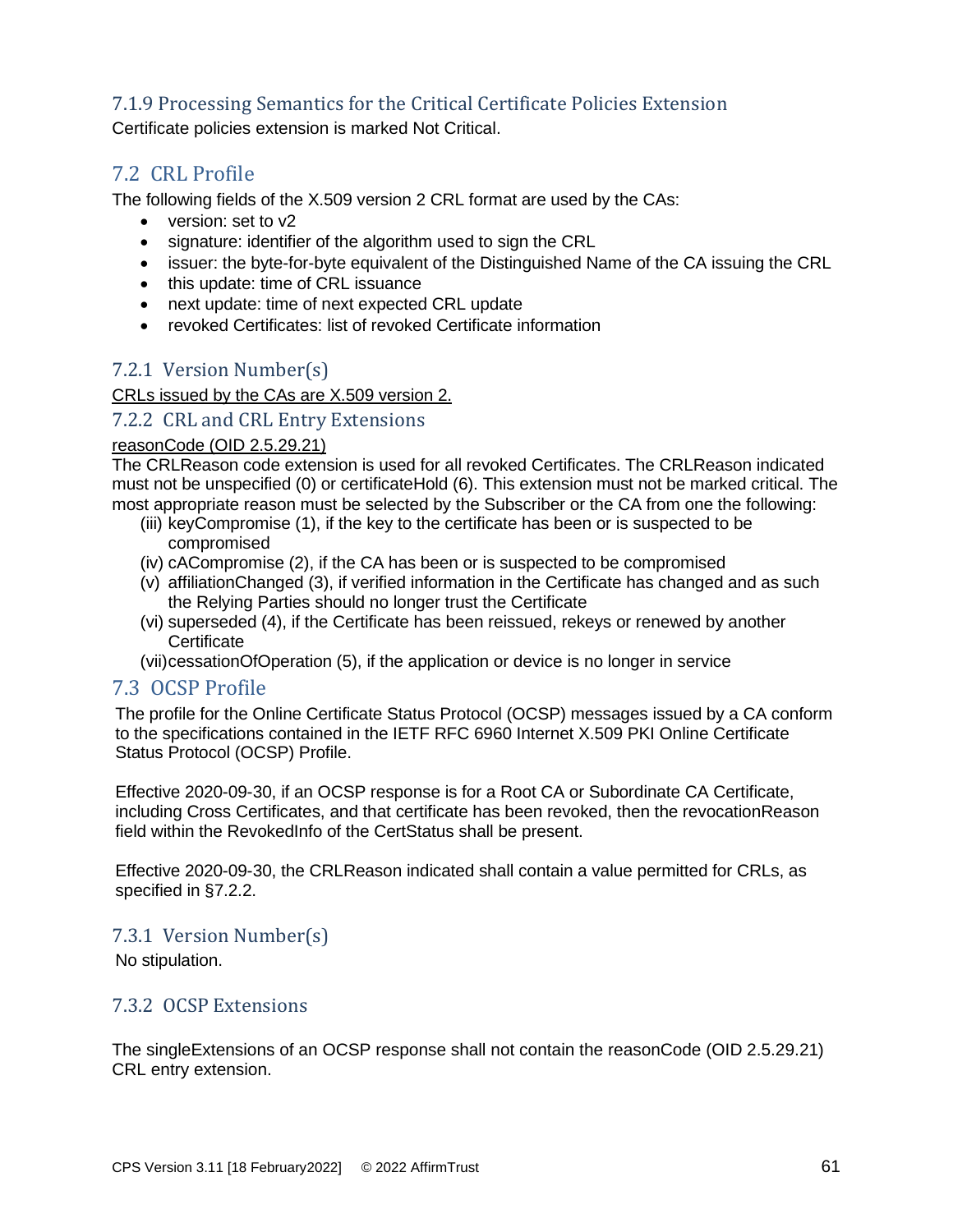# 8. COMPLIANCE AUDIT AND OTHER ASSESSMENTS

# 8.1 Frequency or Circumstances of Assessment

Root and Subordinate Private Keys and CA are audited continually from key generation until the CA is no longer trusted from CA Certificate expiry or revocation.

AffirmTrust CAs and RAs are audited for compliance with the practices and procedures set forth in the CPS. The period during which the CA issues Certificates will be divided into an unbroken sequence of audit periods. An audit period will not exceed one year in duration.

A CA implementation will no longer need to be audited, if all CA Certificates for the CA have expired or have been revoked before commencement of the audit period.

# 8.2 Identity/Qualifications of Assessor

The compliance audit of AffirmTrust CAs is performed by an auditor which possesses the following qualifications and skills:

- i. Independence from the subject of the audit;
- ii. Ability to conduct an audit that addresses the criteria of the audit schemes specified in Sec. 8.4;
- iii. Employs individuals who have proficiency in examining PKI technology, information security tools and techniques, information technology and security auditing, and the third-party attestation function;
- iv. Licensed by WebTrust;
- v. Bound by law, government regulation, or professional code of ethics; and
- vi. Maintains professional liability/errors and omissions insurance policy limits of at least one million US dollars coverage.

# 8.3 Assessor's Relationship to Assessed Entity

The certified public accounting firm selected to perform the compliance audit for the CAs and RAs will be independent from the entity being audited.

# 8.4 Topics Covered by Assessment

The compliance audit will test compliance of the AffirmTrust CAs and RAs against the policies and procedures set forth, as applicable in:

- i. This CPS;
- ii. WebTrust Program for Certification Authorities;
- iii. WebTrust Program for Baseline Requirements and Network Security; and
- iv. WebTrust Program for Extended Validation SSL.

# 8.5 Actions Taken as a Result Of Deficiency

Upon receipt of a compliance audit that identifies any incident, AffirmTrust will report the incident to the ASVs.

## 8.6 Communication of Results

The results of each audit are reported to the PKI Policy Authority and to any third party entities which are entitled by law, regulation, or agreement to receive a copy of the audit results.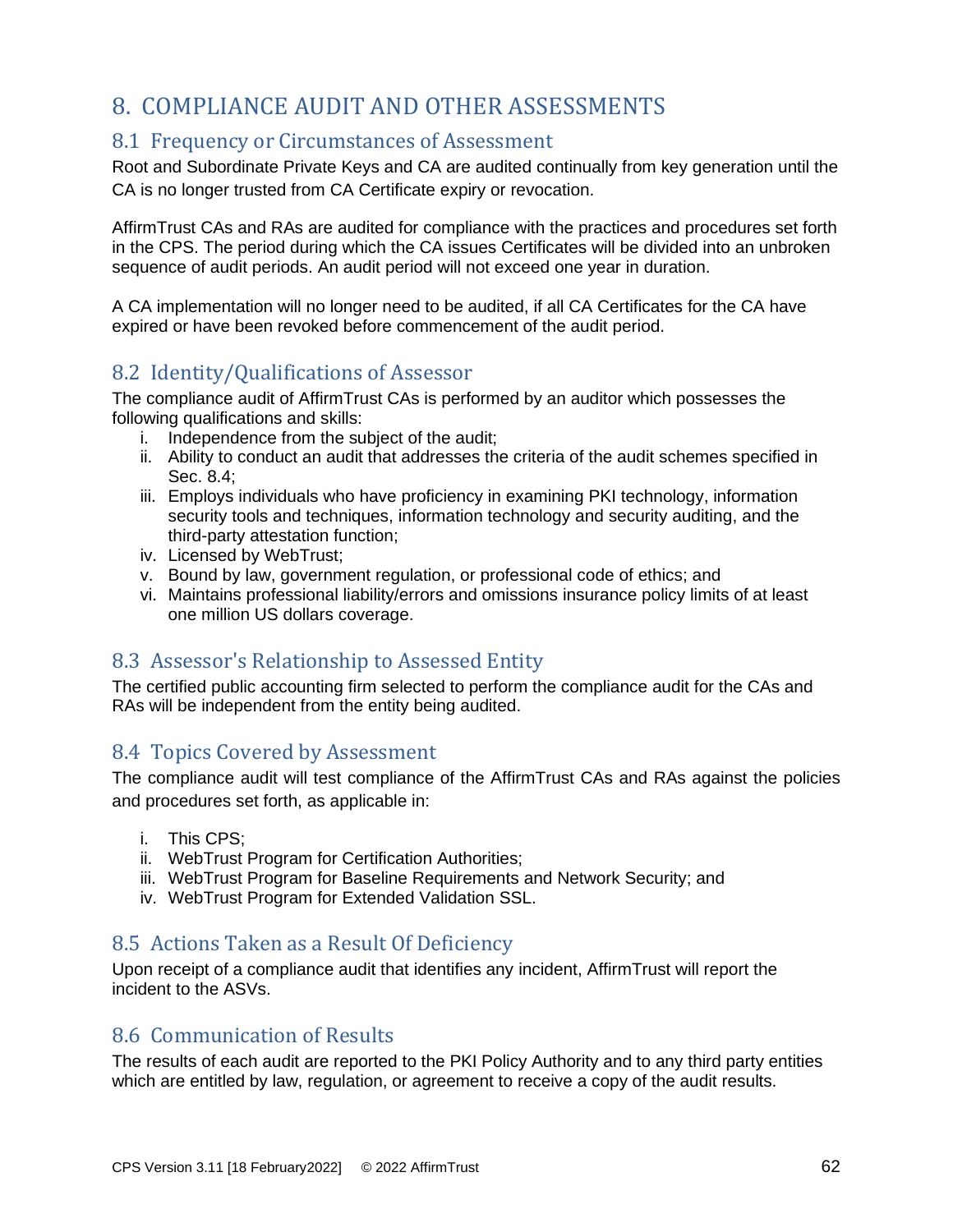The results of the most recent compliance audit will be posted within three months from the end of the audit period to the Repository. In the event of a delay greater than three months, the CA will provide an explanatory letter signed by the qualified auditor. The audit results will also be posted to the CA Common Database (i.e., https://ccadb.force.com).

The audit report will contain at least the following information:

- (i) name of the organization being audited;
- (ii) name and address of the organization performing the audit;
- (iii) the SHA-256 fingerprint of all Roots and Subordinate CA Certificates, including Cross Certificates, that were in-scope of the audit, where the fingerprint uses uppercase letters and does not contain colons, spaces or line feeds;
- (iv) audit criteria, with version number(s), that were used to audit each of the certificates (and associated keys);
- (v) a list of the CA policy documents, with version numbers, referenced during the audit;
- (vi) whether the audit assessed a period of time or a point in time;
- (vii) the start date and end date of the Audit Period, for those that cover a period of time;
- (viii) the point in time date, for those that are for a point in time; and
- (ix) the date the report was issued, which will necessarily be after the end date or point in time date.

The authoritative version of the audit report must be English language, available as a PDF and text searchable for all required information.

# 8.7 Self-Audits

Subscriber Certificates are self-audited using post-issuance linting software to monitor adherence to this CPS, the Baseline Requirements and the EV Guidelines limited to the linter coverage.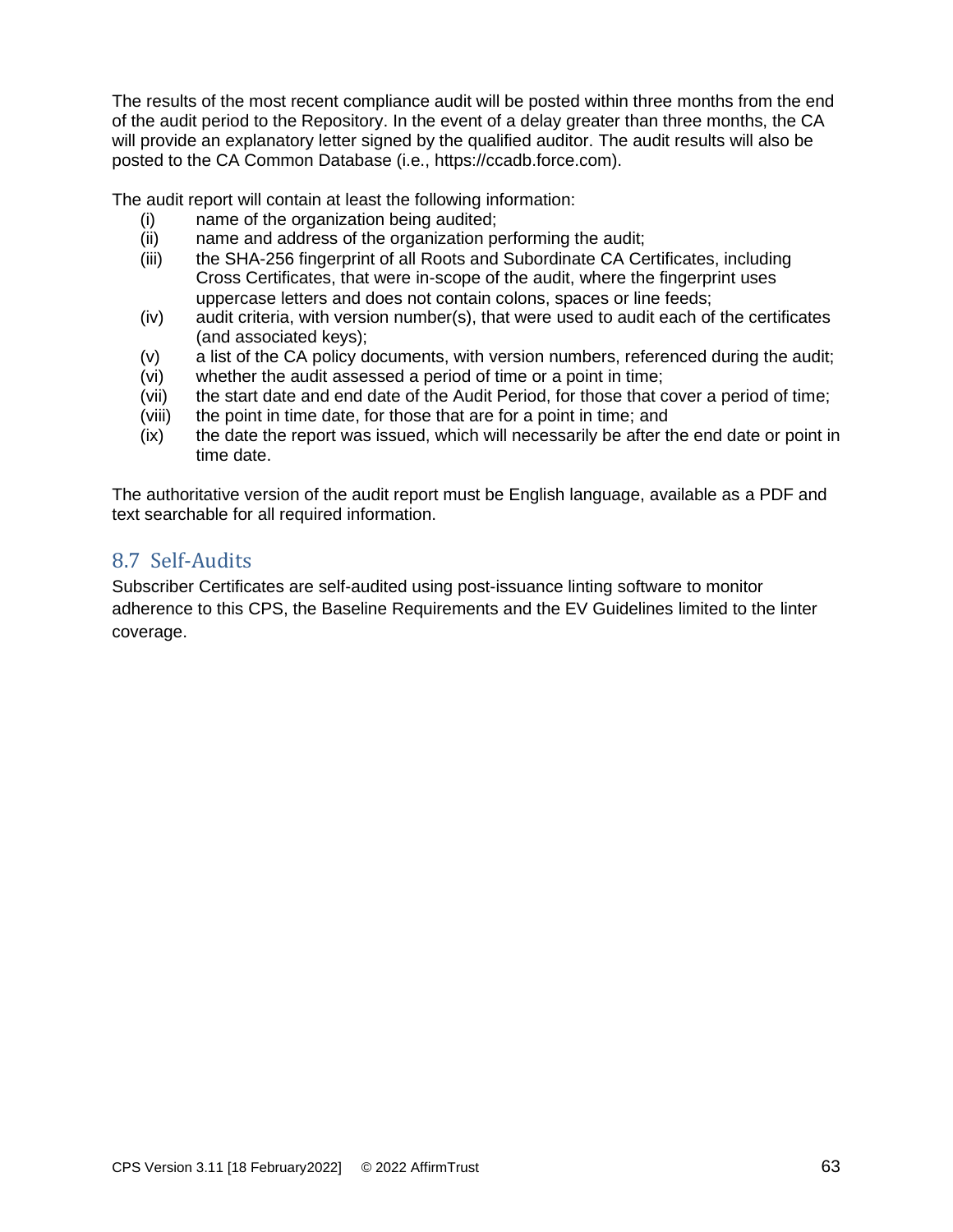# 9. OTHER BUSINESS AND LEGAL MATTERS

# 9.1 Fees

# 9.1.1 Certificate Issuance or Renewal Fees

AffirmTrust is entitled to charge Subscribers for the issuance, management, and renewal of Certificates. The fees charged will be as stated on AffirmTrust's Web site or in any applicable Subscriber Agreement (Terms of Service) at the time the Certificate is issued or renewed, and may change from time to time without prior notice.

# 9.1.2 Certificate Access Fees

AffirmTrust does not charge a fee as a condition of making Certificates available to Relying Parties.

# 9.1.3 Revocation or Status Information Access Fees

AffirmTrust does not charge a fee as a condition of making the CRL or OCSP available in a repository or otherwise available to Relying Parties. AffirmTrust does not permit access to revocation information, certificate status information, or time stamping in its repository by third parties that provide products or services that utilize such certificate status information without AffirmTrust's prior express written consent.

# 9.1.4 Fees for Other Services

AffirmTrust does not charge a fee for access to this CPS.

# 9.1.5 Refund Policy

A Subscriber may apply a refund for the cost of an individual Certificate toward the issuance of a substitute Certificate. To obtain a substitute Certificate, the Subscriber must provide a new Certificate Signing Request to AffirmTrust or request reissue of a Certificate based upon a prior Certificate signing request previously provided to AffirmTrust by the Subscriber. As to AffirmTrust's refund policy for enterprise Subscribers, see the terms of the Subscriber Agreement.

AffirmTrust will not revoke a Certificate previously issued following a refund or reissue request. A request for a refund or reissue of a Certificate will not be treated as a request by the Subscriber for revocation of a Certificate previously issued by AffirmTrust unless the Subscriber follows the procedures for requesting revocation as stated at §4.9.3 of this CPS.

# 9.2 Financial Responsibility

## 9.2.1 Insurance Coverage

AffirmTrust will maintain the insurance coverages or self-insurance for issuance of EV Certificates as required by the EV Guidelines.

## 9.2.2 Other Assets

No stipulation.

## 9.2.3 Insurance or Warranty Coverage for End-Entities

AffirmTrust's warranty coverage for end-entities is specified in Subscriber Agreements and Relying Party Agreements.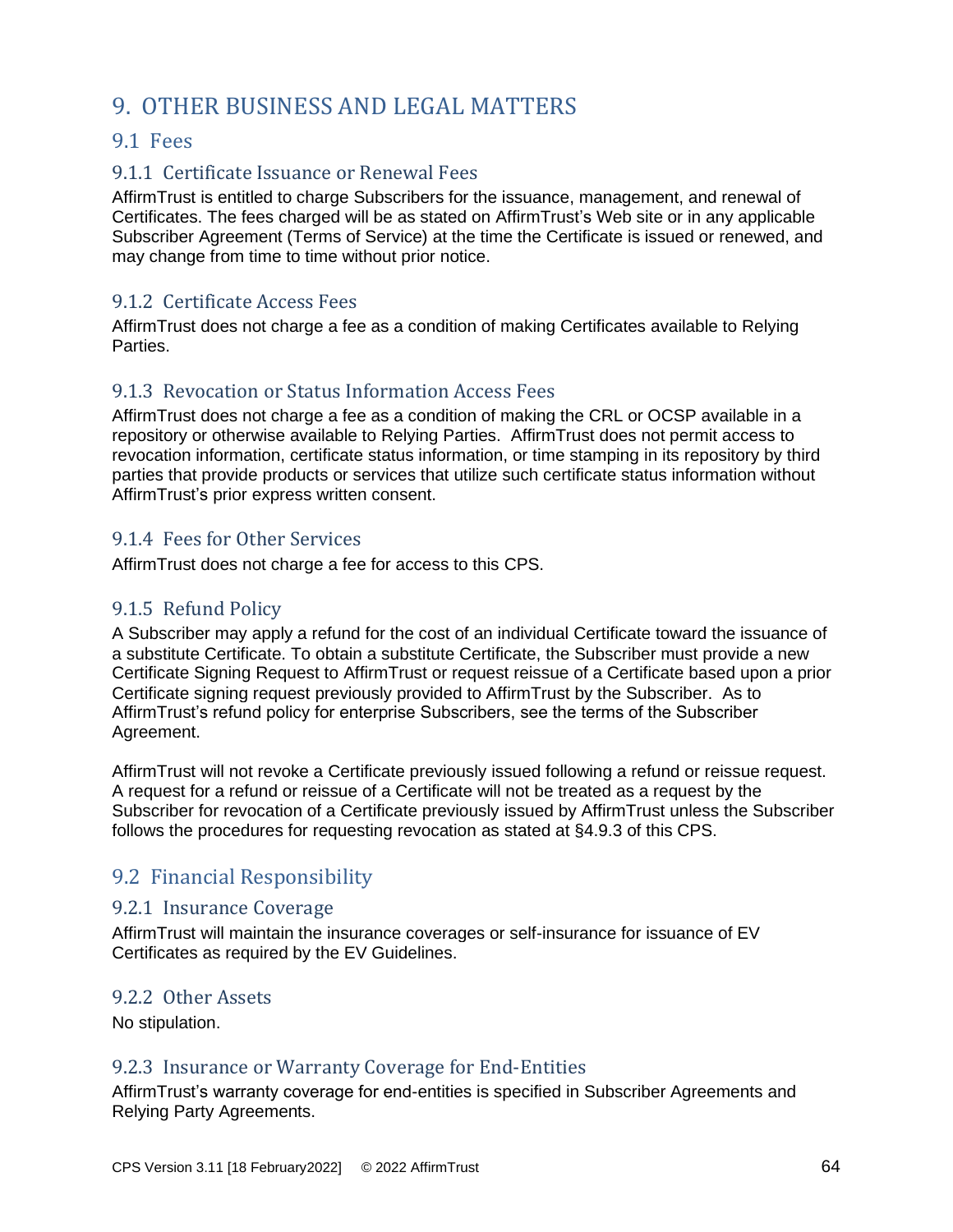# 9.3 Confidentiality of Business Information

# 9.3.1 Scope of Confidential Information

The following information is considered confidential information and protected against disclosure using a reasonable degree of care:

- 1. Private Keys;
- 2. Activation data used to access Private Keys or to gain access to the CA system;
- 3. Business continuity, incident response, contingency, and disaster recovery plans;
- 4. Other security practices used to protect the confidentiality, integrity, or availability of information;
- 5. Information held by AffirmTrust as private information in accordance with §9.4;
- 6. Audit logs and archive records; and
- 7. Transaction records, financial audit records, and external or internal audit trail records and any audit reports (with the exception of an auditor's letter confirming the effectiveness of the controls set forth in this CPS).

# 9.3.2 Information Not Within the Scope of Confidential Information

All information published on the AffirmTrust website plus published Certificate and revocation data is public information.

# 9.3.3 Responsibility to Protect Confidential Information

AffirmTrust's employees, agents, and contractors are responsible for protecting confidential information and are contractually obligated to do so. AffirmTrust systems are configured to protect confidential information.

# 9.4 Privacy of Personal Information

## 9.4.1 Privacy Plan

AffirmTrust follows the privacy statements, policies and practices posted on its website at <https://www.entrust.com/legal-compliance/privacy> ("Privacy Plan") when handling personal information.

## 9.4.2 Information Treated as Private

AffirmTrust treats all personal information about an individual that is not publicly available in the contents of a Certificate or CRL as personal information in accordance with the Privacy Plan.

## 9.4.3 Information Not Deemed Private

Certificates, CRLs, and the personal or corporate information appearing in them are not considered private information.

## 9.4.4 Responsibility to Protect Private Information

All personnel involved with the AffirmTrust PKI are expected to handle personnel information in accordance with the Privacy Plan.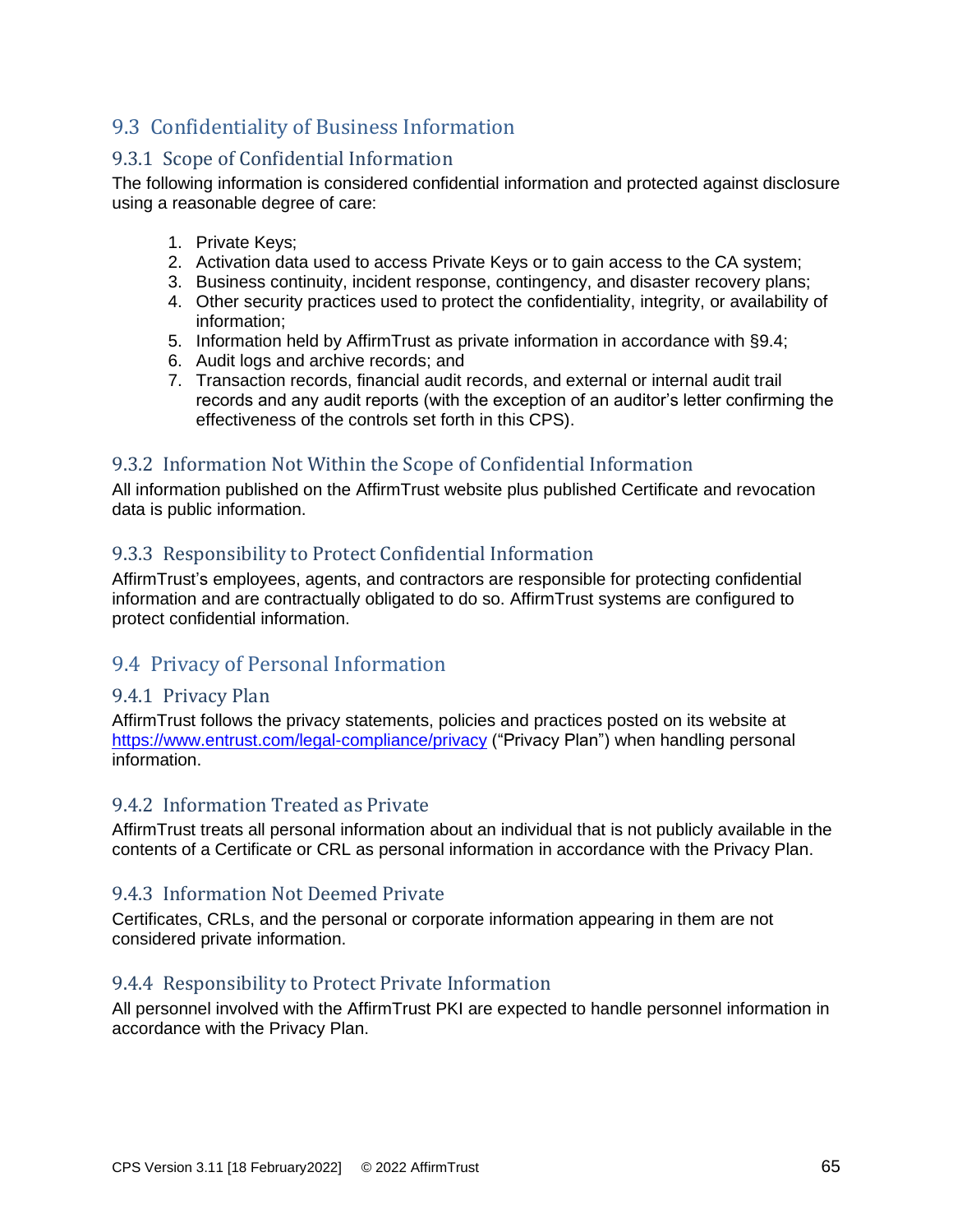# 9.4.5 Notice and Consent to Use Private Information

Unless otherwise stated in the CPS, Privacy Plan or other agreement (such as a Subscriber Agreement or Relying Party Agreement), personal information will not be used without subject's written consent. Notwithstanding the foregoing, personal information contained in Certificates may be published in online public repositories. All Subscribers consent to the global transfer of any personal data contained in Certificates.

## 9.4.6 Disclosure Pursuant to Judicial or Administrative Process

AffirmTrust may disclose personal or confidential information, without notice, when required to do so by law or regulation.

# 9.4.7 Other Information Disclosure Circumstances

No stipulation.

# 9.5 Intellectual Property Rights

AffirmTrust, or AffirmTrust Group, own all intellectual property rights in AffirmTrust's services, including the AffirmTrust Certificates, trademarks used in providing the services, and this CPS. "AffirmTrust" is a registered trademark and assumed business name which is used for the purpose of providing AffirmTrust products and services.

Certificates and revocation information are the exclusive property of AffirmTrust. AffirmTrust grants permission to reproduce and distribute Certificates on a non-exclusive, royalty-free basis, provided that they are reproduced and distributed in full. AffirmTrust does not allow derivative works of its Certificates or products without prior written permission. Private and Public Keys will remain the property of the Subscribers who rightfully hold them.

# 9.6 Representations and Warranties

## 9.6.1 CA Representations and Warranties

## *9.6.1.1 OV Server Certificate Limited Warranty*

AffirmTrust provides the following limited warranty at the time of issuance of OV server Certificates: (i) it issued the Certificate substantially in compliance with this CPS; (ii) the information contained within the Certificate accurately reflects the information provided to AffirmTrust by the Applicant in all material respects; and (iii) it has taken reasonable steps to verify that the information within the Certificate is accurate. The nature of the steps AffirmTrust takes to verify the information contained in a Certificate is set forth in §3 of this CPS.

## *9.6.1.2 EV Server Certificate Limited Warranty*

When AffirmTrust issues an EV Certificate, AffirmTrust represents and warrants to the EV Certificate Beneficiaries, during the period when the EV Certificate is Valid, that AffirmTrust has followed the requirements of the EV Guidelines and its EV Policies in issuing the EV Certificate and in verifying the accuracy of the information contained in the EV Certificate ("**EV Certificate Warranties**"). The EV Certificate Warranties specifically include, but are not limited to, the following:

(1) Legal Existence. AffirmTrust has confirmed with the incorporating or registration agency in the Subject's jurisdiction of incorporation or registration that, as of the date the EV Certificate was issued, the Subject named in the EV Certificate legally exists as a valid organization or entity in the jurisdiction of incorporation or registration;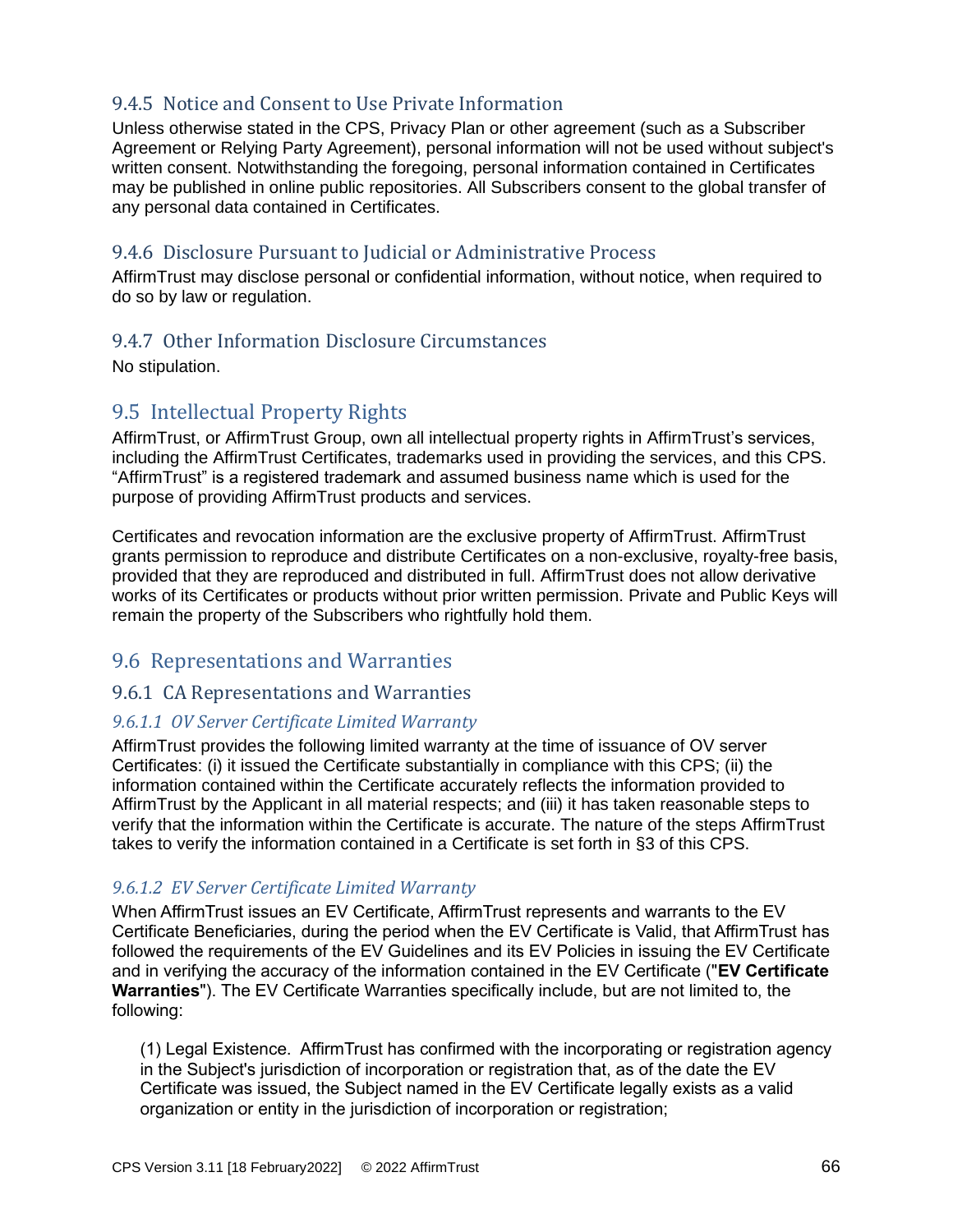(2) Identity. In accordance with the procedures stated in the EV Guidelines, AffirmTrust has confirmed that, as of the date the EV Certificate was issued, the legal name of the Subject named in the EV Certificate matches the name on the official government records of the incorporating or registration agency in the Subject's jurisdiction of incorporation or registration, and if an assumed name is also included, that the assumed name is properly registered by the Subject in the jurisdiction of its place of business;

(3) Right to Use Domain Name. AffirmTrust has taken all steps reasonably necessary to verify that, as of the date the EV Certificate was issued, the Subject named in the EV Certificate has the exclusive right to use the Domain Name(s) listed in the EV Certificate;

(4) Authorization for EV Certificate. AffirmTrust has taken all steps reasonably necessary to verify that the Subject named in the EV Certificate has authorized the issuance of the EV Certificate;

(5) Accuracy of Information. AffirmTrust has taken all steps reasonably necessary to verify that all of the other information in the EV Certificate is accurate, as of the date the EV Certificate was issued;

(6) Subscriber Agreement. The Subject named in the EV Certificate has entered into a legally valid and enforceable Subscriber Agreement with AffirmTrust that satisfies the requirements of the EV Guidelines or the Applicant Representative has acknowledged and accepted the Terms of Use (if applicable);

(7) Status. AffirmTrust will follow the requirements of these Guidelines and maintain a 24 x 7 online-accessible repository with current information regarding the status of the EV Certificate as valid or revoked; and

(8) Revocation. AffirmTrust will follow the requirements of the EV Guidelines and revoke the EV Certificate upon the occurrence of any revocation event as specified in the EV Guidelines.

See the EV Guidelines for definition of defined terms above.

EV Certificates focus only on the identity of the Subject named in the Certificate, and not on the behavior of the Subject. As such, when issuing an EV Certificate, AffirmTrust does not provide any assurances, or otherwise represent or warrant:

- That the Subject named in the EV Certificate is actively engaged in doing business;
- That the Subject named in the EV Certificate complies with applicable laws;
- That the Subject named in the EV Certificate is trustworthy, honest, or reputable in its business dealings; or
- That it is "safe" to do business with the Subject named in the EV Certificate.

#### 9.6.2 RA Representations and Warranties

No stipulation.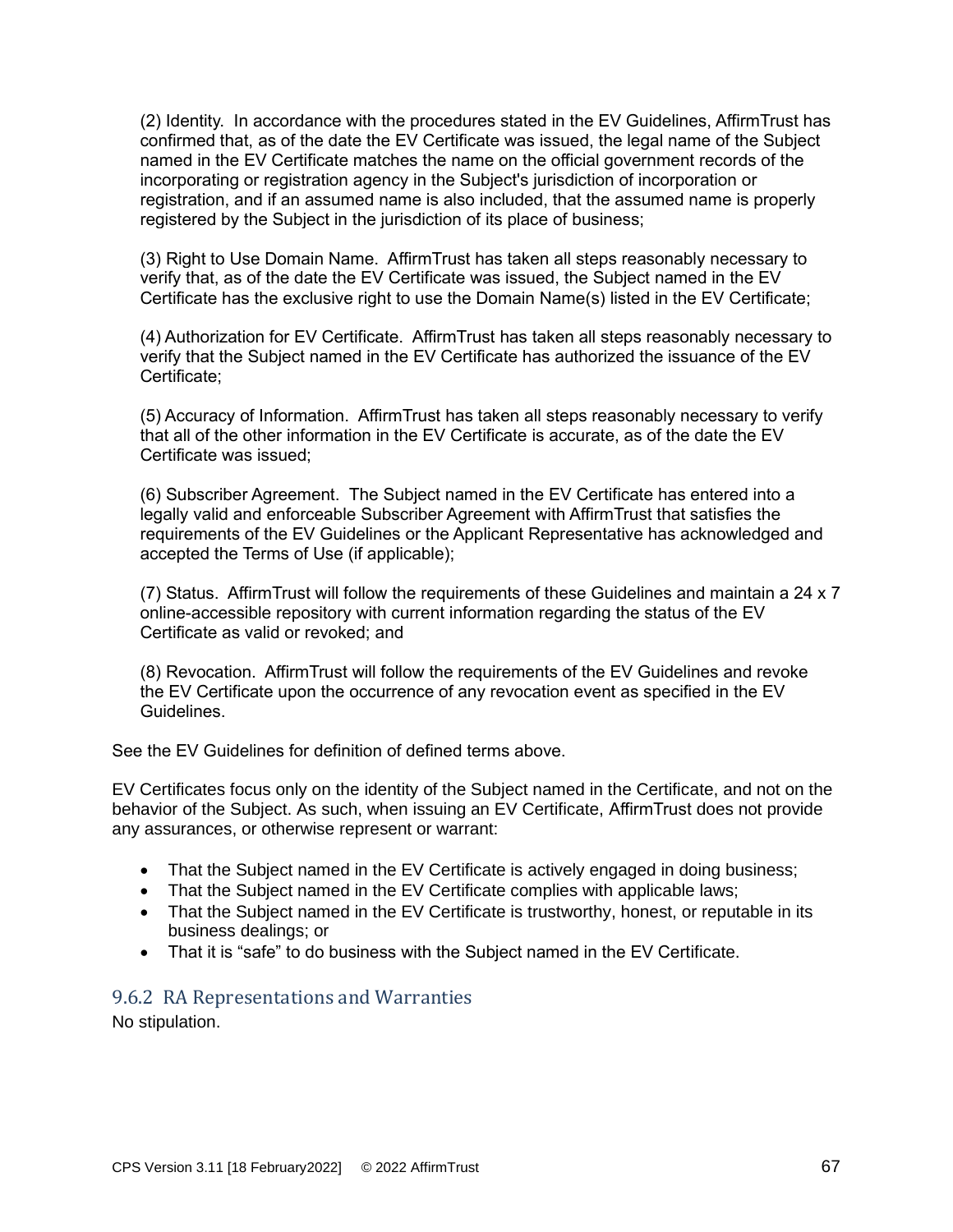# 9.6.3 Subscriber Representations and Warranties

Subscribers are solely responsible for any misrepresentations they make to third parties and for all transactions that use Subscriber's Private Key, regardless of whether such use was authorized.

Subscribers represent to AffirmTrust, Application Software Vendors, and Relying Parties that, for each Certificate, the Subscriber will:

- 1. Provide accurate and complete information at all times to AffirmTrust, both in the certificate request and asotherwise requested by AffirmTrust in connection with the issuance of the Certificate(s)to be supplied by AffirmTrust,
- 2. Take all reasonable measures to assure control of, keep confidential, and properly protect at all times the Private Key that corresponds to the Public Key to be included in the requested Certificate(s) (and any associated activation data or device, e.g. password or token),
- 3. Review and verify the Certificate for accuracy prior to using the Certificate,
- 4. Only install SSL Certificates on servers accessible at the subjectAltName(s) listed in the Certificate, and use the Certificate solely in compliance with all applicable laws and solely in accordance with this CPS and the relevant Subscriber Agreement,
- 5. Promptly request revocation of the Certificate, and cease using it and its associated Private Key, if there is any actual or suspected misuse or compromise of the Subscriber's Private Key associated with the Public Key included in the Certificate; and promptly request revocation of the Certificate, and cease using it, if any information in the Certificate is or becomes incorrect or inaccurate,
- 6. Promptly cease all use of the Private Key corresponding to the Public Key included in the Certificate upon revocation of that Certificate for reasons of Key Compromise,
- 7. Respond to AffirmTrust's instructions concerning Key Compromise or Certificate misuse with the time period specified by AffirmTrust, and
- 8. Acknowledge and accept that AffirmTrust is entitled to revoke the Certificate immediately if the Subscriber were to violate the terms of the Subscriber Agreement or if revocation is required by AffirmTrust's CP, CPS, or the Baseline Requirements.

# 9.6.4 Relying Party Representations and Warranties

Each Relying Party represents that, prior to relying on an AffirmTrust Certificate, it:

- 1. Made reasonable efforts to acquire sufficient knowledge on using digital Certificates and PKI,
- 2. Studied the limitations on the usage of Certificates and is aware of AffirmTrust's limitations on liability with respect to reliance on issued Certificates,
- 3. Has read, understands, and agrees to the Relying Party Agreement and this CPS,
- 4. Verified both the Certificate and any Certificates in the certificate chain using the relevant CRL or OCSP,
- 5. Will not use a Certificate if the Certificate has expired or been revoked, and
- 6. Will take all reasonable steps to minimize the risk of relying on a digital signature created by an invalid, revoked, or expired Certificate, including only relying on a Certificate if appropriate after considering:
	- a) Applicable law and the legal requirements for identification of a party, protection of the confidentiality or privacy of information, and enforceability of the transaction;
	- b) The intended use of the Certificate as listed in the Certificate or this CPS.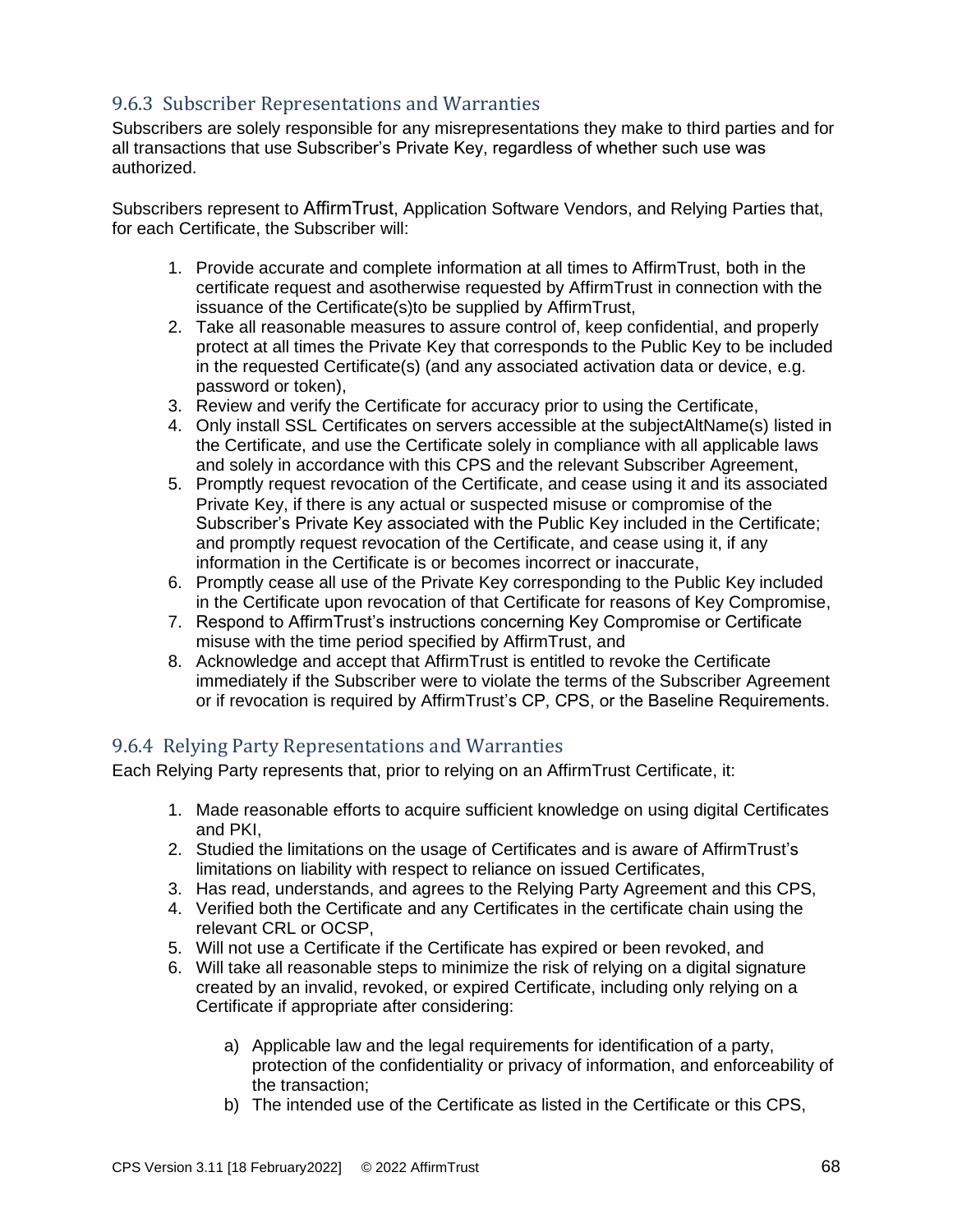- c) The data listed in the Certificate,
- d) The economic value of the transaction or communication,
- e) The potential loss or damage that would be caused by an erroneous identification or a loss of confidentiality or privacy of information in the application, transaction, or communication,
- f) The Relying Party's previous course of dealing with the Subscriber,
- g) The Relying Party's understanding of trade, including experience with computer-based methods of trade, and
- h) Any other indicia of reliability or unreliability pertaining to the Subscriber and/or the application, communication, or transaction.

Any reliance on a Certificate by a Relying Party that does not meet these requirements is at the party's own risk.

# 9.6.5 Representations and Warranties of Other Participants

No stipulation.

# 9.7 Disclaimers of Warranties

EXCEPT FOR THE LIMITED WARRANTY DESCRIBED IN SECTION 9.6.1 ABOVE, AFFIRMTRUST AND AFFIRMTRUST GROUP AFFILIATES EXPRESSLY DISCLAIM AND MAKE NO REPRESENTATION, WARRANTY OR COVENANT OF ANY KIND, WHETHER EXPRESS OR IMPLIED, EITHER IN FACT OR BY OPERATION OF LAW, WITH RESPECT TO THIS CPS OR ANY CERTIFICATE ISSUED HEREUNDER, INCLUDING WITHOUT LIMITATION, ALL WARRANTIES OF QUALITY, MERCHANTABILITY, NON-INFRINGEMENT, TITLE AND FITNESS FOR A PARTICULAR PURPOSE, AND ALL WARRANTIES, REPRESENTATIONS, CONDITIONS, UNDERTAKINGS, TERMS AND OBLIGATIONS IMPLIED BY STATUTE OR COMMON LAW, TRADE USAGE, COURSE OF DEALING OR OTHERWISE ARE HEREBY EXCLUDED TO THE FULLEST EXTENT PERMITTED BY LAW. EXCEPT FOR THE LIMITED WARRANTY DESCRIBED ABOVE, AFFIRMTRUST AND AFFIRMTRUST GROUP AFFILIATES FURTHER DISCLAIM AND MAKES NO REPRESENTATION, WARRANTY OR COVENANT OF ANY KIND, WHETHER EXPRESS OR IMPLIED, EITHER IN FACT OR BY OPERATION OF LAW, TO ANY APPLICANT, SUBSCRIBER OR ANY RELYING PARTY THAT (A) THE SUBSCRIBER TO WHICH IT HAS ISSUED A CERTIFICATE IS IN THE FACT THE PERSON, ENTITY OR ORGANIZATION IT CLAIMS TO HAVE BEEN (B) A SUBSCRIBER IS IN FACT THE PERSON, ENTITY OR ORGANIZATION LISTED IN THE CERTIFICATE, OR (C) THAT THE INFORMATION CONTAINED IN THE CERTIFICATES OR IN ANY CERTIFICATE STATUS MECHANISM COMPILED, PUBLISHED OR OTHERWISE DISSEMINATED BY AFFIRMTRUST, OR THE RESULTS OF ANY CRYPTOGRAPHIC METHOD IMPLEMENTED IN CONNECTION WITH THE CERTIFICATES IS ACCURATE, AUTHENTIC, COMPLETE OR RELIABLE.

IT IS AGREED AND ACKNOWLEDGED THAT APPLICANTS AND SUBSCRIBERS ARE LIABLE FOR ANY MISREPRESENTATIONS MADE TO AFFIRMTRUST AND RELIED UPON BY A RELYING PARTY. AFFIRMTRUST AND AFFIRMTRUST GROUP AFFILIATES DO NOT WARRANT OR GUARANTEE UNDER ANY CIRCUMSTANCES THE "NON-REPUDIATION" BY A SUBSCRIBER AND/OR RELYING PARTY OF ANY TRANSACTION ENTERED INTO BY THE SUBSCRIBER AND/OR RELYING PARTY INVOLVING THE USE OF OR RELIANCE UPON A CERTIFICATE.

IT IS UNDERSTOOD AND AGREED UPON BY SUBSCRIBERS AND RELYING PARTIES THAT IN USING AND/OR RELYING UPON A CERTIFICATE THEY ARE SOLELY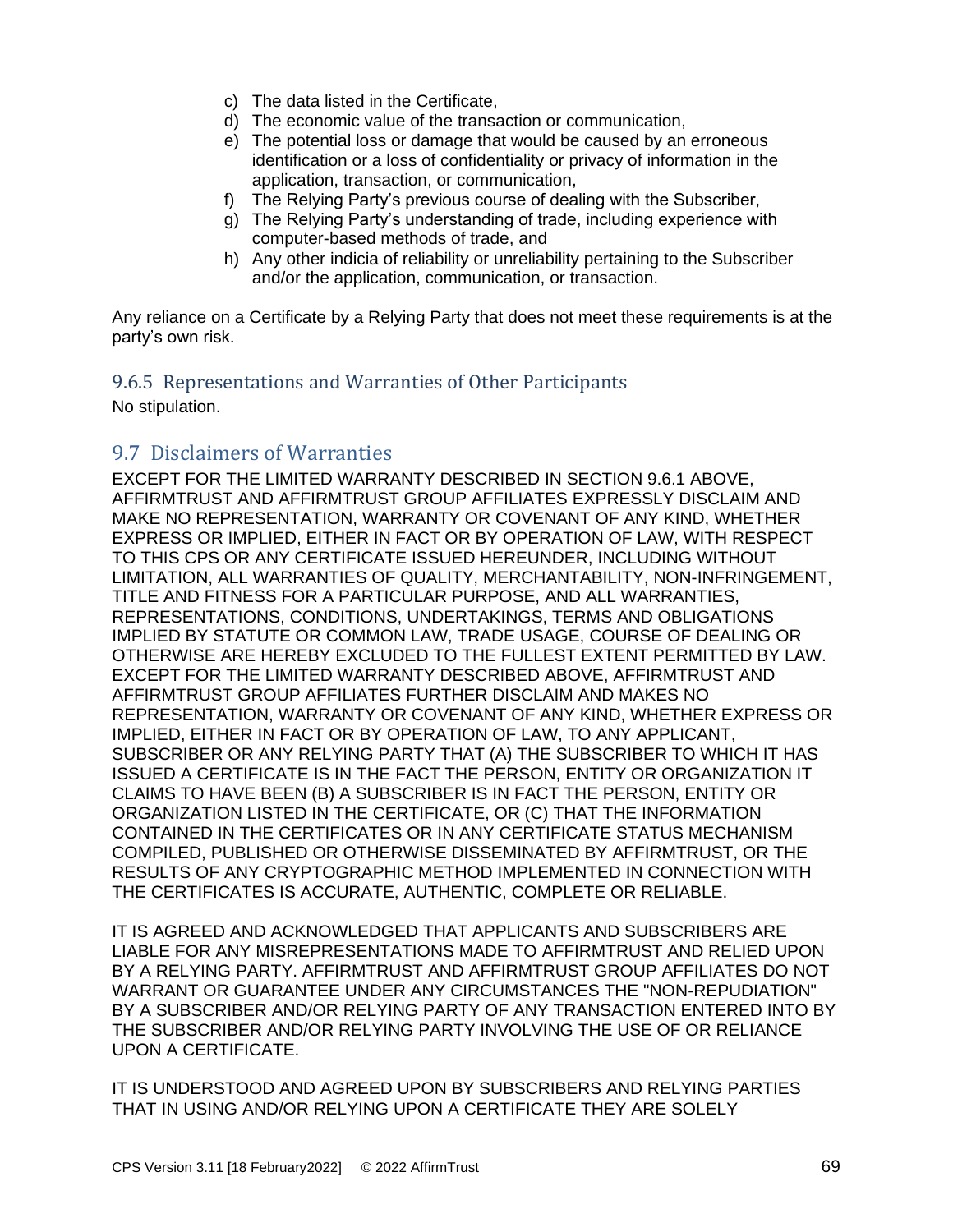RESPONSIBLE FOR THEIR RELIANCE UPON THAT CERTIFICATE AND THAT SUCH PARTIES MUST CONSIDER THE FACTS, CIRCUMSTANCES AND CONTEXT SURROUNDING THE TRANSACTION IN WHICH THE CERTIFICATE IS USED IN DETERMINING SUCH RELIANCE.

THE SUBSCRIBERS AND RELYING PARTIES AGREE AND ACKNOWLEDGE THAT CERTIFICATES HAVE A LIMITED OPERATIONAL PERIOD AND MAY BE REVOKED AT ANY TIME. SUBSCRIBERS AND RELYING PARTIES ARE UNDER AN OBLIGATION TO VERIFY WHETHER A CERTIFICATE IS EXPIRED OR HAS BEEN REVOKED. AFFIRMTRUST AND AFFIRMTRUST GROUP AFFILIATES HEREBY DISCLAIM ANY AND ALL LIABILITY TO SUBSCRIBERS AND RELYING PARTIES WHO DO NOT FOLLOW SUCH PROCEDURES. MORE INFORMATION ABOUT THE SITUATIONS IN WHICH A CERTIFICATE MAY BE REVOKED CAN BE FOUND IN SECTION 4.9.3 OF THIS CPS.

# 9.8 Limitations of Liability

- **9.8.1** TO THE EXTENT AFFIRMTRUST HAS ISSUED THE CERTIFICATE(S) IN COMPLIANCE WITH THE CPS, THE AFFIRMTRUST GROUP SHALL HAVE NO LIABILITY TO ANY PERSON FOR ANY CLAIMS, DAMAGES OR LOSSES SUFFERED AS THE RESULT OF THE USE OF OR RELIANCE ON SUCH CERTIFICATE. IN NO EVENT WILL AFFIRMTRUST GROUP BE LIABLE FOR, AND EACH SUBSCRIBER AND RELYING PARTY WAIVES ANY RIGHT IT MAY HAVE TO, ANY CONSEQUENTIAL, INDIRECT, SPECIAL, INCIDENTAL, PUNITIVE OR EXEMPLARY DAMAGES OR FOR ANY LOSS OF BUSINESS, OPPORTUNITIES, CONTRACTS, REVENUES, PROFITS, SAVINGS, GOODWILL, REPUTATION, USE, OR DATA, OR COSTS OF REPROCUREMENT OR BUSINESS INTERRUPTION, OR ANY LOSS OR DAMAGE THAT IS NOT DIRECTLY ATTRIBUTABLE TO THE USE OR RELIANCE ON A CERTIFICATE OR THE CERTIFICATE SERVICES PROVIDED UNDER THIS CPS INCLUDING ANY LOSS OR DAMAGE RESULTING FROM THE COMBINATION OR INTEGRATION OF THE CERTIFICATE OR CERTIFICATE SERVICES WITH ANY SOFTWARE OR HARDWARE NOT PROVIDED BY AFFIRMTRUST IF THE LOSS OR DAMAGE WOULD NOT HAVE OCCURRED AS A RESULT OF USE OF THE CERTIFICATE OR CERTIFICATE SERVICES ALONE.
- **9.8.2** IN NO EVENT SHALL AFFIRMTRUST GROUP'S TOTAL AGGREGATE LIABILITY ARISING OUT OF OR RELATING TO THE SUBSCRIBER AGREEMENT, THE CPS AND THE USE AND PERFORMANCE OF ANY PRODUCTS OR SERVICES PROVIDED HEREUNDEREXCEED THE FOLLOWING: (i) THE AMOUNT PAID TO AFFIRMTRUST FOR THE SERVICES UNDER THE SUBSCRIBER AGREEMENT AND THIS CPS OVER THE 12 MONTHS IMMEDIATELY PRECEDING THE EVENTS GIVING RISE TO THE CLAIM, UP TO A MAXIMUM OF TEN THOUSAND U.S. DOLLARS (US\$10,000.00); EXCEPT THAT FOR ANY (ii) EV CERTIFICATES ISSUED UNDER THIS CPS, AFFIRMTRUST GROUP'S TOTAL AGGREGATE LIABLIITY IS LIMITED TO TWO THOUSAND U.S. DOLLARS (US\$2,000.00) PER SUBSCRIBER OR RELYING PARTY PER EV CERTIFICATE, UP TO A MAXIMUM OF FIFTY THOUSAND U.S. DOLLARS (US\$50,000.00)), AND (iii) DOMAIN VALIDATED (DV) CERTIFICATES ISSUED UNDER THIS CPS, AFFIRMTRUST GROUP' AGGREGATE LIABILITY IS LIMITED TO THE AMOUNT PAID TO AFFIRMTRUST FOR THE DV CERTIFICATE GIVING RISE TO THE CLAIM OVER THE 12 MONTHS IMMEDIATELY PRECEDING THE EVENTS GIVING RISE TO THE CLAIM, UP TO A MAXIMUM OF ONE THOUSAND U.S. DOLLARS (US\$1,000.00).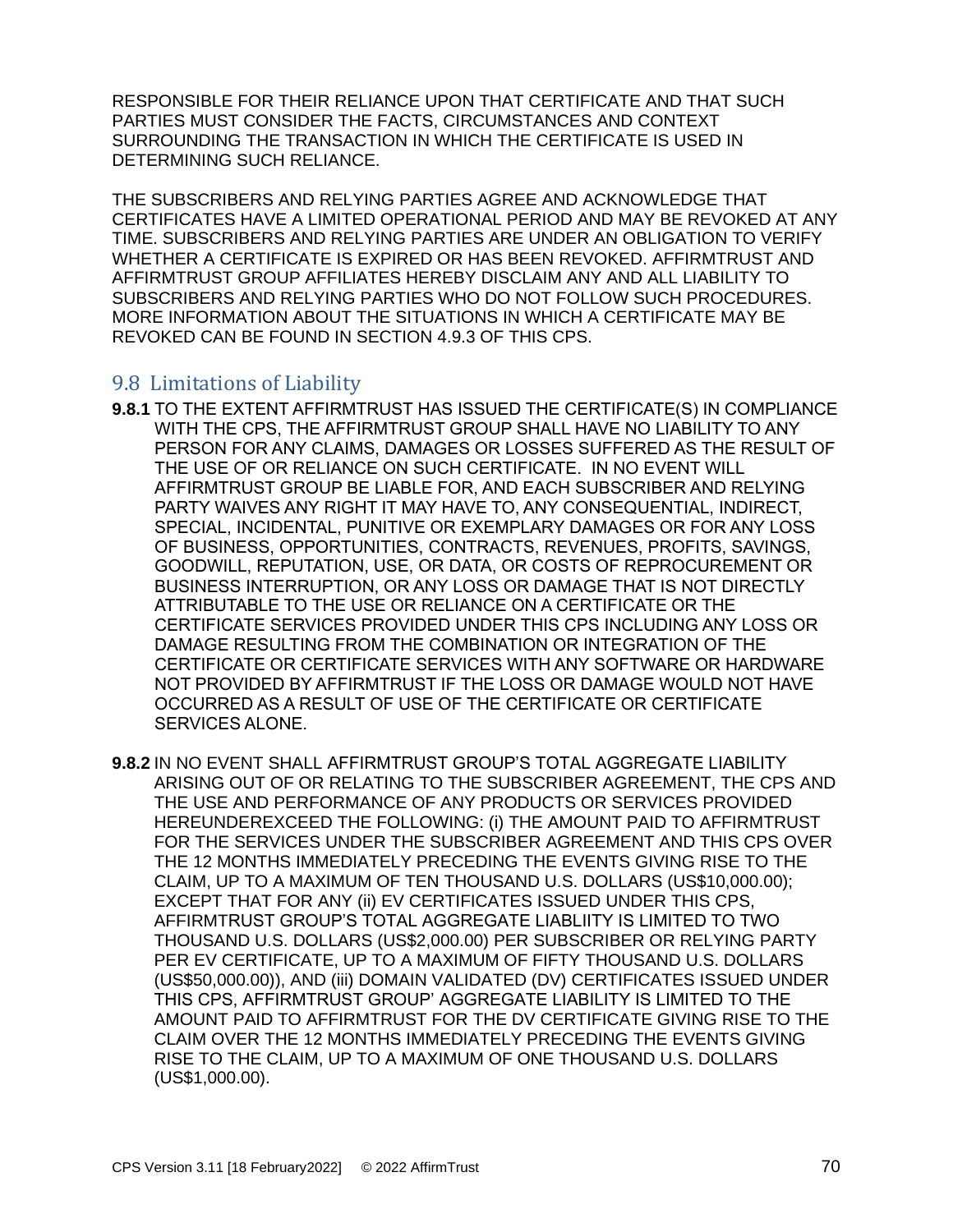- **9.8.3** THE EXCLUSIONS AND LIMITS IN THIS SECTION 9.8 (LIMITATIONS OF LIABILITY) APPLY: (A) REGARDLESS OF THE FORM OF ACTION, WHETHER IN CONTRACT (INCLUDING FUNDAMENTAL BREACH), TORT (INCLUDING NEGLIGENCE), WARRANTY, BREACH OF STATUTORY DUTY, MISREPRESENTATION, STRICT LIABILITY, STRICT PRODUCT LIABILITY, OR OTHERWISE; (B) ON AN AGGREGATE BASIS, REGARDLESS OF THE NUMBER OF CLAIMS, TRANSACTIONS, DIGITAL SIGNATURES OR CERTIFICATES; (C) EVEN IF THE POSSIBILITY OF THE DAMAGES IN QUESTION WAS KNOWN OR COMMUNICATED IN ADVANCE AND EVEN IF SUCH DAMAGES WERE FORESEEABLE; AND (D) EVEN IF THE REMEDIES FAIL OF THEIR ESSENTIAL PURPOSE. AFFIRMTRUST HAS SET ITS PRICES AND PROVIDES CERTIFICATES IN RELIANCE ON THE EXCLUSIONS AND LIMITS IN THIS SECTION (LIMITATIONS OF LIABILITY), WHICH FORM AN ESSENTIAL BASIS OF THE PROVISION OF THE SERVICES DESCRIBED IN THIS CPS.
- **9.8.4** In no event will AffirmTrust and AffirmTrust Group Affiliates be liable for any damages to Applicants, Subscribers, Relying Parties or any other person, entity or organization arising out of or related to the use or misuse of, or reliance on any Certificate issued under this CPS that: (a) has expired or been revoked; (b) has been used for any purpose other than as set forth in the CPS; (c) has been tampered with; (d) with respect to which the Key Pair underlying such Certificate or the cryptography algorithm used to generate such Certificate's Key Pair, has been Compromised by the action of any party other than AffirmTrust or AffirmTrust Group Affiliates (including without limitation the Subscriber or Relying Party); or (e) is the subject of misrepresentations or other misleading acts or omissions of any other party, including but not limited to Applicants, Subscribers and Relying Parties. In no event shall AffirmTrust and AffirmTrust Group Affiliates be liable to the Applicant, Subscriber, Relying Party or other party for damages arising out of any claim that a Certificate infringes any patent, trademark, copyright, trade secret or other intellectual property right of any party.
- **9.8.5** Notwithstanding anything to the contrary in this Section (Limitation of Liability) or elsewhere, to the extent required by applicable law AffirmTrust Group neither excludes nor limits its liability for: (i) death or bodily injury caused by its own negligence; (ii) its own fraud or fraudulent misrepresentation; or (iii) other matters for which liability cannot be excluded or limited under applicable law.

# 9.9 Indemnities

Unless otherwise set forth in this CPS and/or Subscriber Agreement, Applicant and Subscriber, as applicable, hereby agrees to indemnify and hold AffirmTrust and AffirmTrust Group Affiliates (including, but not limited to, its officers, directors, employees, agents, successors and assigns) harmless from any claims, actions, or demands that are caused by the use or publication of a Certificate and that arises from (a) any false or misleading statement of fact by the Applicant (or any person acting on the behalf of the Applicant) (b) any failure by the Applicant or the Subscriber to disclose a material fact, if such omission was made negligently or with the intent to deceive; (c) any failure on the part of the Subscriber to protect its Private Key and Certificate or to take the precautions necessary to prevent the Compromise, disclosure, loss, modification or unauthorized use of the Private Key or Certificate; or (d) any failure on the part of the Subscriber to promptly notify AffirmTrust, as the case may be, of the Compromise, disclosure, loss, modification or unauthorized use of the Private Key or Certificate once the Subscriber has constructive or actual notice of such event.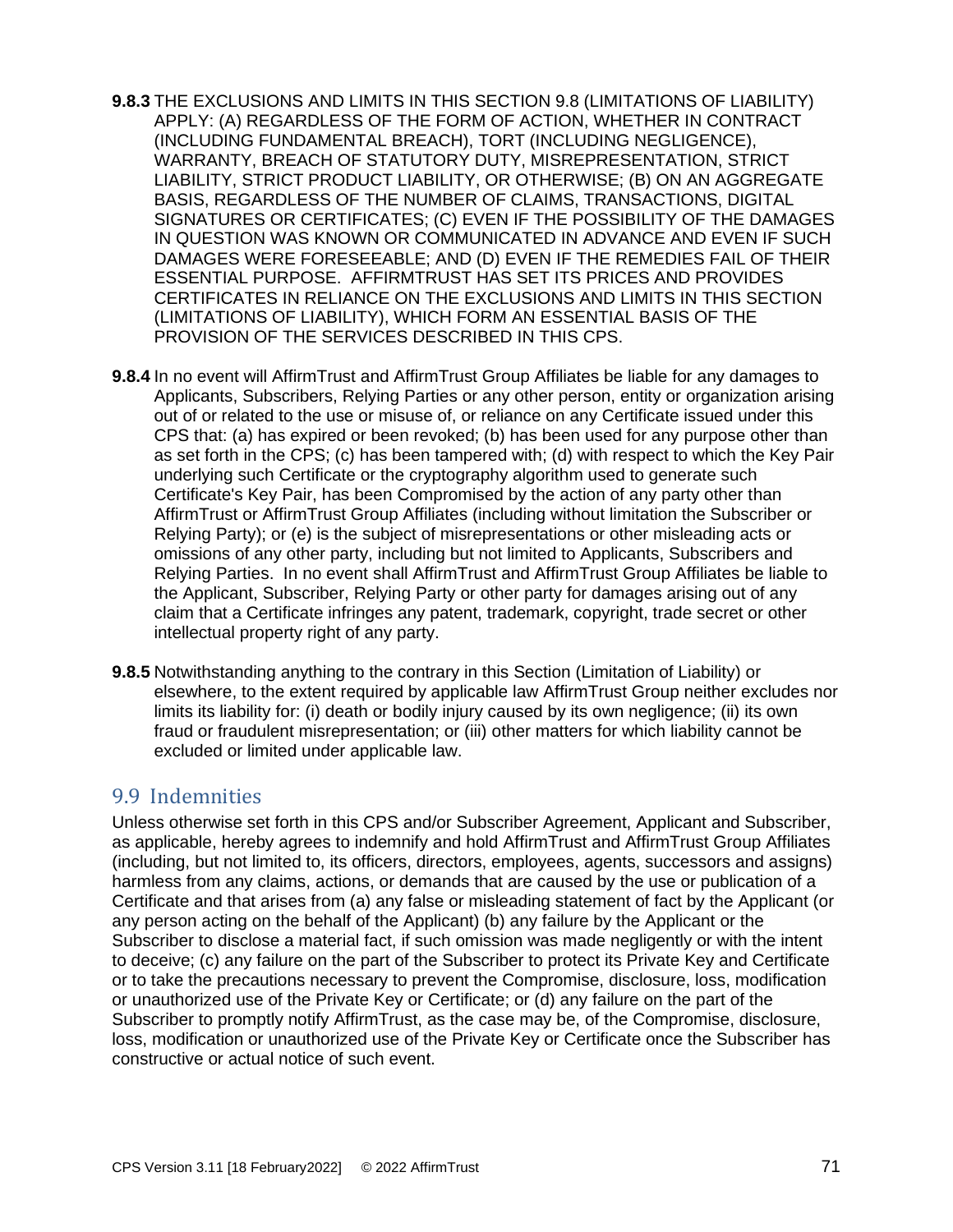# 9.10 Term and Termination

#### 9.10.1 Term

This CPS and any amendments are effective when published to AffirmTrust's online repository and remain in effect until replaced with a newer version.

## 9.10.2 Termination

This CPS and any amendments remain in effect until replaced by a newer version.

## 9.10.3 Effect of Termination and Survival

AffirmTrust will communicate the conditions and effect of this CPS's termination via the AffirmTrust repository. The communication will specify which provisions survive termination. At a minimum, responsibilities related to protecting confidential information will survive termination. Subscriber Agreements remain effective until the end of the Certificate's validity, even if this CPS terminates.

## 9.11 Individual Notices and Communications with Participants

AffirmTrust accepts notices related to this CPS that are addressed to the location specified in §2.2 of this CPS. Notices are deemed effective after the sender receives a valid acknowledgment of receipt from AffirmTrust. If an acknowledgement of receipt is not received within five days, the sender must resend the notice in paper form to the street address specified in §2.2 using either a courier service that confirms delivery or via certified or registered mail with postage prepaid and return receipt requested. AffirmTrust may allow other forms of notice in its Subscriber Agreements.

# 9.12 Amendments

#### 9.12.1 Procedure for Amendment

The PKI Policy Authority determines what amendments should be made to this CPS. Amendments are made by posting an updated version of the CPS to the online repository. Controls are in place to reasonably ensure that this CPS is not amended and published without the prior authorization of the PKI Policy Authority. This CPS is reviewed at least annually.

#### 9.12.2 Notification Mechanism and Period

Notification of amendments to this CPS are made by posting an updated version of the CPS to the online repository. Amendments may be made at any time without any prior notice period.

#### 9.12.3 Circumstances Under Which OID Must Be Changed

If the PKI Policy Authority determines an amendment necessitates a change in an OID, then the revised version of this CPS will also contain a revised OID. Otherwise, amendments do not require an OID change.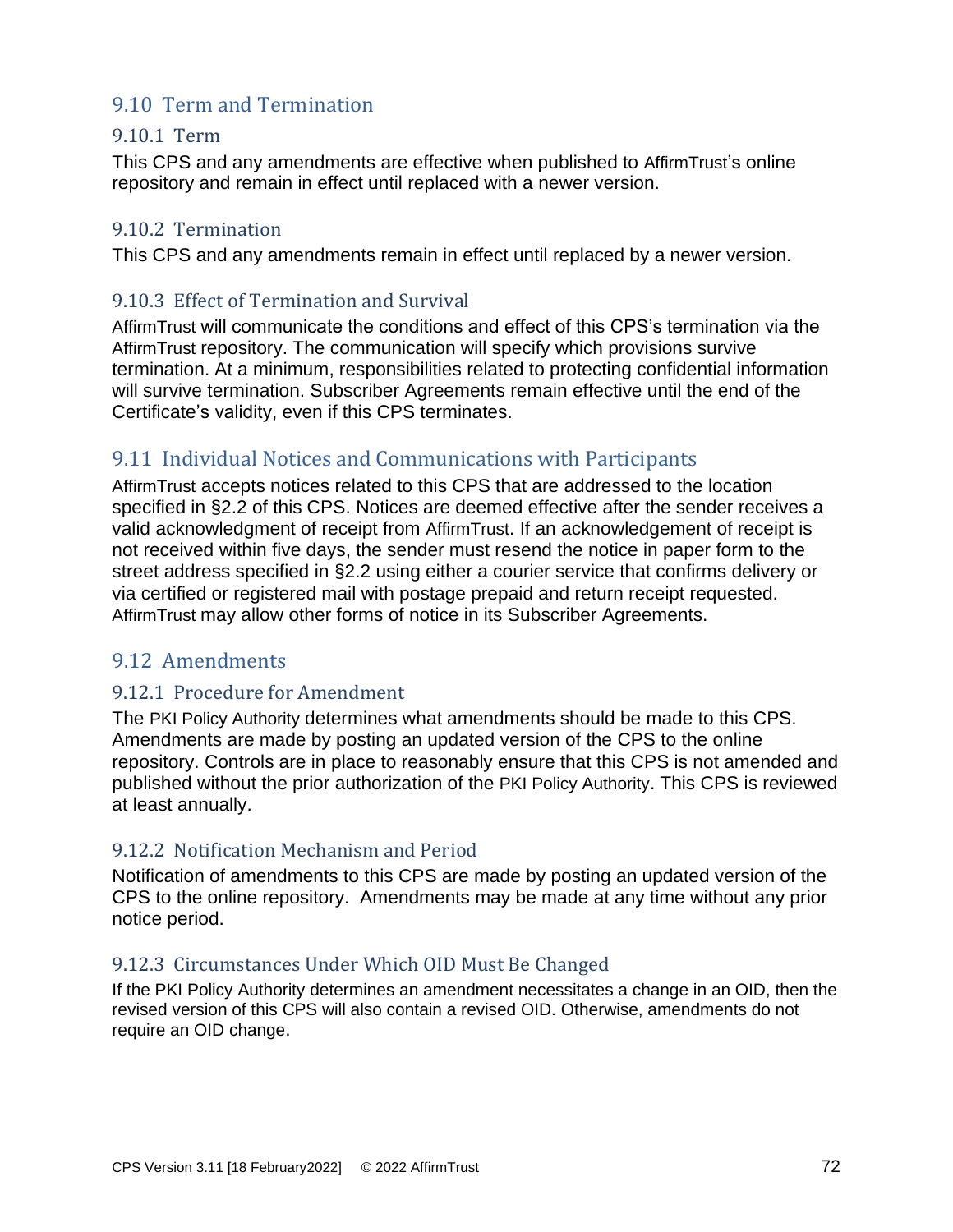# 9.13 Dispute Resolution Provisions

Prior to commencing any litigation, AffirmTrust and all Subscribers and Relying Parties agree to seek an amicable settlement of any disputes or claims, provided that either party may commence litigation at any time to avoid prejudice to any rights under governing law.

# 9.14 Governing Law

The laws of the Province of Ontario, Canada, excluding its conflict of laws rules, shall govern the construction, validity, interpretation, enforceability and performance of the CPS, all Subscription Agreements and all Relying Party Agreements. The application of the United Nations Convention on Contracts for the International Sale of Goods to the CPS, any Subscription Agreements, and any Relying Party Agreements is expressly excluded. Any dispute arising out of or in respect to the CPS, any Subscription Agreement, any Relying Party Agreement, or in respect to any Certificates or any services provided in respect to any Certificates that is not resolved by alternative dispute resolution, shall be brought in the provincial or federal courts sitting in Ottawa, Ontario, and each person, entity, or organization hereby agrees that such courts shall have personal and exclusive jurisdiction over such disputes. In the event that any matter is brought in a provincial or federal court, Applicants, Subscribers, and Relying Parties waive any right that such Applicants, Subscribers, and Relying Parties may have to a jury trial.

# 9.15 Compliance with Applicable Law

Subscribers and Relying Parties acknowledge and agree to use Certificates in compliance with all applicable laws and regulations, including without limitation all applicable export laws and regulations. AffirmTrust may refuse to issue or may revoke Certificates if in the reasonable opinion of AffirmTrust such issuance or the continued use of such Certificates would violate applicable laws and regulations. Without limiting the foregoing, Subscribers and Relying Parties will comply with all applicable trade control laws, including but not limited to any sanctions or trade controls of the European Union ("E.U."), Canada, the United Kingdom ("U.K."), and United Nations ("U.N."); the Export Administration Regulations administered by the U.S. Department of Commerce's Bureau of Industry and Security; U.S. sanctions regulations administered by the U.S. Treasury Department's Office of Foreign Assets Control ("OFAC"); or on the U.S. Department of Commerce Entities List ("Entities List"); and any import or export licenses required pursuant to any of the foregoing; and all applicable anti-money laundering laws, including the U.S. Bank Secrecy Act, Money Laundering Control Act, and Patriot Act, the Canadian Proceeds of Crime (Money Laundering) and Terrorist Financing Act, the U.K. Proceeds of Crime Act, and legislation implementing the International Convention on the Suppression of the Financing of Terrorism or the money laundering provisions of the U.N. transnational Organized Crime Convention. Each Subscriber and Relying Party represents and warrants that: (a) neither it nor any of its users is located in, under the control of, or a national or resident of any country to which the export of any software or technology licensed under the Agreement, or related information, would be prohibited by the applicable laws, rules or regulations of the U.S., Canada, U.K., E.U., or other applicable jurisdiction; (b) neither it nor any of its users is a Person to whom the export of any software or technology licensed under the Agreement, or related information, would be prohibited by the laws of the U.S., Canada, U.K., E.U., or other applicable jurisdiction; (c) it and each of its users has and will comply with applicable laws, rules and regulations of the U.S., Canada, U.K., E.U., or other applicable jurisdiction(s) and of any state, province, or locality or applicable jurisdiction governing exports of any product or service provided by or through AffirmTrust; (d) it and all its users will not use any product or service for any purposes prohibited by applicable laws, rules or regulations on trade controls, including related to nuclear, chemical, or biological weapons proliferation, arms trading, or in furtherance of terrorist financing; (e) neither it nor any of its users nor any of its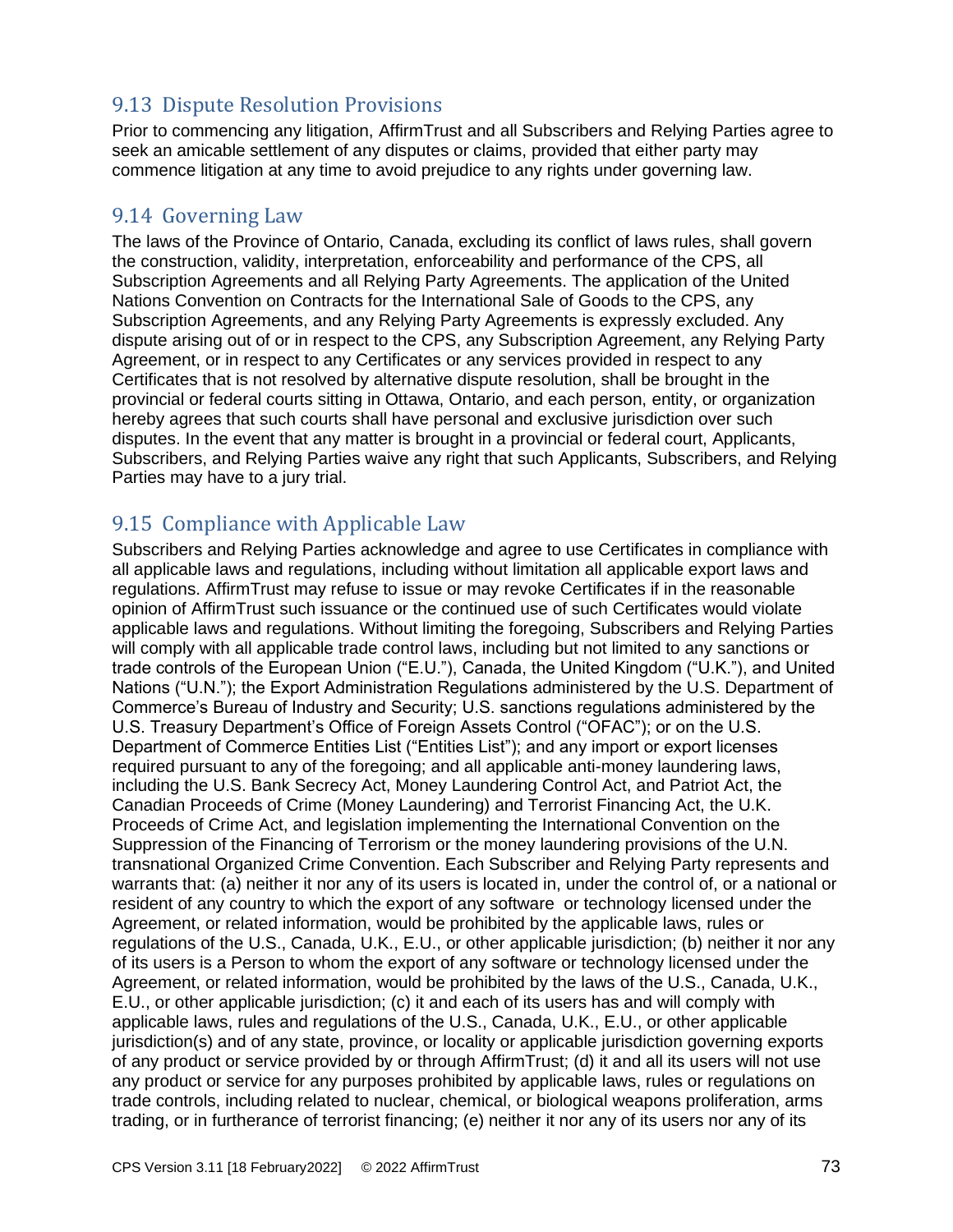affiliates, officers, directors, or employees is (i) an individual listed on, or directly or indirectly owned or controlled by, a Person (whether legal or natural) listed on, or acting on behalf of a Person listed on, any U.S, Canadian, E.U., U.K., or U.N. sanctions list, including OFAC's list of Specially Designated Nationals or the Entities List; or (ii) located in, incorporated under the laws of, or owned (meaning 50% or greater ownership interest) or otherwise, directly or indirectly, controlled by, or acting on behalf of, a person located in, residing in, or organized under the laws of any of the countries listed at https://www.entrust.com/legal-compliance/denied-parties (each of (i) and (ii), a "Denied Party"); and (f) it and each of its users is legally distinct from, and not an agent of any Denied Party. In the event any of the above representations and warranties is incorrect or the Subscriber, Relying Party or any their users engages in any conduct that is contrary to sanctions or trade controls or other applicable laws, regulations, or rules, any agreements, purchase orders, performance of services, or other contractual obligations of AffirmTrust are immediately terminated.

# 9.16 Miscellaneous Provisions

## 9.16.1 Entire Agreement

This CPS and the Relying Party Agreement represents the entire agreement between any Relying Party and AffirmTrust and supersedes any and all prior understandings and representations pertaining to their subject matters.

#### 9.16.2 Assignment

AffirmTrust may assign its rights and obligations under this CPS at any time without notice or consent. Subscribers and Relying Parties may not assign their rights or obligations under this CPS without the prior written consent of AffirmTrust.

## 9.16.3 Severability

If any provision of this CPS shall be held to be invalid, illegal, or unenforceable, the validity, legality, or enforceability of the remainder of this CPS shall not in any way be affected or impaired hereby.

# 9.16.4 Enforcement (Attorneys' Fees and Waiver Of Rights)

A failure or delay in exercising any right or remedy hereunder shall not operate as a waiver of that right or remedy, nor shall any single or partial exercise of any right or remedy preclude any other or further exercise thereof or the exercise of any other right or remedy.

## 9.16.5 Force Majeure

In no event shall the AffirmTrust Group be deemed in default or liable for any loss or damage resulting from the failure or delay in the performance of its obligations under the CPS, any Subscriber Agreement, or any Relying Party Agreement, arising out of or caused by, directly or indirectly, a Force Majeure Event. "Force Majeure Event" means any event or circumstance beyond AffirmTrust Group's reasonable control, including but not limited to, floods, fires, hurricanes, earthquakes, tornados, epidemics, pandemics, other acts of God or nature, strikes and other labor disputes, failure of utility, transportation or communications infrastructures, riots or other acts of civil disorder, acts of war, terrorism (including cyber terrorism), malicious damage, judicial action, lack of or inability to obtain export permits or approvals, acts of government such as expropriation, condemnation, embargo, changes in applicable laws or regulations, and shelter-in-place or similar orders, and acts or defaults of third party suppliers or service providers.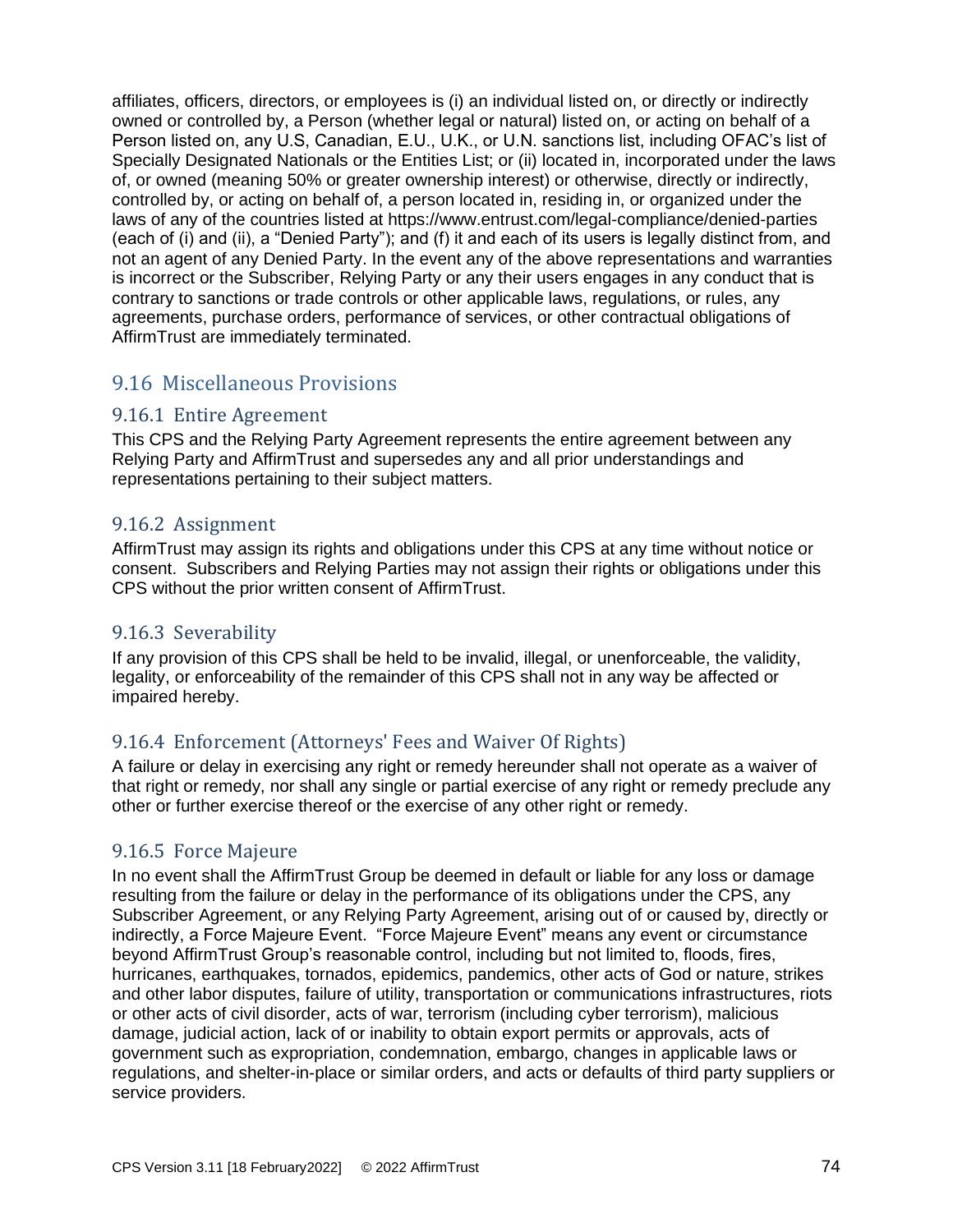# 9.17 Other Provisions

## 9.17.1 Conflict of Provisions

In the event of a conflict between the provisions of this CPS and the provisions of any Subscriber Agreement or Relying Party Agreement, the provisions of this CPS shall govern.

## 9.17.2 Fiduciary Relationships

AffirmTrust is not an agent, fiduciary, trustee, or other representative of the Applicant or Subscriber and the relationship between AffirmTrust and the Applicant and the Subscriber is not that of an agent and a principal. AffirmTrust makes no representation to the contrary, either explicitly, implicitly, by appearance or otherwise. Neither the Applicant nor the Subscriber has any authority to bind AffirmTrust by contract or otherwise, to any obligation.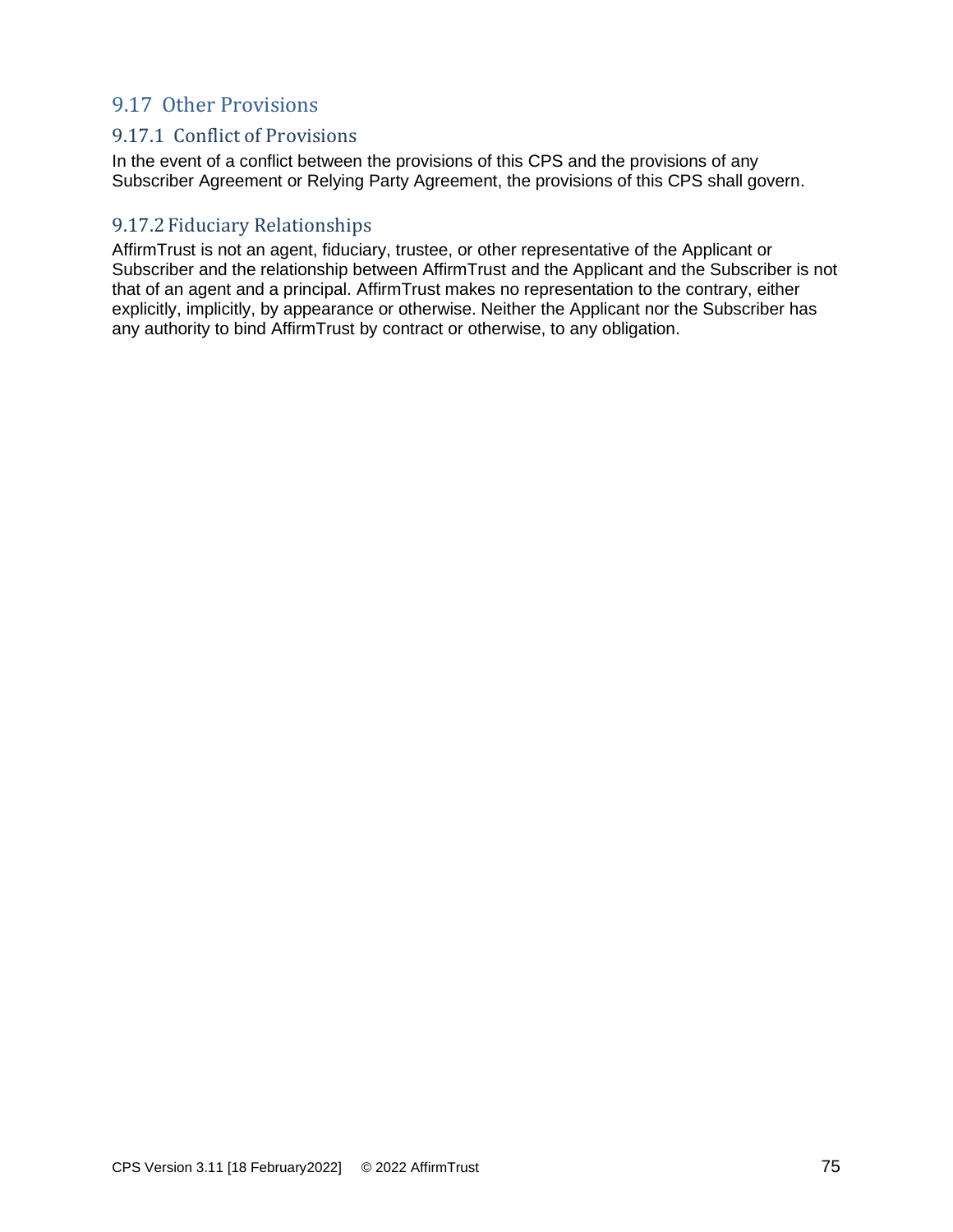# APPENDIX A TO AFFIRMTRUST CPS

| <b>CA Root Name</b>                      | <b>Algorithm</b> | <b>CA Root</b><br><b>Size</b> | <b>Signature</b><br>Hash       | <b>CA Root</b><br><b>Expires</b> | <b>SHA Hash</b><br><b>Thumbprint</b>                              |
|------------------------------------------|------------------|-------------------------------|--------------------------------|----------------------------------|-------------------------------------------------------------------|
| <b>AffirmTrust</b><br><b>Commercial</b>  | <b>RSA</b>       | 2048                          | <b>SHA 256</b>                 | 12/31/2030                       | f9 b5 b6 32 45 5f 9c<br>be ec 57 5f 80 dc e9<br>6e 2c c7 b2 78 b7 |
| <b>AffirmTrust</b><br><b>Networking</b>  | <b>RSA</b>       | 2048                          | SHA <sub>1</sub>               | 12/31/2030                       | 29 36 21 02 8b 20 ed<br>02 f5 66 c5 32 d1 d6<br>ed 90 9f 45 00 2f |
| <b>AffirmTrust</b><br><b>Premium</b>     | <b>RSA</b>       | 4096                          | <b>SHA 384</b>                 | 12/31/2040                       | d8 a6 33 2c e0 03 6f<br>b1 85 f6 63 4f 7d 6a<br>06 65 26 32 28 27 |
| <b>AffirmTrust</b><br><b>Premium ECC</b> | ECC.             | 384                           | <b>SHA 384</b><br><b>ECDSA</b> | 12/31/2040                       | b8 23 6b 00 2f 1d 16<br>86 53 01 55 6c 11 a4<br>37 ca eb ff c3 bb |

#### **1. AffirmTrust Root Certificate Information:**

AffirmTrust will offer its certificate products from intermediate sub-CAs issued off of one or more of the above roots as indicated in the Product Offerings information described in §4 below.

#### **2. Cross-Signed Intermediate sub-CAs**

No stipulation.

#### **3. AffirmTrust Product Offerings:**

AffirmTrust's product offerings and their specifications are as follows:

- A. Server Certificate Offerings
	- (1) Product Name: "AffirmTrust DV Certificates".

| <b>Root Certificate:</b>   | AffirmTrust Commercial                                          |
|----------------------------|-----------------------------------------------------------------|
| Issuing sub-CA<br>root:    | Affirm Trust Certificate Authority - DV1                        |
| Sub-CA Root key<br>length: | 2048                                                            |
| Valid until:               | December 1, 2030                                                |
| Serial No.:                | 2c:07:cf:f9:6c:e8:68:9a                                         |
| <b>SHA-1 Thumbprint:</b>   | 48:c4:86:80:69:01:a1:49:47:0d:37:64:c4:b0:7c:a2:<br>9c:88:a0:5c |
| Certificate Types:         | Domain Validated (DV) server certificates                       |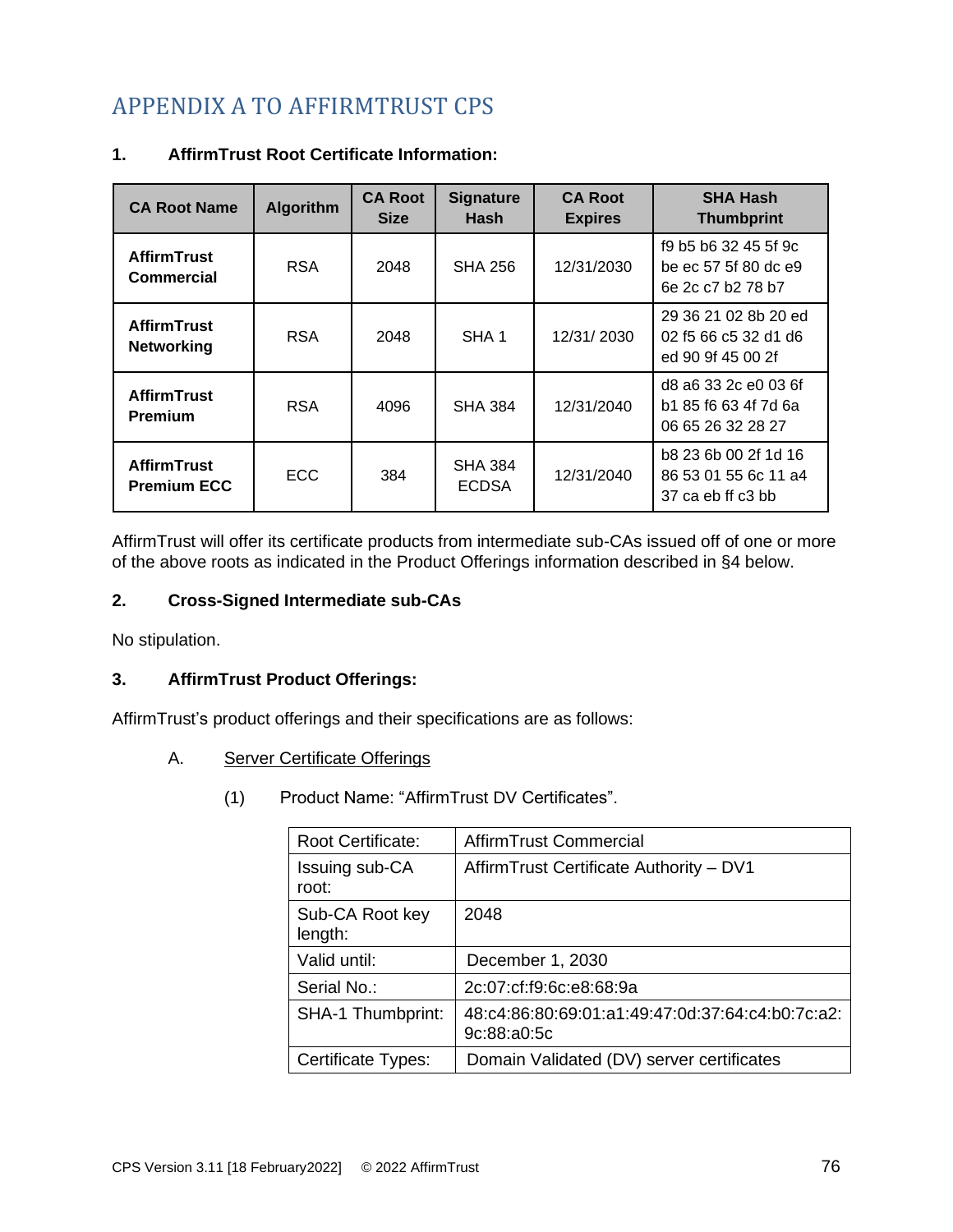#### (2) Product Name: "AffirmTrust OV Certificates"

| Root certificate:         | AffirmTrust Commercial                                         |
|---------------------------|----------------------------------------------------------------|
| Issuing sub-CA root:      | Affirm Trust Certificate Authority - OV1                       |
| Sub-CA Root key length:   | 2048                                                           |
| Valid until:              | December 1, 2030                                               |
| Serial No.:               | 18 7e 7f 3b f6 6f 23 cd                                        |
| <b>SHA-1 Thumbprint:</b>  | ef b2 01 f1 2d 3a ef 8a ea ab af 3f 13 a0<br>3a d2 b7 0a 8d 1a |
| <b>Certificate Types:</b> | Organization Validated (OV) server<br>certificates             |

#### (3) Product Name: "AffirmTrust EV Certificates"

| Root certificate:        | AffirmTrust Commercial                                         |
|--------------------------|----------------------------------------------------------------|
| Issuing sub-CA root:     | AffirmTrust Extended Validation CA -<br>EV <sub>1</sub>        |
| Sub-CA Root key length:  | 2048                                                           |
| Valid until:             | December 1, 2030                                               |
| Serial No.:              | 40 f0 bb aa 8a e0 c0 98                                        |
| <b>SHA-1 Thumbprint:</b> | b9 9c 3a 4c 53 45 01 85 54 81 bf a1 ed ef<br>63 ae 11 7e af 06 |
| Certificate Types:       | Extended Validation (EV) server<br>certificates                |

#### B. Test Certificates

Test certificates may be issued from any existing intermediate Sub-CA root certificate, but such test certificates will be restricted in their use solely to test or demonstration environments.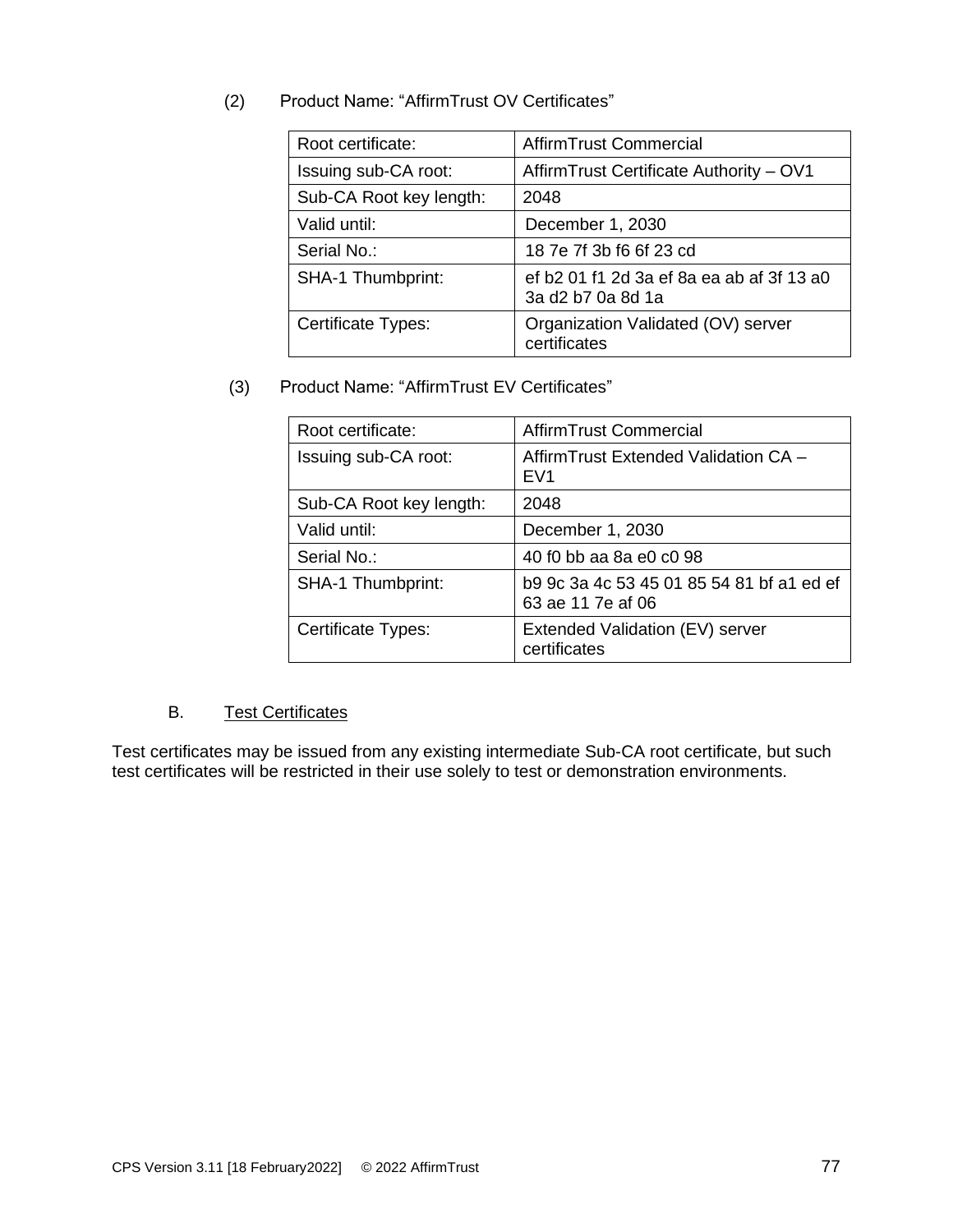# APPENDIX B

# **AFFIRMTRUST CERTIFICATE PROFILES**

#### **Root CA Certificate**

| <b>Field</b>                    | <b>Critical Extension</b> | Content                                                       |
|---------------------------------|---------------------------|---------------------------------------------------------------|
| <b>Issuer</b>                   |                           | Must match subject                                            |
| Subject                         |                           | Must contain countryName,<br>organizationName and commonName  |
| Extension: subjectKeyIdentifier | Not critical              | 160-bit SHA-1 hash of subjectPublicKey per<br><b>RFC 5280</b> |
| Extension: basicConstraints     | Critical                  | cA is TRUE; pathLenConstraint is not<br>present               |
| Extension: keyUsage             | Critical                  | keyCertsign and cRLSign bits are set                          |

#### **Subordinate CA Certificate**

| Field                               | <b>Critical Extension</b> | Content                                                                                                                |
|-------------------------------------|---------------------------|------------------------------------------------------------------------------------------------------------------------|
| Validity: notAfter                  |                           | Not later than the notAfter of the signing<br>certificate                                                              |
| Subject                             |                           | Must contain countryName,<br>organizationName and commonName                                                           |
| Extension: subjectKeyIdentifier     | Not critical              | 160-bit SHA-1 hash of subjectPublicKey per<br>RFC 5280                                                                 |
| Extension: authorityKeyIdentifier   | Not critical              | Matches subjectKeyIdentifier of signing<br>certificate                                                                 |
| Extension: certificatePolicies      | Not critical              | Must contain at least one set of<br>policyInformation containing at least a<br>policyIdentifier                        |
| Extension: basicConstraints         | Critical                  | cA is TRUE                                                                                                             |
| Extension: keyUsage                 | Critical                  | keyCertsign and cRLSign bits are set                                                                                   |
| Extension: extKeyUsage              | Not critical              | Must be present                                                                                                        |
| Extension: authorityInfoAccess      | Not critical              | Must contain one AccessDescription with<br>an accessMethod of ocsp and a Location of<br>type uniformResourceIdentifier |
| Extension:<br>cRLDistributionPoints | Not critical              | Must have at least one Distribution Point<br>containing a fullName of type<br>uniformResourceIdentifier                |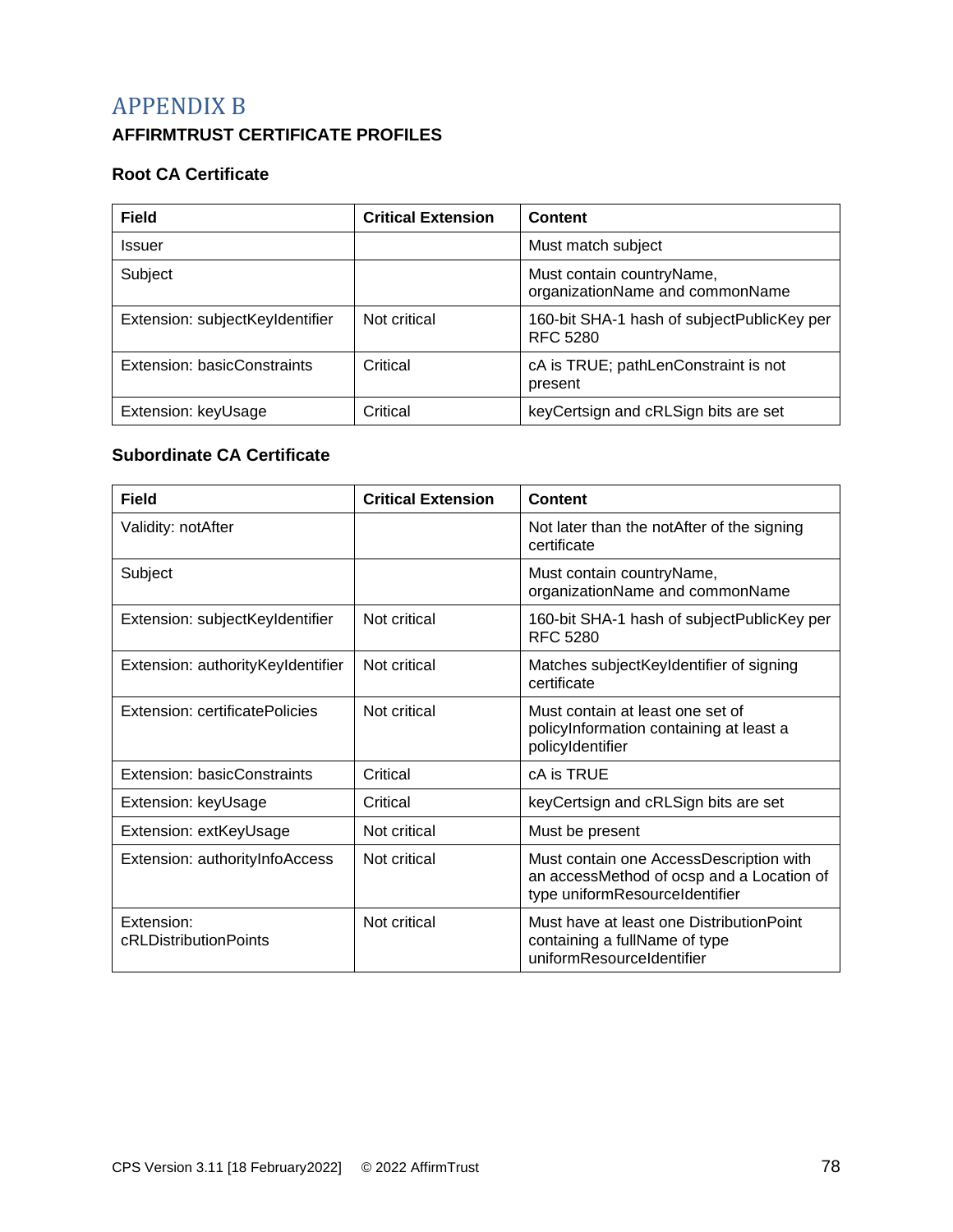#### **DV Certificate**

| <b>Field</b>                        | <b>Critical Extension</b> | Content                                                                                                                                                                                                                                      |
|-------------------------------------|---------------------------|----------------------------------------------------------------------------------------------------------------------------------------------------------------------------------------------------------------------------------------------|
| Subject                             |                           | Must contain commonName                                                                                                                                                                                                                      |
| Extension: subjectKeyIdentifier     | Not critical              | 160-bit SHA-1 hash of subjectPublicKey per<br>RFC 5280                                                                                                                                                                                       |
| Extension: authorityKeyIdentifier   | Not critical              | Matches subjectKeyIdentifier of signing<br>certificate                                                                                                                                                                                       |
| Extension: certificatePolicies      | Not critical              | Must contain at least one set of<br>policyInformation containing at least a<br>policyIdentifier                                                                                                                                              |
| Extension: basicConstraints         | Critical                  | Empty or not present                                                                                                                                                                                                                         |
| Extension: subjectAltName           | Not critical              | Must contain at the commonName and all<br>names must be of type dNSName                                                                                                                                                                      |
| Extension: keyUsage                 | Critical                  | digitalSignature and keyExchange bits are<br>set                                                                                                                                                                                             |
| Extension: extKeyUsage              | Not critical              | Must include serverAuth and/or clientAuth                                                                                                                                                                                                    |
| Extension: authorityInfoAccess      | Not critical              | Must contain one AccessDescription with<br>an accessMethod of calssuers and a<br>Location of type uniformResourceIdentifier<br>and one AccessDescription with an<br>accessMethod of ocsp and a Location of<br>type uniformResourceIdentifier |
| Extension:<br>cRLDistributionPoints | Not critical              | Must have at least one Distribution Point<br>containing a fullName of type<br>uniformResourceIdentifier                                                                                                                                      |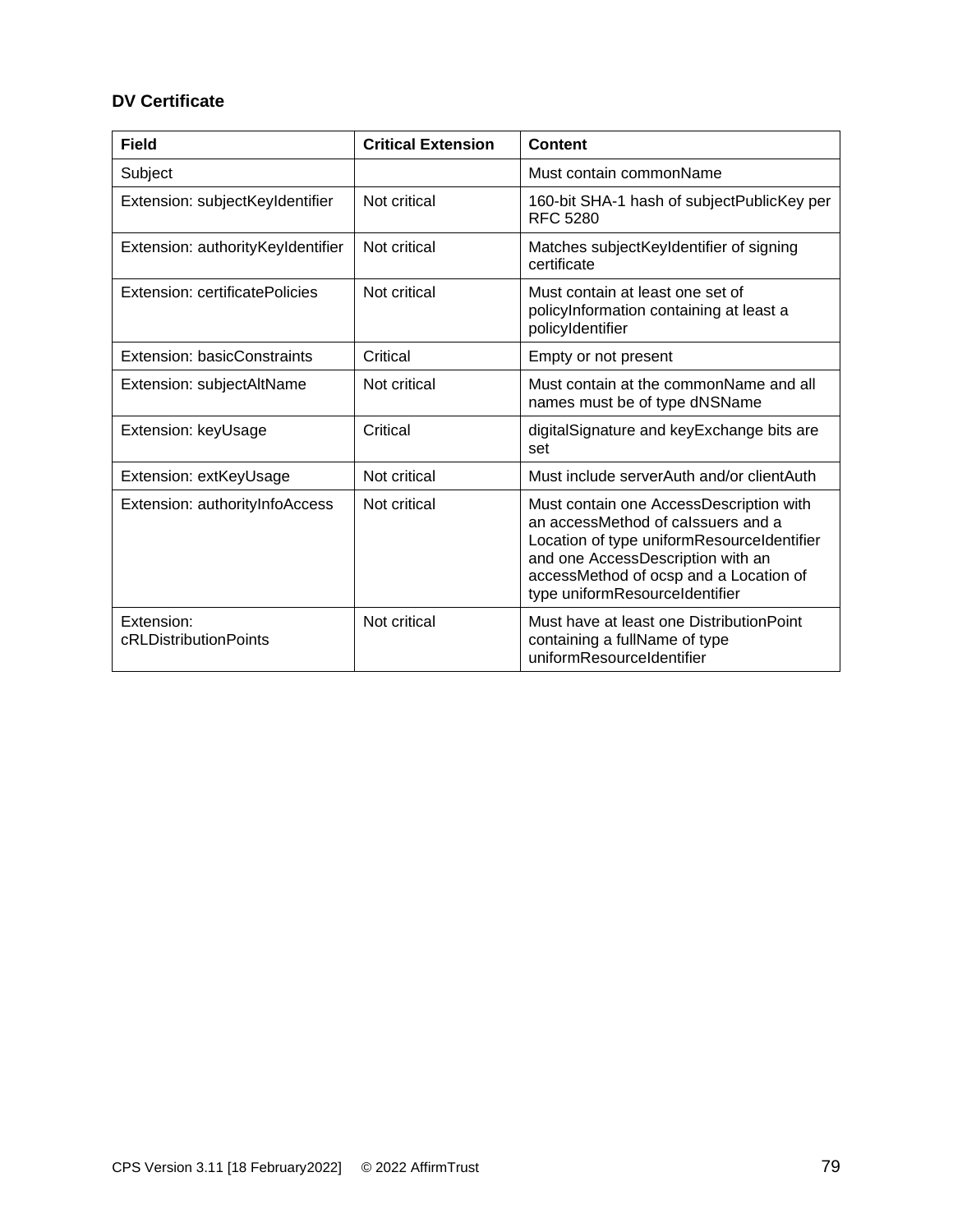### **OV Certificate**

| <b>Field</b>                        | <b>Critical Extension</b> | <b>Content</b>                                                                                                                                                                                                                               |
|-------------------------------------|---------------------------|----------------------------------------------------------------------------------------------------------------------------------------------------------------------------------------------------------------------------------------------|
| Subject                             |                           | Must contain countryName, localityName<br>organizationName and commonName                                                                                                                                                                    |
| Extension: subjectKeyIdentifier     | Not critical              | 160-bit SHA-1 hash of subjectPublicKey per<br><b>RFC 5280</b>                                                                                                                                                                                |
| Extension: authorityKeyIdentifier   | Not critical              | Matches subjectKeyIdentifier of signing<br>certificate                                                                                                                                                                                       |
| Extension: certificatePolicies      | Not critical              | Must contain at least one set of<br>policyInformation containing at least a<br>policyIdentifier                                                                                                                                              |
| Extension: basicConstraints         | Critical                  | Empty or not present                                                                                                                                                                                                                         |
| Extension: subjectAltName           | Not critical              | Must contain the commonName and all<br>names must be of type dNSName                                                                                                                                                                         |
| Extension: keyUsage                 | Critical                  | digitalSignature and keyExchange bits are<br>set                                                                                                                                                                                             |
| Extension: extKeyUsage              | Not critical              | Must include serverAuth and/or clientAuth                                                                                                                                                                                                    |
| Extension: authorityInfoAccess      | Not critical              | Must contain one AccessDescription with<br>an accessMethod of calssuers and a<br>Location of type uniformResourceIdentifier<br>and one AccessDescription with an<br>accessMethod of ocsp and a Location of<br>type uniformResourceIdentifier |
| Extension:<br>cRLDistributionPoints | Not critical              | Must have at least one DistributionPoint<br>containing a fullName of type<br>uniformResourceIdentifier                                                                                                                                       |